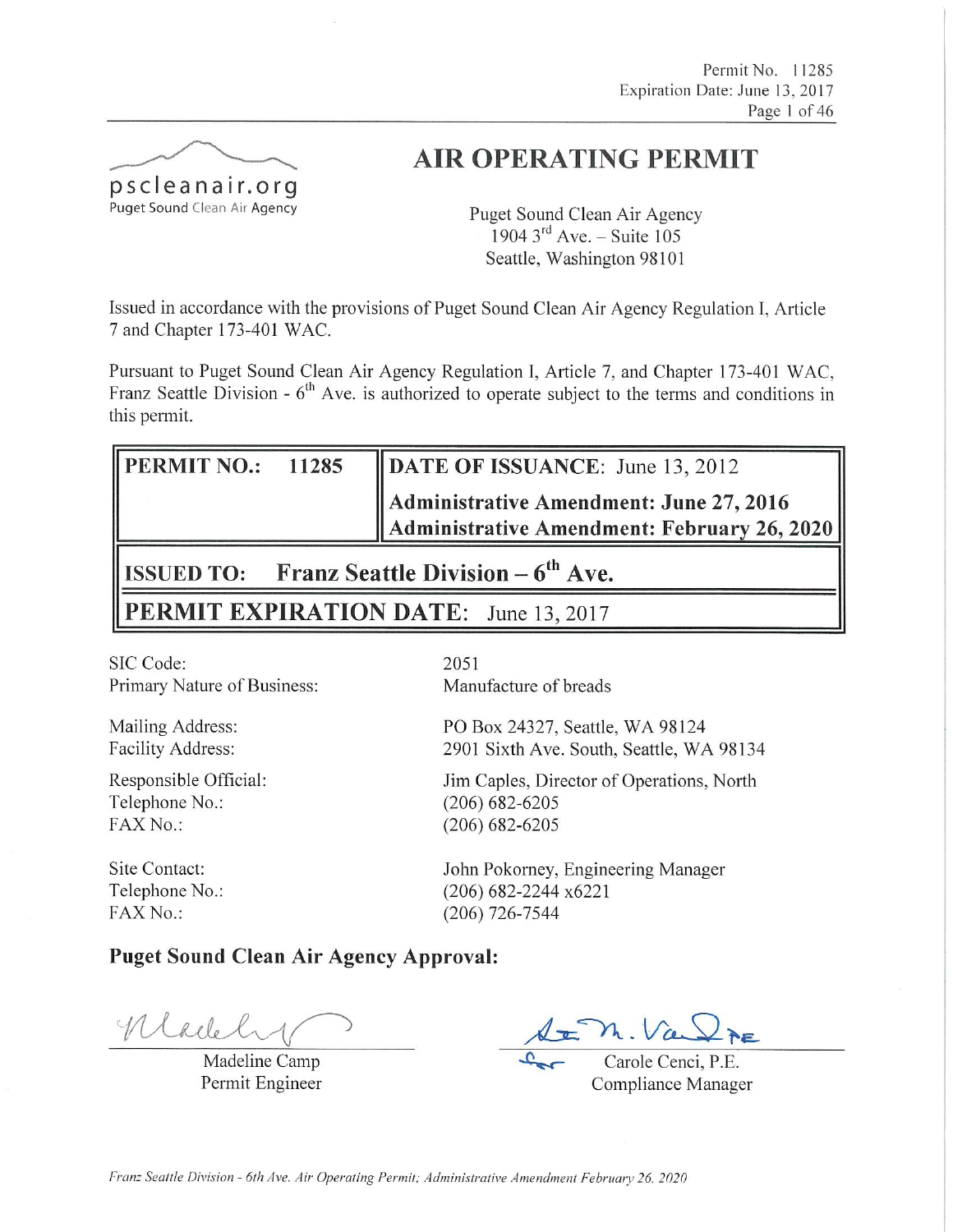# **TABLE OF CONTENTS**

| I.        | <b>EMISSION LIMITS AND PERFORMANCE STANDARDS</b>                            | 4  |
|-----------|-----------------------------------------------------------------------------|----|
| A.        | <b>FACILITY WIDE EMISSIONS LIMITS</b>                                       | 5  |
| <b>B.</b> | EMISSION UNIT SPECIFIC APPLICABLE REQUIREMENTS                              | 10 |
| П.        | MONITORING, MAINTENANCE AND RECORDKEEPING METHODS DESCRIPTION               | 15 |
| A.        | Minimum Monitoring, Maintenance & Recordkeeping Requirements                | 15 |
| <b>B.</b> | Operation and Maintenance (O&M) Plan Requirements                           | 19 |
| Ш.        | PROHIBITED ACTIVITIES                                                       | 20 |
| A.        | <b>Adjustment for Atmospheric Conditions</b>                                | 20 |
| <b>B.</b> | <b>Outdoor Burning</b>                                                      | 20 |
| C.        | <b>Refuse Burning</b>                                                       | 20 |
| D.        | <b>Concealment and Masking</b>                                              | 20 |
| E.        | <b>Tampering</b>                                                            | 21 |
| F.        | <b>False Statements</b>                                                     | 21 |
| IV.       | <b>ACTIVITIES REQUIRING ADDITIONAL APPROVAL</b>                             | 22 |
| A.        | <b>New Source Review</b>                                                    | 22 |
| В.        | <b>Replacement or Substantial Alteration of Emission Control Technology</b> | 22 |
| C.        | <b>Asbestos</b>                                                             | 22 |
| D.        | <b>Spray Coating</b>                                                        | 22 |
| V.        | STANDARD TERMS AND CONDITIONS                                               | 25 |
| A.        | Duty to comply                                                              | 25 |
| <b>B.</b> | <b>Permit actions</b>                                                       | 25 |
| C.        | <b>Property rights</b>                                                      | 25 |
| D.        | Duty to provide information                                                 | 25 |
| Е.        | <b>Permit fees</b>                                                          | 25 |
| F.        | <b>Emissions trading</b>                                                    | 25 |
| G.        | <b>Severability</b>                                                         | 26 |
| Η.        | Permit appeals                                                              | 26 |
| I.        | <b>Permit continuation</b>                                                  | 26 |
| J.        | <b>Federal enforceability</b>                                               | 26 |
| Κ.        | <b>Inspection and entry</b>                                                 | 26 |
| L.        | <b>Compliance requirements</b>                                              | 26 |
| M.        | <b>Compliance certifications</b>                                            | 27 |
| N.        | <b>Compliance Testing</b>                                                   | 27 |
| <b>O.</b> | Recordkeeping                                                               | 29 |
| P.        | <b>Data Recovery</b>                                                        | 29 |
| Q.        | <b>Reporting</b>                                                            | 30 |
|           |                                                                             |    |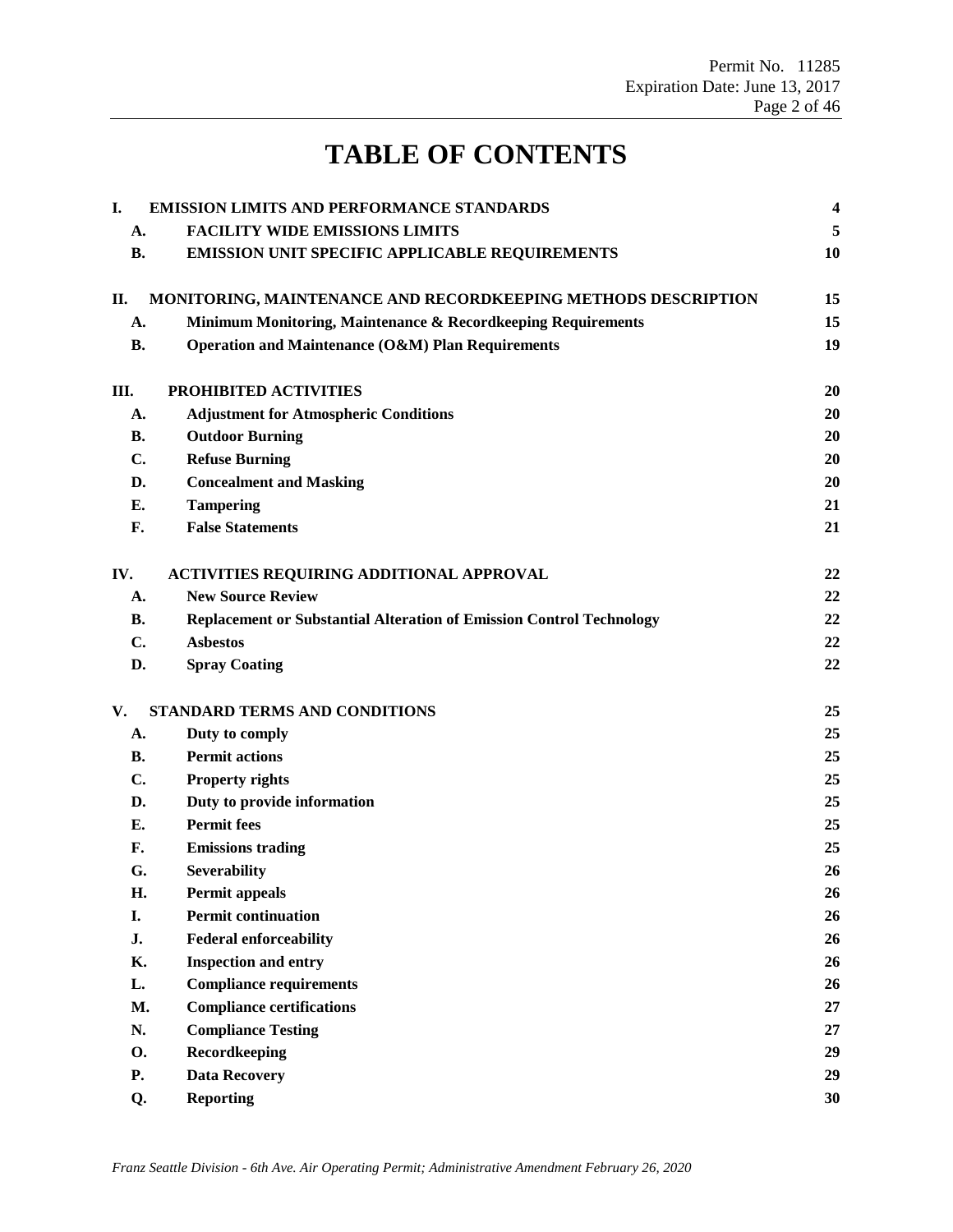| R.        | <b>Emergencies</b>                                                      | 34 |
|-----------|-------------------------------------------------------------------------|----|
| S.        | <b>Unavoidable Excess Emissions</b>                                     | 35 |
| Т.        | Need to halt or reduce activity not a defense                           | 35 |
| U.        | Stratospheric ozone and climate protection                              | 35 |
| V.        | <b>RACT</b> Satisfied                                                   | 36 |
| W.        | <b>Risk Management Programs</b>                                         | 36 |
| X.        | <b>Definitions</b>                                                      | 36 |
| Υ.        | Duty to supplement or correct application                               | 36 |
| Z.        | <b>Insignificant Emission Units and Activities</b>                      | 36 |
| AA.       | Washington State Program for Reporting of Emissions of Greenhouse Gases | 37 |
| VI.       | PERMIT ACTIONS                                                          | 38 |
| A.        | <b>Permit Renewal, Revocation And Expiration</b>                        | 38 |
| <b>B.</b> | <b>Administrative Permit Amendments</b>                                 | 38 |
| C.        | <b>Changes not Requiring Permit Revisions</b>                           | 39 |
| D.        | <b>Off Permit Changes</b>                                               | 40 |
| Е.        | <b>Permit Modification</b>                                              | 41 |
| F.        | <b>Reopening for Cause</b>                                              | 43 |
| VII.      | PERMIT SHIELD                                                           | 44 |
| VIII.     | <b>INAPPLICABLE REQUIREMENTS</b>                                        | 45 |
| IX.       | <b>APPENDICES</b>                                                       | 46 |
| А.        | <b>Non-EPA Test Methods</b>                                             | 46 |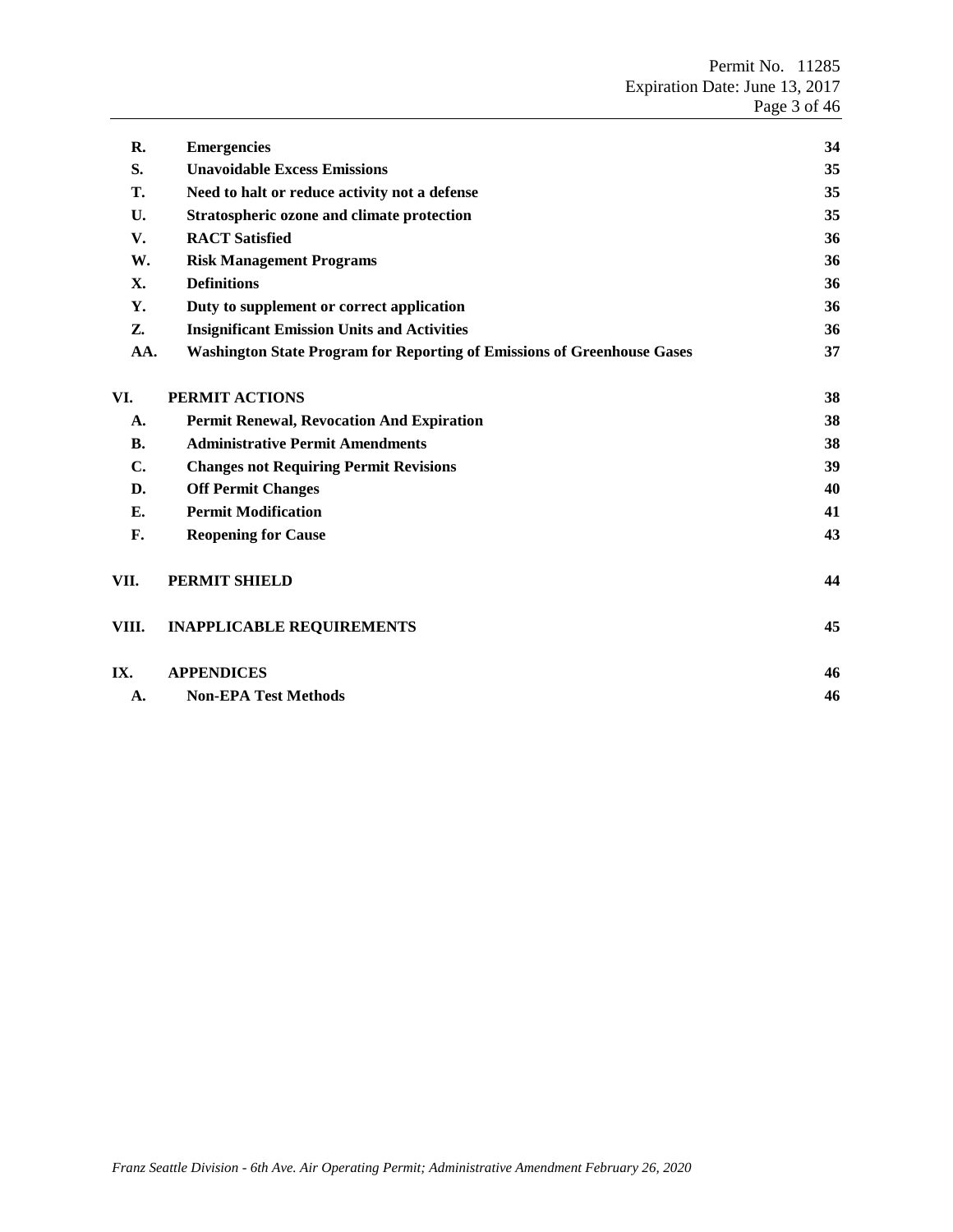# <span id="page-3-0"></span>**I. EMISSION LIMITS AND PERFORMANCE STANDARDS**

The following tables list the citation for the "applicable requirement" in the second column. This can be a Puget Sound Clean Air Agency requirement, a Washington State Department of Ecology requirement, or a federal requirement. All requirements are federally enforceable unless they are identified in column two by the words "STATE ONLY."

The third column (Date) contains the adoption or effective date of the requirement. In some cases, the effective dates of the Federally Enforceable Requirement and the State Only Requirement are different because either the state (or local authority) has not submitted the regulation to the EPA for approval into the State Implementation Plan (SIP) or the state (or local authority) has submitted it and the EPA has not yet approved it. "STATE ONLY" adoption dates are in *italicized* font. When the EPA does approve the new requirement by adopting it into the SIP, the old requirement will be replaced and superseded by the new requirement. This replacement will take place automatically, with no changes being made to this permit until the permit is renewed. The new requirement will be enforceable by the EPA as well as the Puget Sound Clean Air Agency from the date that it is adopted into the SIP, and the old requirement will no longer be an applicable requirement..

The first column is used as an identifier for the requirement, and the fourth (Requirement Paraphrase) column paraphrases the requirement. The first and fourth columns are for information only and are not enforceable conditions of this permit. The actual enforceable requirement is embodied in the requirement cited in the second and third columns.

The fifth column (Monitoring, Maintenance & Recordkeeping Method) identifies the methods described in Section II of the permit. Following these methods is required to "reasonably assure continuous compliance" with, and is an enforceable requirement of, this air operating permit. Note that all inspections, tests, and other actions must be documented (see Subsection V.O for specific requirements).

The sixth (Emission Standard Period) column identifies the averaging time for the reference test method. The last column (Reference Test Method) identifies the reference method associated with an applicable emission limit that is to be used when a source test is required. In some cases where the applicable requirement does not cite a test method, one has been added.

In the event of conflict or omission between the information contained in the fourth and sixth columns and the actual statute or regulation cited in the second column, the requirements and language of the actual statute or regulation cited shall govern. For more information regarding any of the requirements cited in the second and third columns, refer to the actual requirements cited.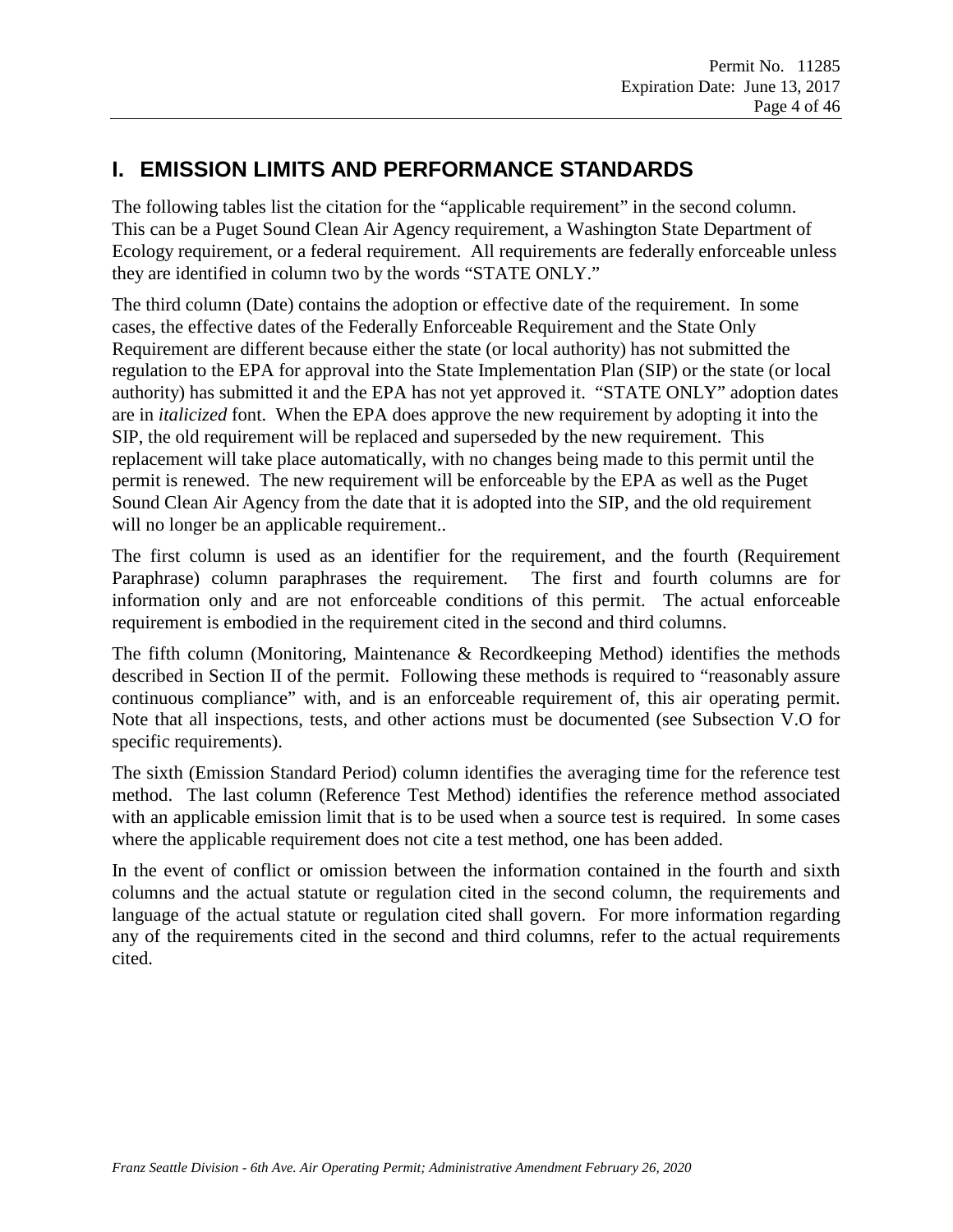### *A. FACILITY WIDE EMISSIONS LIMITS*

The requirements in this section apply facility-wide to all the emission units regulated by this permit except that monitoring methods specified elsewhere in the permit for specific applicable requirements for specific emission units or activities supersede the general monitoring requirements listed in Section I.A.

<span id="page-4-0"></span>

| Reqmt.<br>No. | Enforceable<br>Requirement                                             | <b>Adoption</b><br><b>or</b><br><b>Effective</b><br>Date                    | <b>Requirement Paraphrase</b><br>(Information Only)                           | Monitoring,<br>Maintenance &<br><b>Recordkeeping Method</b><br>(See Section II) | <b>Emission</b><br><b>Standard Period</b> | <b>Reference</b><br><b>Test Method</b>   |
|---------------|------------------------------------------------------------------------|-----------------------------------------------------------------------------|-------------------------------------------------------------------------------|---------------------------------------------------------------------------------|-------------------------------------------|------------------------------------------|
| I.A.1         | WAC 173-400-040                                                        | 09/20/93                                                                    | All emission units are required to use<br>RACT.                               | No monitoring required                                                          | N/A                                       | N/A                                      |
|               | WAC 173-400-<br>040(1)<br>(STATE ONLY)                                 | 04/01/11                                                                    |                                                                               |                                                                                 |                                           |                                          |
| I.A.2         | 03/11/99<br><b>Puget Sound Clean</b><br>Air Agency Reg I:              | Shall not emit air contaminants in<br>excess of 20% opacity for a period or | $II.A.1(a)$ Opacity<br>monitoring                                             | More than 3 min in<br>any 1 hr                                                  | <b>Ecology Reference</b><br>Method 9A     |                                          |
|               | 9.03 (except for<br>9.03(e)                                            |                                                                             | periods aggregating more than 3<br>minutes in any hour                        | II.A.1(c) Facility-wide<br>Inspections                                          |                                           | 07/12/90                                 |
|               | <b>Puget Sound Clean</b><br>Air Agency Reg. I:<br>9.03 (STATE<br>ONLY) | 03/25/04                                                                    |                                                                               |                                                                                 |                                           | (See Section IX.A)                       |
|               | WAC 173-400-<br>040(1)                                                 | 09/20/93                                                                    |                                                                               |                                                                                 |                                           |                                          |
|               | WAC 173-400-<br>$040(2)$ (STATE<br>ONLY)                               | 04/01/11                                                                    |                                                                               |                                                                                 |                                           |                                          |
| I.A.3         | <b>Puget Sound Clean</b><br>Air Agency Reg I:                          | 04/09/98                                                                    | Shall not emit particulate matter in<br>excess of 0.05 gr/dscf from equipment | $II.A.1(a)$ Opacity<br>monitoring                                               | Average of 3 1-hr<br>runs                 | Puget Sound Clean Air<br>Agency Method 5 |
|               | 9.09                                                                   |                                                                             | used in a manufacturing process                                               |                                                                                 |                                           | (See Section IX.A)                       |

#### **Table 1 Facility-Wide Applicable Requirements**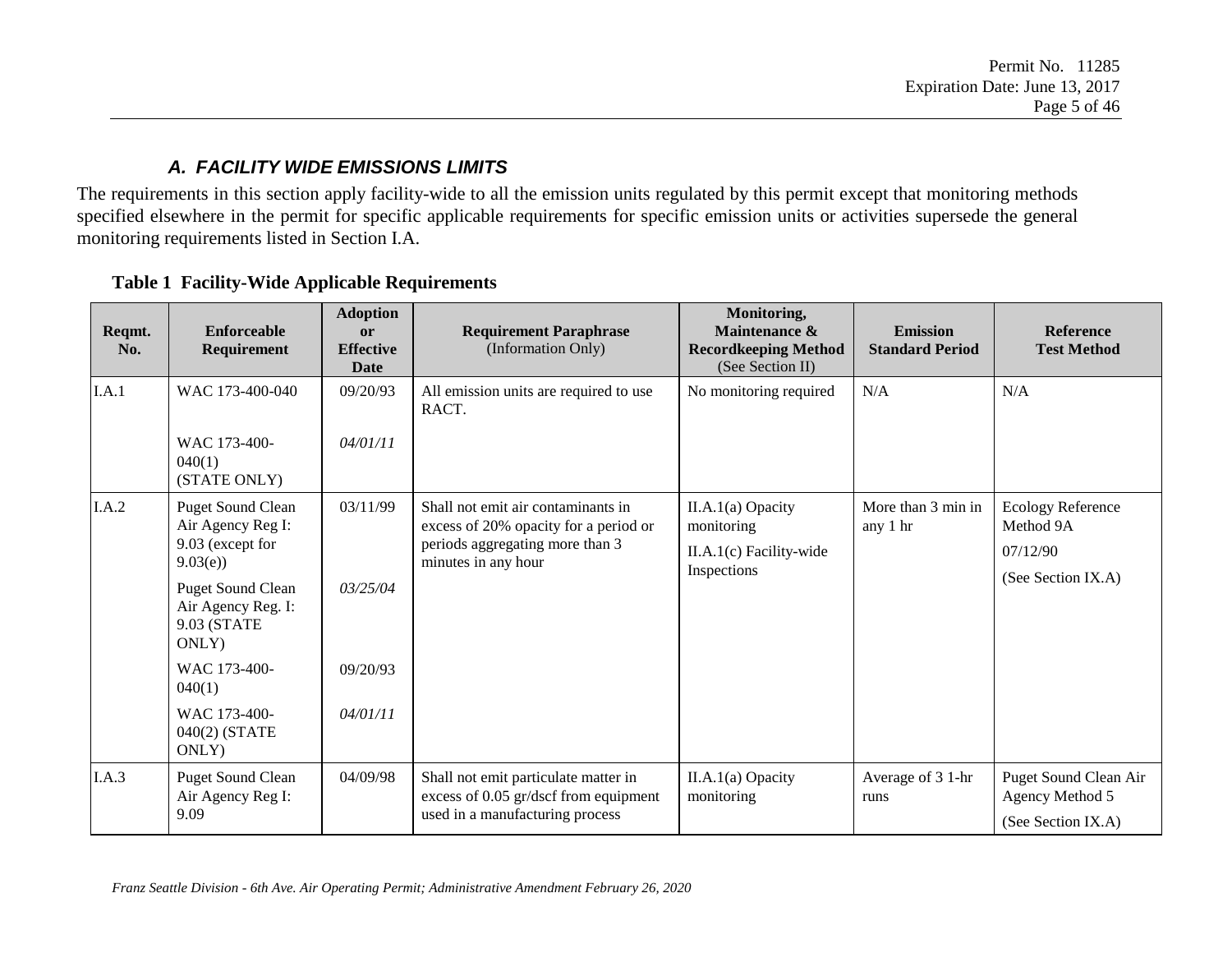| Reqmt.<br>No. | <b>Enforceable</b><br>Requirement                                                                                                                  | <b>Adoption</b><br><b>or</b><br><b>Effective</b><br>Date | <b>Requirement Paraphrase</b><br>(Information Only)                                                                                                                        | Monitoring,<br>Maintenance &<br><b>Recordkeeping Method</b><br>(See Section II) | <b>Emission</b><br><b>Standard Period</b> | <b>Reference</b><br><b>Test Method</b>                                         |
|---------------|----------------------------------------------------------------------------------------------------------------------------------------------------|----------------------------------------------------------|----------------------------------------------------------------------------------------------------------------------------------------------------------------------------|---------------------------------------------------------------------------------|-------------------------------------------|--------------------------------------------------------------------------------|
| I.A.4         | WAC 173-400-060<br>WAC 173-400-060<br>(STATE ONLY)                                                                                                 | 03/22/91<br>02/10/05                                     | Shall not emit particulate matter in<br>excess of 0.1 gr/dscf uncorrected for<br>excess air from general process units.                                                    | II.A.1(a) Opacity<br>monitoring                                                 | Average of 3 1-hr<br>runs                 | EPA Method 5<br>(40 CFR Part 60,<br>Appendix A, October<br>17, 2000)           |
| I.A.5         | WAC 173-400-<br>050(1)<br>WAC 173-400-<br>050(1)<br>(STATE ONLY)                                                                                   | 03/22/91<br>04/01/11                                     | Shall not emit particulate matter in<br>excess of 0.1 gr/dscf from combustion<br>and incineration units.<br>Shall not emit particulate matter in<br>excess of 0.2 gr/dscf. | $II.A.1(a)$ Opacity<br>monitoring                                               | Average of 3 1-hr<br>runs                 | EPA Method 5<br>(40 CFR Part 60,<br>Appendix A, October<br>17, 2000)           |
| I.A.6         | <b>Puget Sound Clean</b><br>Air Agency Reg I:<br>9.07<br>WAC 173-400-<br>$040(6)$ , first<br>paragraph of (6)<br>WAC 173-400-040(7<br>(STATE ONLY) | 04/14/94<br>09/20/93<br>04/01/11                         | Shall not emit $SO_2$ in excess of 1,000<br>ppmv (dry) corrected to 7% $O_2$ for fuel<br>burning equipment                                                                 | $II(f)$ Fuel Burning<br>Equipment                                               | Average of 3 1-hr<br>runs                 | EPA Method 6C<br>(See 40 CFR Part 60,<br>Appendix A, September<br>13, 2010)    |
| I.A.7         | <b>Puget Sound Clean</b><br>Air Agency Reg I:<br>9.10(a)<br>(STATE ONLY)                                                                           | 06/09/88                                                 | Shall not emit HCl in excess of 100<br>ppm (dry) corrected to 7% $O_2$ for<br>combustion sources                                                                           | No monitoring required                                                          | Average of 3 1-hr<br>runs                 | EPA Method 26 or 26A<br>(40 CFR Part 60,<br>Appendix A; September<br>13, 2010) |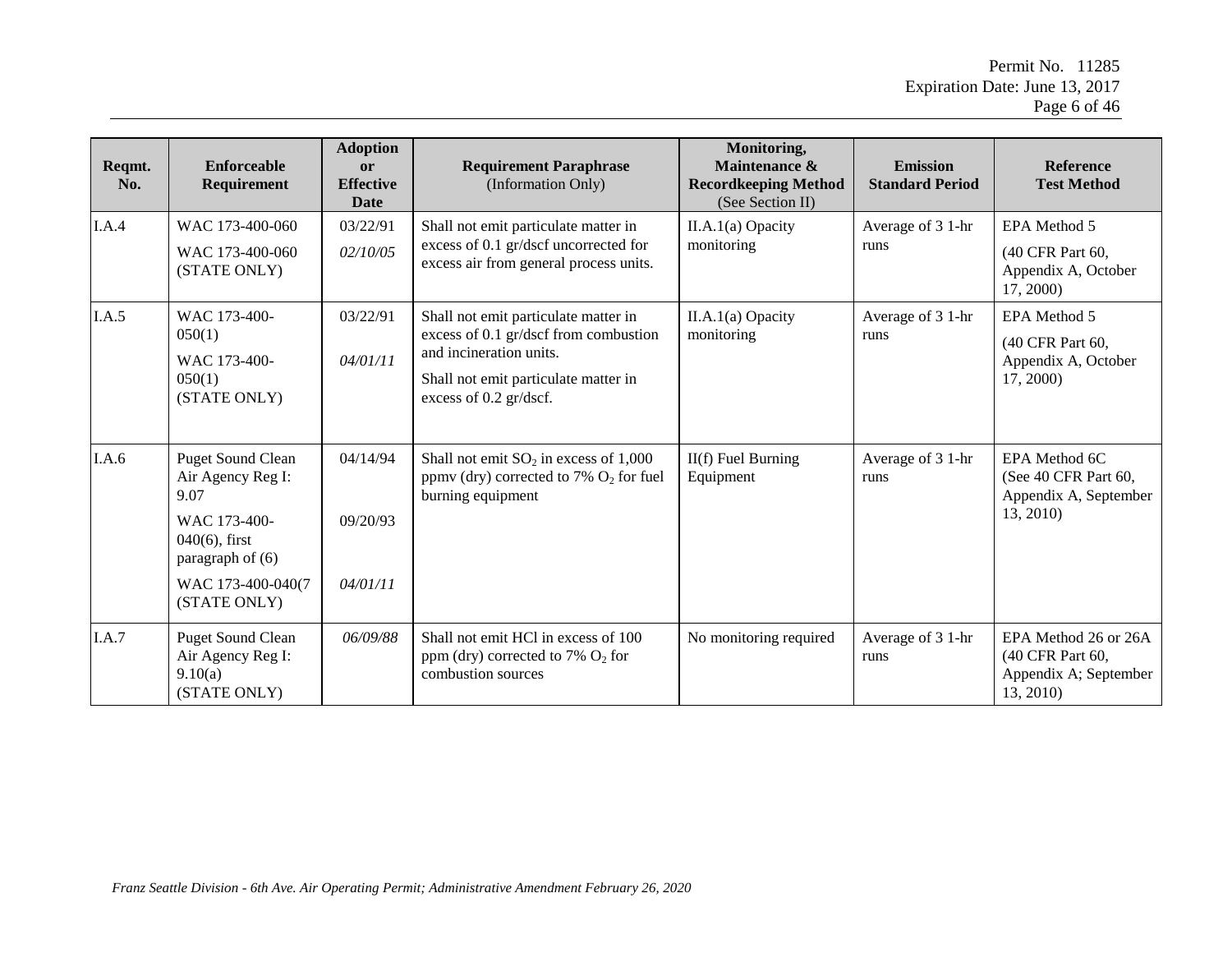Permit No. 11285 Expiration Date: June 13, 2017 Page 7 of 46

| Reqmt.<br>No. | Enforceable<br><b>Requirement</b>                                                               | <b>Adoption</b><br><sub>or</sub><br><b>Effective</b><br>Date | <b>Requirement Paraphrase</b><br>(Information Only)                                                                                                                                                      | Monitoring,<br>Maintenance &<br><b>Recordkeeping Method</b><br>(See Section II) | <b>Emission</b><br><b>Standard Period</b> | Reference<br><b>Test Method</b> |
|---------------|-------------------------------------------------------------------------------------------------|--------------------------------------------------------------|----------------------------------------------------------------------------------------------------------------------------------------------------------------------------------------------------------|---------------------------------------------------------------------------------|-------------------------------------------|---------------------------------|
| I.A.8         | <b>Puget Sound Clean</b><br>Air Agency Reg I:<br>9.11<br>(STATE ONLY)<br>WAC 173-400-<br>040(5) | 03/11/99<br>09/20/93                                         | Shall not cause or allow the emission of<br>any air contaminant from any source if<br>it is detrimental to the health, safety, or<br>welfare of any person, or causes<br>damage to property or business. | $II.A.1(b)$ Complaint<br>response<br>$II.A.1(c)$ Facility-wide<br>inspections   | N/A                                       | N/A                             |
|               | WAC 173-400-<br>040(6)<br>(STATE ONLY).                                                         | 04/01/11                                                     |                                                                                                                                                                                                          |                                                                                 |                                           |                                 |
|               | RCW 70.94.040<br>(STATE ONLY)                                                                   | 1980                                                         |                                                                                                                                                                                                          |                                                                                 |                                           |                                 |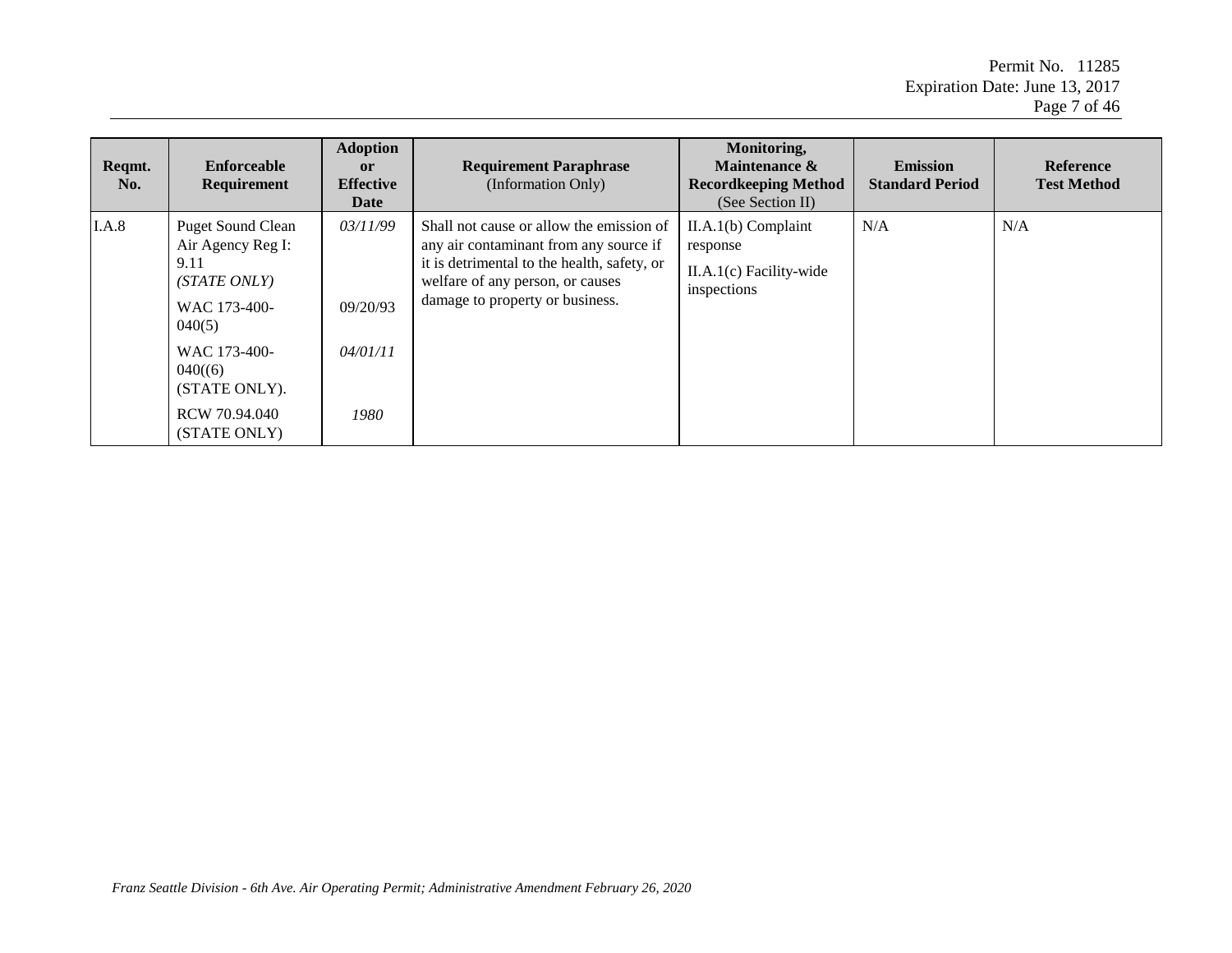Permit No. 11285 Expiration Date: June 13, 2017 Page 8 of 46

| Reqmt.<br>No. | Enforceable<br>Requirement                                                         | <b>Adoption</b><br>or<br><b>Effective</b><br><b>Date</b> | <b>Requirement Paraphrase</b><br>(Information Only)                                                                                                                                                                                                                                                                                                                                                                                                                                                                                                                                                                                                                                                                                                                                                                                                                                                                                                                | Monitoring,<br>Maintenance &<br><b>Recordkeeping Method</b><br>(See Section II)                                                                               | <b>Emission</b><br><b>Standard Period</b> | <b>Reference</b><br><b>Test Method</b> |
|---------------|------------------------------------------------------------------------------------|----------------------------------------------------------|--------------------------------------------------------------------------------------------------------------------------------------------------------------------------------------------------------------------------------------------------------------------------------------------------------------------------------------------------------------------------------------------------------------------------------------------------------------------------------------------------------------------------------------------------------------------------------------------------------------------------------------------------------------------------------------------------------------------------------------------------------------------------------------------------------------------------------------------------------------------------------------------------------------------------------------------------------------------|---------------------------------------------------------------------------------------------------------------------------------------------------------------|-------------------------------------------|----------------------------------------|
| I.A.9         | <b>Puget Sound Clean</b><br>Air Agency Reg I:<br>9.15                              | 03/11/99                                                 | It shall be unlawful for any person to<br>cause or allow visible emissions of<br>fugitive dust unless reasonable<br>precautions are employed to minimize<br>the emissions.<br>Reasonable precautions include, but are<br>not limited to, the following:<br>(1) The use of control equipment,<br>enclosures, and wet (or chemical)<br>suppression techniques, as practical,<br>and curtailment during high winds;<br>(2) Surfacing roadways and parking<br>areas with asphalt, concrete, or gravel;<br>(3) Treating temporary, low-traffic<br>areas (e.g., construction sites) with<br>water or chemical stabilizers, reducing<br>vehicle speeds, constructing pavement<br>or rip rap exit aprons, and cleaning<br>vehicle undercarriages before they exit<br>to prevent the track-out of mud or dirt<br>onto paved public roadways; or<br>(4) Covering or wetting truck loads or<br>allowing adequate freeboard to prevent<br>the escape of dust-bearing materials | II.A.1(b) Complaint<br>response<br>II.A.1(c) Facility-wide<br>inspections<br>II.A.1(e) Fugitive Dust,<br>Track-Out, and Odor<br><b>Bearing Contaminants</b>   | N/A                                       | N/A                                    |
| I.A.10        | WAC 173-400-<br>$040(3)$ & $(8)$<br>WAC 173-400-<br>$040(4)$ & (9)<br>(STATE ONLY) | 09/20/93<br>04/01/11                                     | Shall take reasonable precautions to<br>prevent release of fugitive dust                                                                                                                                                                                                                                                                                                                                                                                                                                                                                                                                                                                                                                                                                                                                                                                                                                                                                           | $II.A.1(b)$ Complaint<br>response<br>II.A.1(c) Facility-wide<br>inspections<br>II.A.1(e) Fugitive Dust,<br>Track-Out, and Odor<br><b>Bearing Contaminants</b> | N/A                                       | N/A                                    |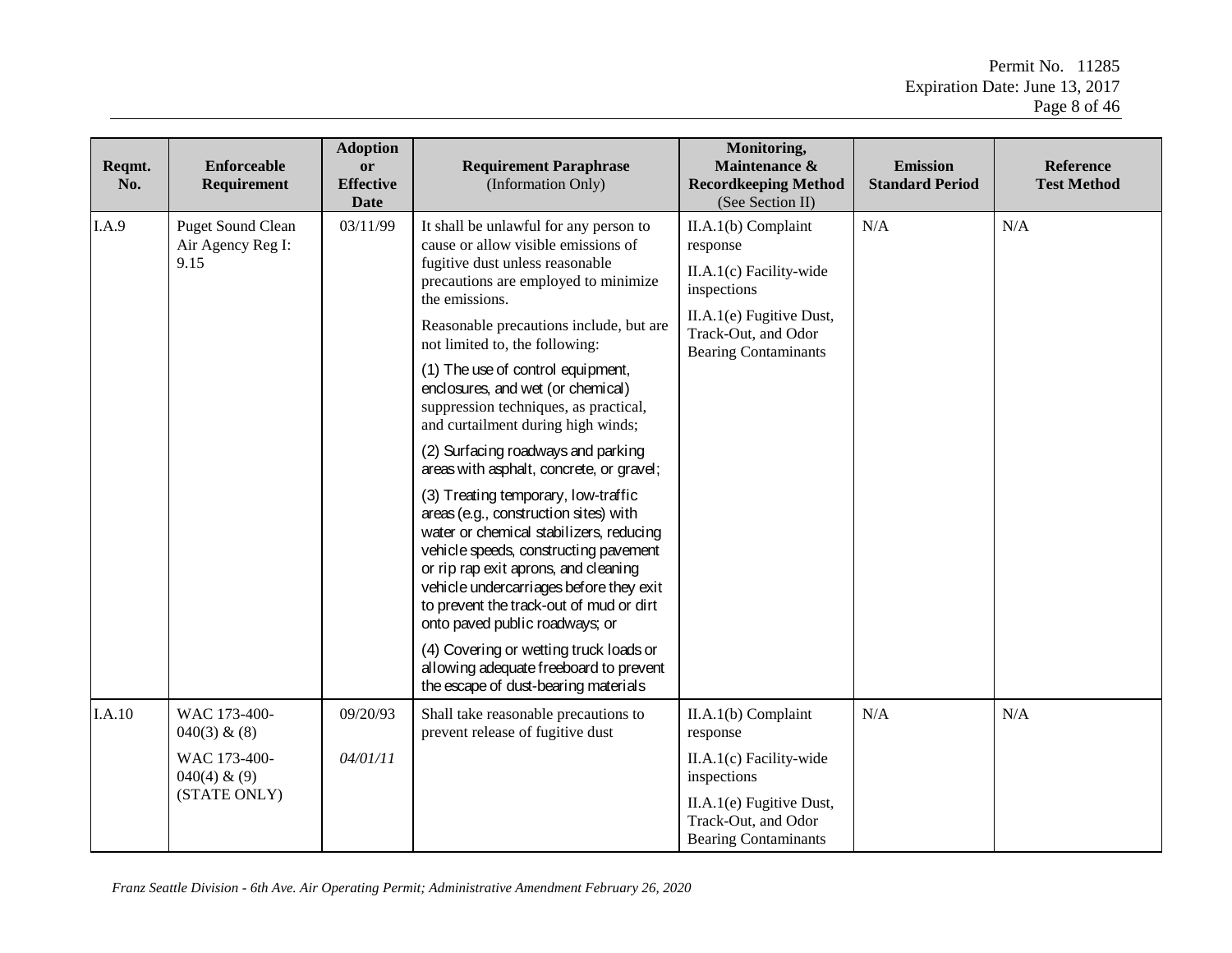Permit No. 11285 Expiration Date: June 13, 2017 Page 9 of 46

| Reqmt.<br>No. | <b>Enforceable</b><br>Requirement                                        | <b>Adoption</b><br>or<br><b>Effective</b><br><b>Date</b> | <b>Requirement Paraphrase</b><br>(Information Only)                                                                                                                               | Monitoring,<br>Maintenance &<br><b>Recordkeeping Method</b><br>(See Section II)                                                                             | <b>Emission</b><br><b>Standard Period</b> | <b>Reference</b><br><b>Test Method</b> |
|---------------|--------------------------------------------------------------------------|----------------------------------------------------------|-----------------------------------------------------------------------------------------------------------------------------------------------------------------------------------|-------------------------------------------------------------------------------------------------------------------------------------------------------------|-------------------------------------------|----------------------------------------|
| I.A.11        | <b>Puget Sound Clean</b><br>Air Agency Reg I:<br>9.20                    | 06/09/88<br>1996                                         | Must maintain equipment in good<br>working order                                                                                                                                  | <b>II.A Minimum</b><br>Monitoring, Maintenance<br>& Recordkeeping<br>Requirements                                                                           | N/A                                       | N/A                                    |
|               | RCW 70.94.152(7)<br>(STATE ONLY)                                         |                                                          |                                                                                                                                                                                   | <b>II.B</b> Operation and<br>Maintenance (O&M)<br><b>Plan Requirements</b>                                                                                  |                                           |                                        |
| I.A.12        | <b>Puget Sound Clean</b><br>Air Agency Reg I:<br>7.09(b)                 | 09/10/98                                                 | Must develop and implement an O&M<br>Plan to assure continuous compliance<br>with Puget Sound Clean Air Agency                                                                    | <b>II.A Minimum</b><br>Monitoring, Maintenance<br>& Recordkeeping                                                                                           | N/A                                       | N/A                                    |
|               | <b>Puget Sound Clean</b><br>Air Agency Reg I:<br>7.09(b)<br>(STATE ONLY) | 09/25/08                                                 | Regulations I, II and III                                                                                                                                                         | Requirements<br><b>II.B</b> Operation and<br>Maintenance (O&M)<br><b>Plan Requirements</b>                                                                  |                                           |                                        |
| I.A.13        | WAC 173-400-<br>040(5)<br>(STATE ONLY)                                   | 04/01/11                                                 | Must use recognized good practice and<br>procedures to reduce odors which may<br>unreasonably interfere with any other<br>property owners' use and enjoyment of<br>their property | II.A.1(b) Complaint<br>response<br>II.A.1(e) Fugitive Dust,<br>Track-Out, and Odor<br><b>Bearing Contaminants</b>                                           | N/A                                       | N/A                                    |
| I.A.14        | WAC 173-400-<br>040(3)<br>(STATE ONLY)                                   | 04/01/11                                                 | Shall not deposit particulate matter<br>beyond property boundary in sufficient<br>quantity to interfere unreasonably with<br>the use and enjoyment of the property                | II.A.1(b) Complaint<br>response<br>II.A.1(c) Facility-wide<br>inspections<br>II.A.1(e) Fugitive Dust,<br>Track-Out, and Odor<br><b>Bearing Contaminants</b> | N/A                                       | N/A                                    |

 $N/A = Not$  Applicable

*Franz Seattle Division - 6th Ave. Air Operating Permit; Administrative Amendment February 26, 2020*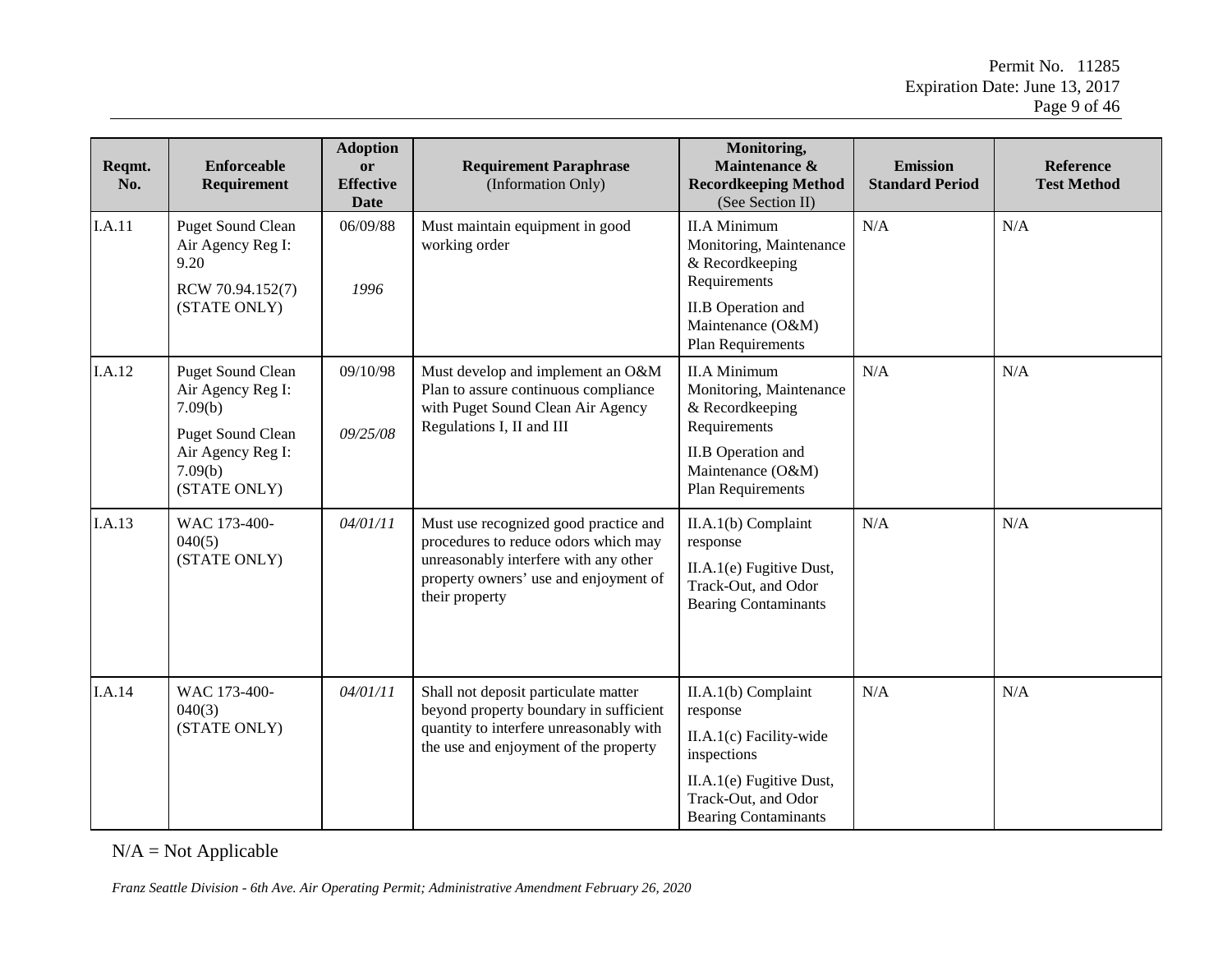#### *B. EMISSION UNIT SPECIFIC APPLICABLE REQUIREMENTS*

The requirements in Section I. B. only apply to the specific emission units cited. The requirements in Section I. A. also apply to the emission units cited in Section I.B except for requirements cited in Section I.A that are repeated in Section I.B. For these requirements, the monitoring method in Section I.B applies to the emission unit instead of the monitoring method cited in Section I.A.

#### **1. Emission Unit #1 (EU-1): DIRECT FIRED BAKING PROCESS**

This emission unit consists of a direct fired baking oven that is used to bake different types of bread.

*(1) Natural Gas Fired Baker Perkins 53 Tray Oven (Heat Input Rating = 1,122,000 Btu/Hour)*

<span id="page-9-0"></span>*Data in italics are for information only and are not enforceable conditions of this permit.*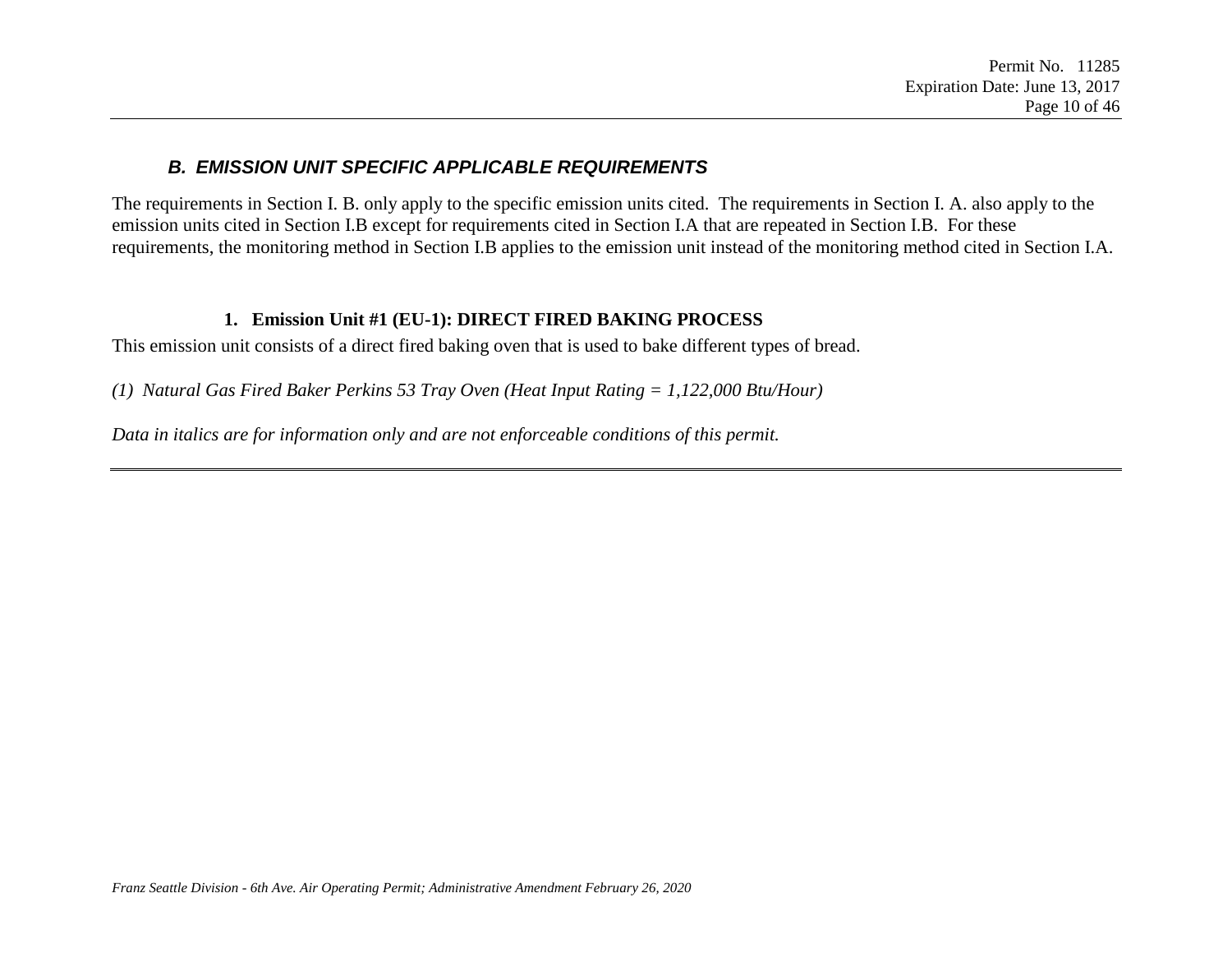| Reqmt. No. | <b>Federally Enforceable</b><br>Requirement                            | <b>Adoption or</b><br><b>Effective Date</b> | <b>Requirement Paraphrase</b><br>(Information Only)                                                                                | Monitoring &<br>Recordkeeping<br><b>Method</b><br>(See Section II)     | <b>Emission</b><br><b>Standard Reference</b><br><b>Test Method</b> |
|------------|------------------------------------------------------------------------|---------------------------------------------|------------------------------------------------------------------------------------------------------------------------------------|------------------------------------------------------------------------|--------------------------------------------------------------------|
| EU 1.1     | Puget Sound Clean Air<br>Agency Reg I: 9.09                            | 04/09/98                                    | Shall not emit particulate matter in excess of<br>$0.05$ gr/dscf                                                                   | $II.A.1(a)$ Baking<br>Process and Steam<br><b>Generating Units</b>     | Puget Sound Clean Air<br>Agency Method 5<br>(See Section IX)       |
| EU 1.2     | Puget Sound Clean Air<br>Agency Reg I: 9.03 (except<br>for $9.03(e)$ ) | 03/11/99                                    | Shall not emit air contaminants in excess of<br>20% opacity for a period or periods<br>aggregating more than 3 minutes in any hour | $II.A.1(a)$ Baking<br>Process and Steam<br><b>Generating Units</b>     | Ecology Method 9A (See<br>Section IX.A)                            |
|            | Puget Sound Clean Air<br>Agency Reg. I: 9.03<br>(STATE ONLY)           | 03/25/04                                    |                                                                                                                                    |                                                                        |                                                                    |
|            | WAC 173-400-040(1)                                                     | 09/20/93                                    |                                                                                                                                    |                                                                        |                                                                    |
|            | WAC 173-400-040(2)<br>(STATE ONLY)                                     | 04/01/11                                    |                                                                                                                                    |                                                                        |                                                                    |
| EU 1.3     | Puget Sound Clean Air<br>Agency Reg I: $7.09(b)$                       | 09/10/98                                    | Must develop and implement an O&M Plan<br>to assure continuous compliance with Puget                                               | <b>II.A Minimum</b><br>Monitoring,                                     |                                                                    |
|            | Puget Sound Clean Air<br>Agency Reg I: 7.09(b)<br>(STATE ONLY)         | 9/25/08                                     | Sound Clean Air Agency Regulations I, II<br>and III                                                                                | Maintenance &<br>Recordkeeping<br>Requirements                         |                                                                    |
|            |                                                                        |                                             |                                                                                                                                    | <b>II.B</b> Operation and<br>Maintenance<br>(O&M) Plan<br>Requirements |                                                                    |
| EU 1.4     | Puget Sound Clean Air<br>Agency Reg I: 9.20                            | 06/09/88                                    | Maintain equipment in good working order.                                                                                          | $II.A.1(a)$ Baking<br>Process and Steam                                |                                                                    |
|            | RCW 70.94.152(7)<br>(STATE ONLY)                                       | 1996                                        |                                                                                                                                    | <b>Generating Units</b><br>II.B.1 General<br>Facility-wide O&M<br>Plan |                                                                    |

#### **Table 2 Emission Unit #1 (EU-1): Direct Fired Baking Process**

General requirements of Section I.A. also apply.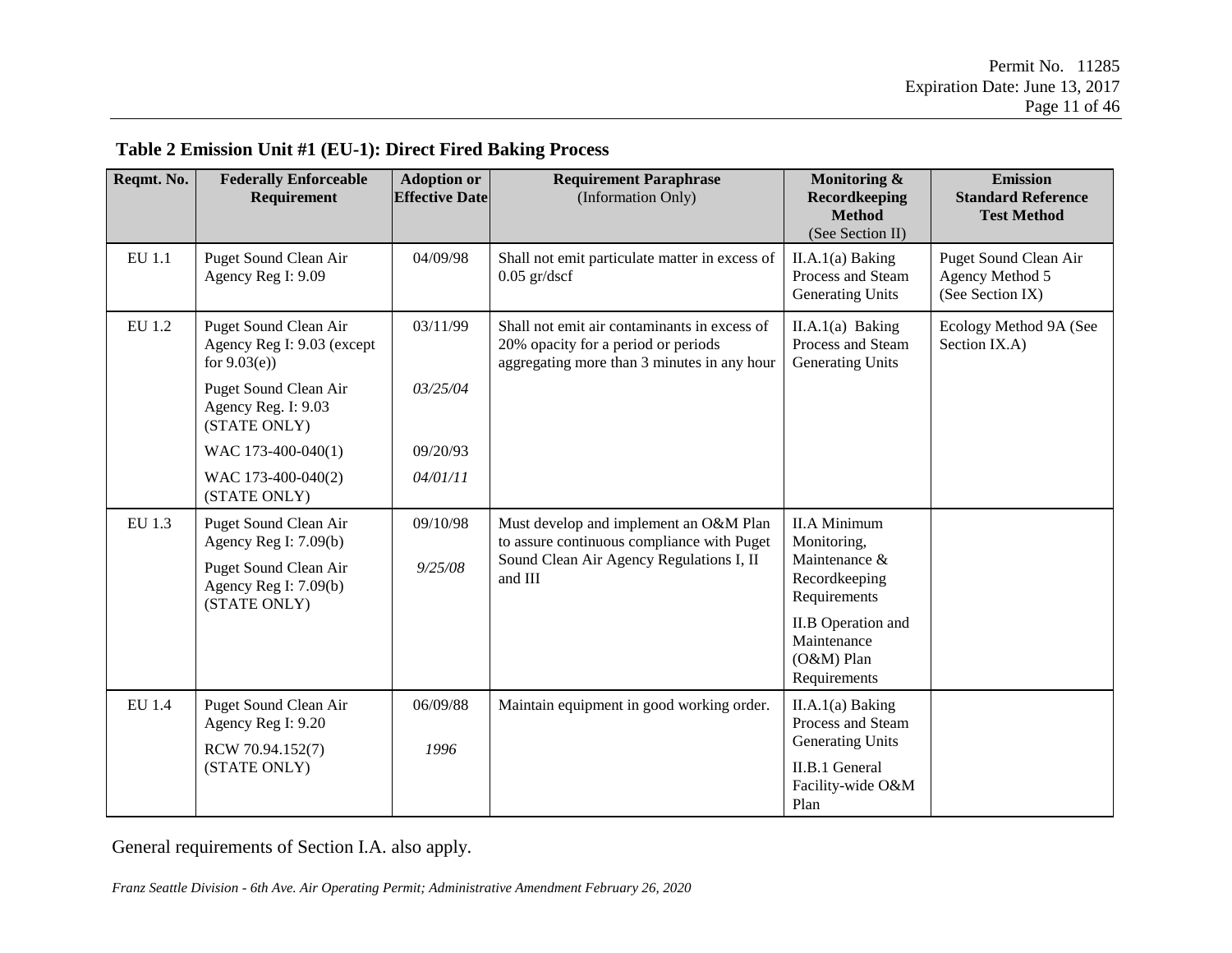#### **2. Emission Unit #2 (EU-2): STEAM GENERATING PROCESS and INDIRECT FIRED OVENS**

This emission unit consists of boilers that are used for generating steam and indirect fired baking ovens at Division of United States Bakery, Franz Northern Division –  $6<sup>th</sup>$  Ave. (Franz Seattle Division - 6th Ave.):

- *1) Natural Gas Fired Gabriel Boiler (Heat Input Rating = 7,000,000 Btu/Hour)*
- *2) Natural Gas Fired Gabriel Boiler (Heat Input Rating = 7,000,000 Btu/Hour)*
- *3) Natural Gas Fired Read 32 Tray Oven (Heat Input Rating = 2,250,000 Btu/Hour),*
- *4) Natural Gas Fired Peterson 32 Tray Oven (Heat Input Rating = 2,250,000 Btu/Hour)*

*Data in italics are for information only and are not enforceable conditions of this permit.*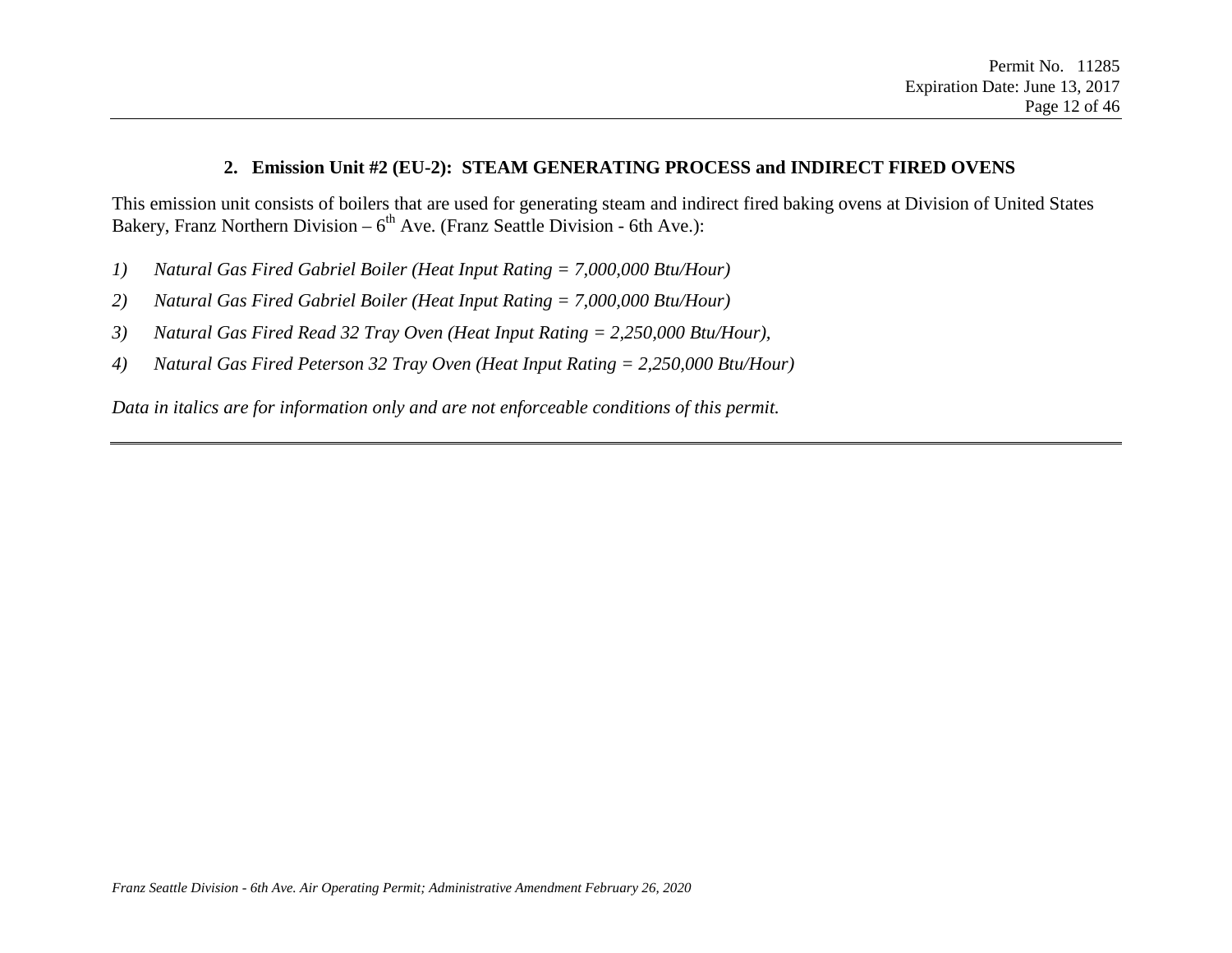#### **Table 3 Emission Unit #2 (EU-2): Steam Generating Process and Indirect Fired Ovens**

| Reqmt.<br>No. | <b>Federally Enforceable</b><br>Requirement                                                                                                  | <b>Adoption</b><br><b>or</b><br><b>Effective</b><br><b>Date</b> | <b>Requirement Paraphrase</b><br>(Information Only)                                                                                           | Monitoring &<br><b>Recordkeeping Method</b><br>(See Section II)                                                                | <b>Emission</b><br><b>Standard Reference</b><br><b>Test Method</b> |
|---------------|----------------------------------------------------------------------------------------------------------------------------------------------|-----------------------------------------------------------------|-----------------------------------------------------------------------------------------------------------------------------------------------|--------------------------------------------------------------------------------------------------------------------------------|--------------------------------------------------------------------|
| EU 2.1        | Puget Sound Clean Air Agency<br>Reg I: $9.03$ (except for $9.03(e)$ )<br><b>Puget Sound Clean Air Agency</b><br>Reg. I: 9.03<br>(STATE ONLY) | 03/11/99<br>03/25/04                                            | Shall not emit air contaminants in<br>excess of 20% opacity for a period or<br>periods aggregating more than 3<br>minutes in any hour         | $II.A.1(a)$ Baking Process<br>and Steam Generating<br>Units                                                                    | Ecology Method 9A (See<br>Section IX.A)                            |
|               | WAC 173-400-040(1)<br>WAC 173-400-040(2)<br>(STATE ONLY)                                                                                     | 09/20/93<br>04/01/11                                            |                                                                                                                                               |                                                                                                                                |                                                                    |
| EU 2.2        | Puget Sound Clean Air Agency<br>Reg I: 9.09                                                                                                  | 04/09/98                                                        | Shall not emit particulate matter in<br>excess of 0.05 gr/dscf from equipment<br>used in a manufacturing process.                             | II.A.1(a) Baking Process<br>and Steam Generating<br>Units                                                                      | Puget Sound Clean Air<br>Agency Method 5<br>(See Section IX.A)     |
| EU 2.3        | Puget Sound Clean Air Agency<br>Reg I: 7.09(b)<br><b>Puget Sound Clean Air Agency</b><br>Reg I: 7.09(b)<br>(STATE ONLY)                      | 09/10/98<br>9/25/08                                             | Must develop and implement an O&M<br>plan to assure continuous compliance<br>with Puget Sound Clean Air Agency<br>Regulations I, II, and III. | <b>II.A Minimum</b><br>Monitoring, Maintenance<br>& Recordkeeping<br>Requirements<br>II.B.1 General Facility-<br>wide O&M Plan |                                                                    |
| EU 2.4        | <b>Puget Sound Clean Air Agency</b><br>Reg I: 9.20<br>RCW 70.94.152(7)<br>(STATE ONLY)                                                       | 06/09/88<br>1996                                                | Maintain equipment in good working<br>order.                                                                                                  | II.A.1(a) Baking Process<br>and Steam Generating<br>Units<br>II.B.1 General Facility-<br>wide O&M Plan                         |                                                                    |

The general requirements of Section I.A. also apply.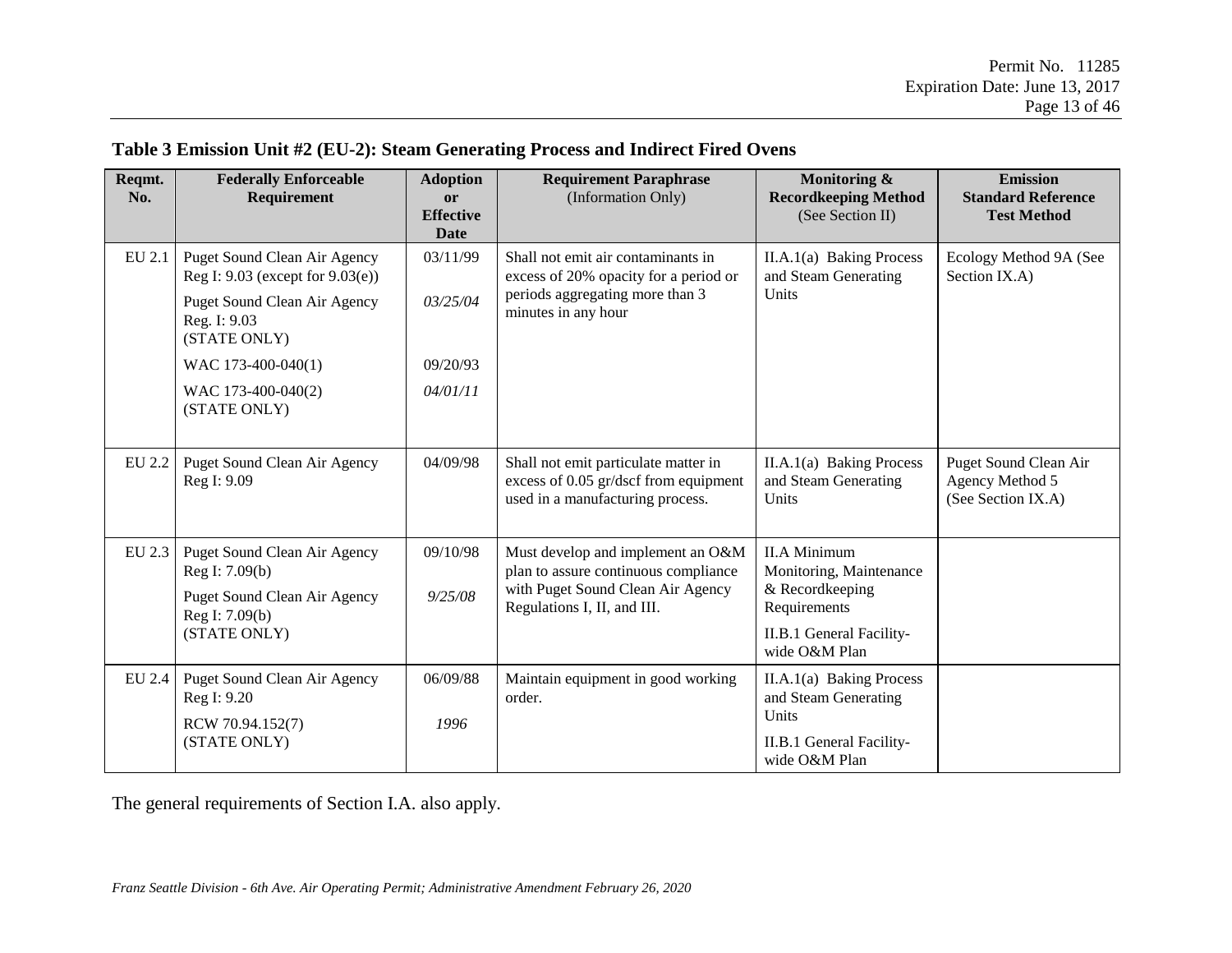#### **3. Emission Unit #3 (EU-3): Flour Storage and Transfer**

This emission unit consists of the equipment associated with the flour storage and transfer system.

*(1) Three (3) flour storage silos with three (3) fabric breather bags on each flour storage silo.*

*Data in italics are for information only and are not enforceable conditions of this permit.*

| Table 4 Emission Unit # 3 (EU-3): Flour Storage and Transfer |  |  |
|--------------------------------------------------------------|--|--|
|                                                              |  |  |

| Reqmt.<br>No. | <b>Federally Enforceable</b><br>Requirement                                                                        | <b>Adoption or</b><br><b>Effective</b><br>Date | <b>Requirement Paraphrase</b><br>(Information Only)                                                                                                                          | Monitoring,<br><b>Maintenance &amp;</b><br><b>Recordkeeping</b><br><b>Method</b><br>(See Section II)                              | <b>Emission</b><br><b>Standard</b><br><b>Period</b> | <b>Emission</b><br><b>Standard</b><br><b>Reference</b><br><b>Test Method</b> |
|---------------|--------------------------------------------------------------------------------------------------------------------|------------------------------------------------|------------------------------------------------------------------------------------------------------------------------------------------------------------------------------|-----------------------------------------------------------------------------------------------------------------------------------|-----------------------------------------------------|------------------------------------------------------------------------------|
| EU 3.1        | Puget Sound Clean Air<br>Agency Reg I: 9.09                                                                        | 04/09/98                                       | Shall not emit particulate matter in<br>excess of 0.05 gr/dscf from<br>equipment used in a manufacturing<br>process and general process units,<br>uncorrected for excess air | II.A.1(b) Fabric Filter<br>Inspections                                                                                            | Avg of three 1-hr<br>tests                          | <b>Puget Sound</b><br>Clean Air Agency<br>Method 5<br>(See Section IX)       |
| EU 3.2        | Puget Sound Clean Air<br>Agency Reg I: $7.09(b)$<br>Puget Sound Clean Air<br>Agency Reg I: 7.09(b)<br>(STATE ONLY) | 09/10/98<br>9/25/08                            | Must develop and implement an<br>O&M Plan to assure continuous<br>compliance with Puget Sound Clean<br>Air Agency Regulations I, II and III.                                 | <b>II.A Minimum</b><br>Monitoring,<br>Maintenance &<br>Recordkeeping<br>Requirements<br>II.B.1 General Facility-<br>wide O&M Plan |                                                     |                                                                              |
| EU 3.3        | Puget Sound Clean Air<br>Agency Reg I: 9.20<br>RCW 70.94.152(7<br>(STATE ONLY)                                     | 06/09/88<br>1996                               | Maintain equipment in good<br>working order.                                                                                                                                 | II.A.1(b) Fabric Filter<br>Inspections                                                                                            |                                                     |                                                                              |

General requirements of Section I.A. also apply.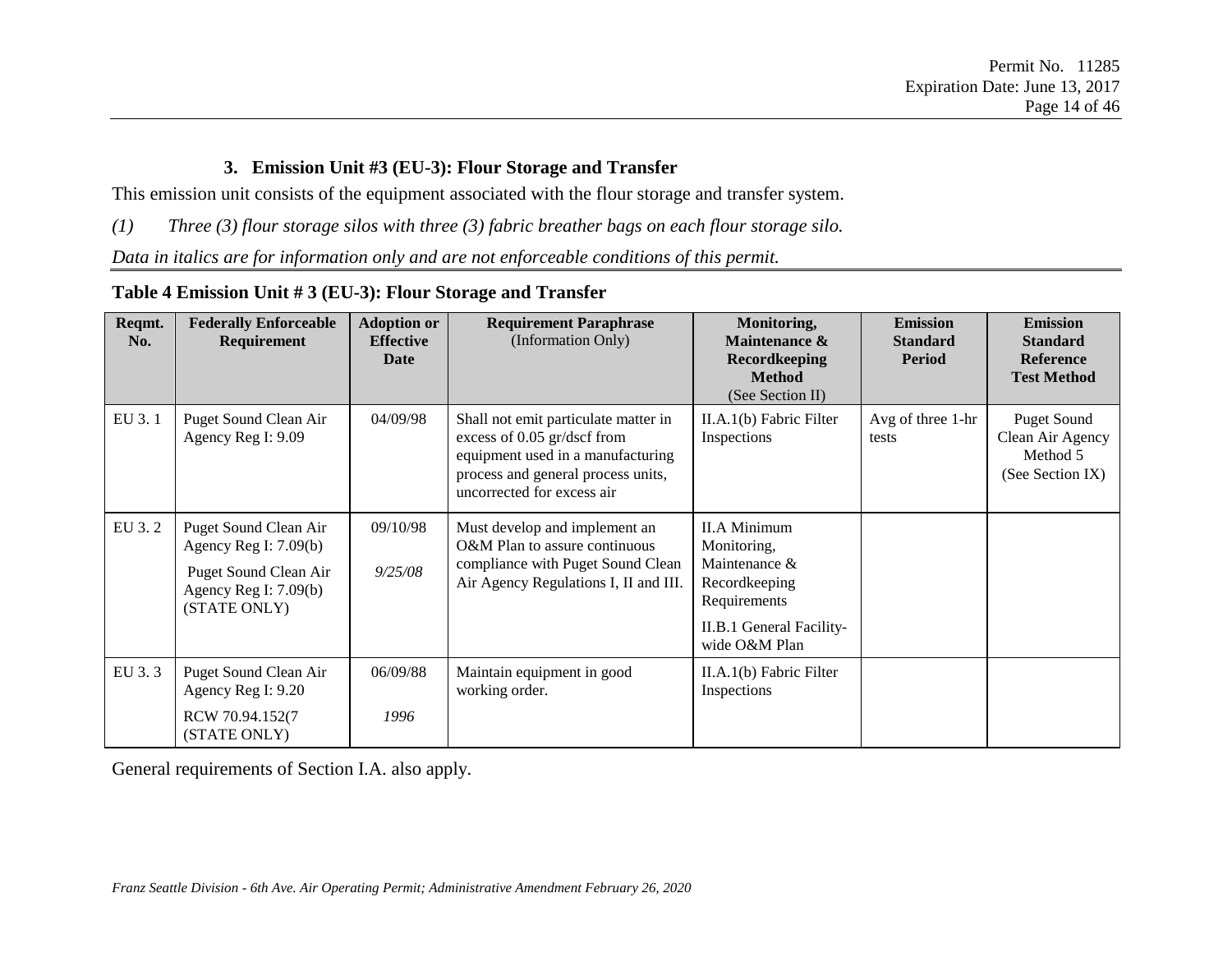# <span id="page-14-1"></span><span id="page-14-0"></span>**II. Monitoring, Maintenance and Recordkeeping Methods Description**

### *A. Minimum Monitoring, Maintenance & Recordkeeping Requirements*

No person shall render inaccurate any monitoring device or method required under chapter 70.94 RCW, or any ordinance, resolution, regulation, permit, or order in force pursuant thereto. [WAC 173-400-105(9), 04/1/11 (STATE ONLY)]

Franz Seattle Division - 6th Ave. must follow the applicable requirements listed below when referenced by an applicable requirement in Section I.A or I.B of this permit.

#### <span id="page-14-2"></span>**1. Facility-wide Monitoring, Maintenance & Recordkeeping Requirements**

#### *(a) Opacity monitoring*

Franz Seattle Division - 6th Ave. shall conduct monthly inspections of the facility for visible emissions except as provided under V.P [Data Recovery](#page-28-1) of this permit. Inspections are to be performed while the equipment is in operation during daylight hours. If, during the scheduled monthly inspection or at any other time, visible emissions other than uncombined water are observed, Franz Seattle Division - 6th Ave. shall, as soon as possible, but no later than within 24 hours of the initial observation:

- Take corrective action, which may include shutting down the unit or activity until it can be repaired, until there are no visible emissions (or until the unit or activity is demonstrated to be in compliance with all applicable opacity limitations in the permit using the reference test method ); or,
- Alternatively, determine opacity using the reference test method (Ecology Method 9A).

Failure to take corrective action as described above shall be reported under Section [V.M](#page-26-0) [Compliance certifications](#page-26-0) and [V.Q.](#page-29-0)1(b) Deviation [Reporting](#page-29-0) of this permit. [WAC 173-401- 615(1)(b), 10/17/02; WAC 173-401-615(3)(b), 10/17/02]]

#### *(b) Complaint response*

Franz Seattle Division - 6th Ave. shall record and investigate air pollution complaints as soon as possible, but no later than three days after receipt. Franz Seattle Division - 6th Ave. shall identify the cause(s) of complaints based upon the following types of air pollutant emission circumstances:

- 1) Any emissions that are, or likely to be, injurious to human health, plant or animal life, or property, or which unreasonably interfere with enjoyment of life and property; or
- 2) Any fugitive dust emissions, or
- 3) Any track-out onto paved roads open to the public, or
- 4) Any emissions of odor-bearing air contaminants, or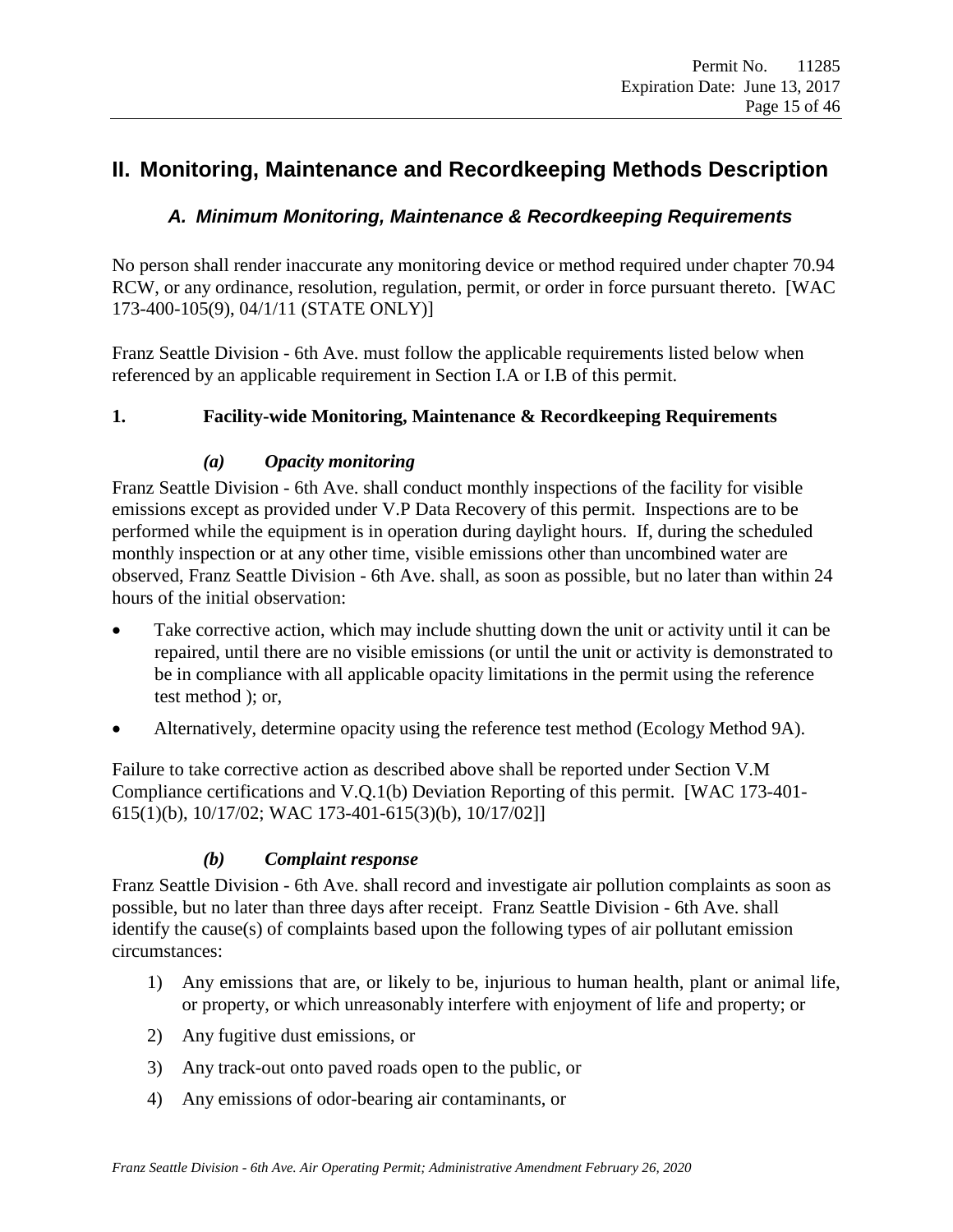5) Complaints regarding other applicable requirements.

Franz Seattle Division - 6th Ave. shall investigate the complaint and determine if there was noncompliance with an applicable requirement of this permit. If it is determined that there is such noncompliance, Franz Seattle Division - 6th Ave. shall as soon as practicable but no later than within 24 hours of determination of noncompliance, either correct the problem, shut down the noncompliant operation until it is repaired or corrected, or report according to Section V.Q.4 (Report of Problems Not Corrected within 24 Hours). Failure to investigate the complaint as described above is a deviation of this permit. If noncompliance is determined, failure to either correct the noncompliance, shut down the unit or activity within 24 hours, or report according to Section V.Q.4, is a deviation of this permit and must be reported under Section [V.M](#page-26-0) [Compliance](#page-26-0)  [certifications](#page-26-0) and V.Q.1(b) Deviation [Reporting](#page-29-0) of this permit.

[WAC 173-401-615(1)(b), 10/17/02; WAC 173-401-615(3)(b), 10/17/02]

#### *(c) Facility-wide inspections*

Franz Seattle Division - 6th Ave. shall conduct a facility-wide inspection at least once per calendar quarter. These inspections shall include checking for prohibited activities under Section III of the permit and activities that require additional approval under Section IV of the permit. The inspections shall also examine the general state of compliance with the generally applicable requirements and the general effectiveness of the Operation & Maintenance (O&M) Plan.

Franz Seattle Division - 6th Ave. shall, as soon as practicable, but no later than 24 hours after identification, correct any potential compliance problems with respect to applicable requirements for which this section II.A.1(c) is an applicable monitoring method for significant emission units or activities identified by these quarterly inspections, or any other time, shut down the unit or activity until the problem can be corrected, or report according to Section V.Q.4. If Franz Seattle Division - 6th Ave. observes potential compliance problems for which there are no monitoring requirements under an applicable requirement and corrects that problem within 24 hours, Franz Seattle Division - 6th Ave. does not need to report the deviation under Section V.M [Compliance](#page-26-0)  [certifications](#page-26-0) and V.Q.1(b) Deviation [Reporting](#page-29-0) and does not need to record such action under Section V.O(d) of this permit

[WAC 173-401-615(1)(b), 10/17/02; WAC 173-401-615(3)(b), 10/17/02]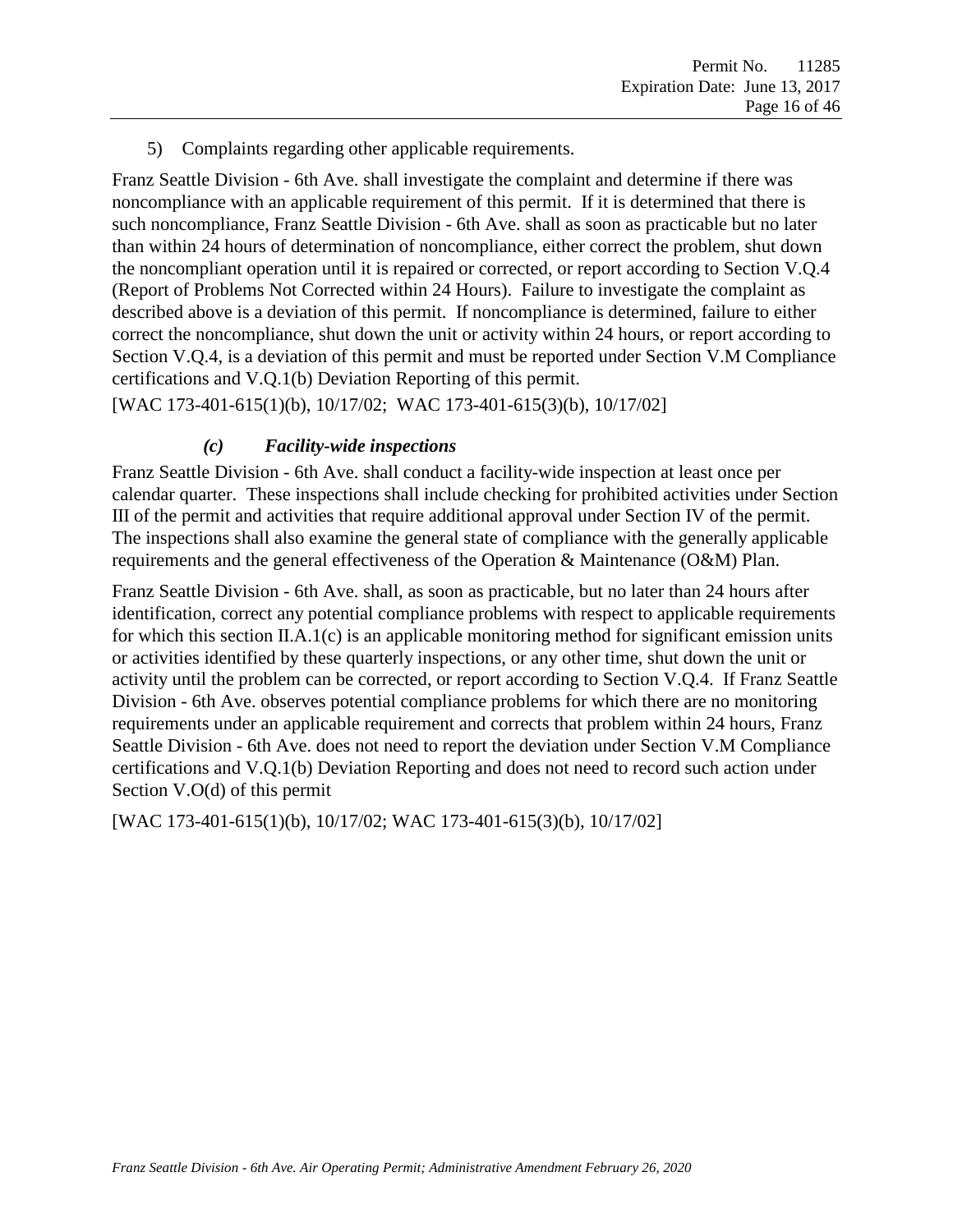### *(d) Maintenance and repair of insignificant emission units*

<span id="page-16-2"></span>Franz Seattle Division - 6th Ave. shall use good industrial practices to maintain insignificant emission units and equipment<sup>[1](#page-16-1)</sup> not listed in this permit. For such equipment Franz Seattle Division - 6th Ave. shall also promptly repair defective equipment. Good industrial practices may include, but are not limited to, following the manufacturer's operations manual or an equipment operations schedule, minimizing emissions until the repairs can be completed, and taking measures to prevent recurrence of the problem.

<span id="page-16-3"></span>[WAC 173-401-530(2)(a), 10/17/02] [Puget Sound Clean Air Agency Regulation I, Section 9.20 (b), 6/9/1988]

#### *(e) Fugitive Dust, Track-Out, and Odor Bearing Contaminants*

<span id="page-16-0"></span>Franz Seattle Division - 6th Ave. shall conduct inspections of the facility for odor bearing contaminants and emissions of any air contaminant in sufficient quantities and of such characteristics and duration as is, or is likely to be, injurious to human health, plant or animal life, or property, or which unreasonably interfere with enjoyment of life and property at least quarterly except as provided under V.P [Data Recovery](#page-28-1) of this permit.

Franz Seattle Division - 6th Ave. shall also conduct inspections to monitor for fugitive dust and track-out from the facility at least once per calendar quarter during the unloading of bulk material. If any fugitive dust or track-out is observed, Franz Seattle Division - 6th Ave. shall clean the area within 24 hours and employ preventive measures, or alternatively, shut down, within 24 hours the unit or activity at which the deviation occurs until the deviation can be corrected. Failure to take corrective action as described above shall be reported under Section [V.M](#page-26-0) [Compliance certifications](#page-26-0) or V.Q.1(b) Deviation [Reporting](#page-29-0) of this permit.

[WAC 173-401-615(1)(b), 10/17/02, WAC 173-401-615(3)(b), 10/17/02]

### *(f) Fuel Burning Equipment*

Franz 6th Avenue shall combust only pipeline quality natural gas at all combustion units. [WAC 173-401-615(1)(b), 10/17/02]

<span id="page-16-1"></span> $\overline{a}$ *1 Puget Sound Clean Air Agency Regulation I, Section 1.07(k) states, "EQUIPMENT or EMISSIONS UNIT means any part of a stationary source or source that emits or would have the potential to emit any pollutant subject to regulation under the federal Clean Air Act, chapter 70.94 or 70.98 RCW."*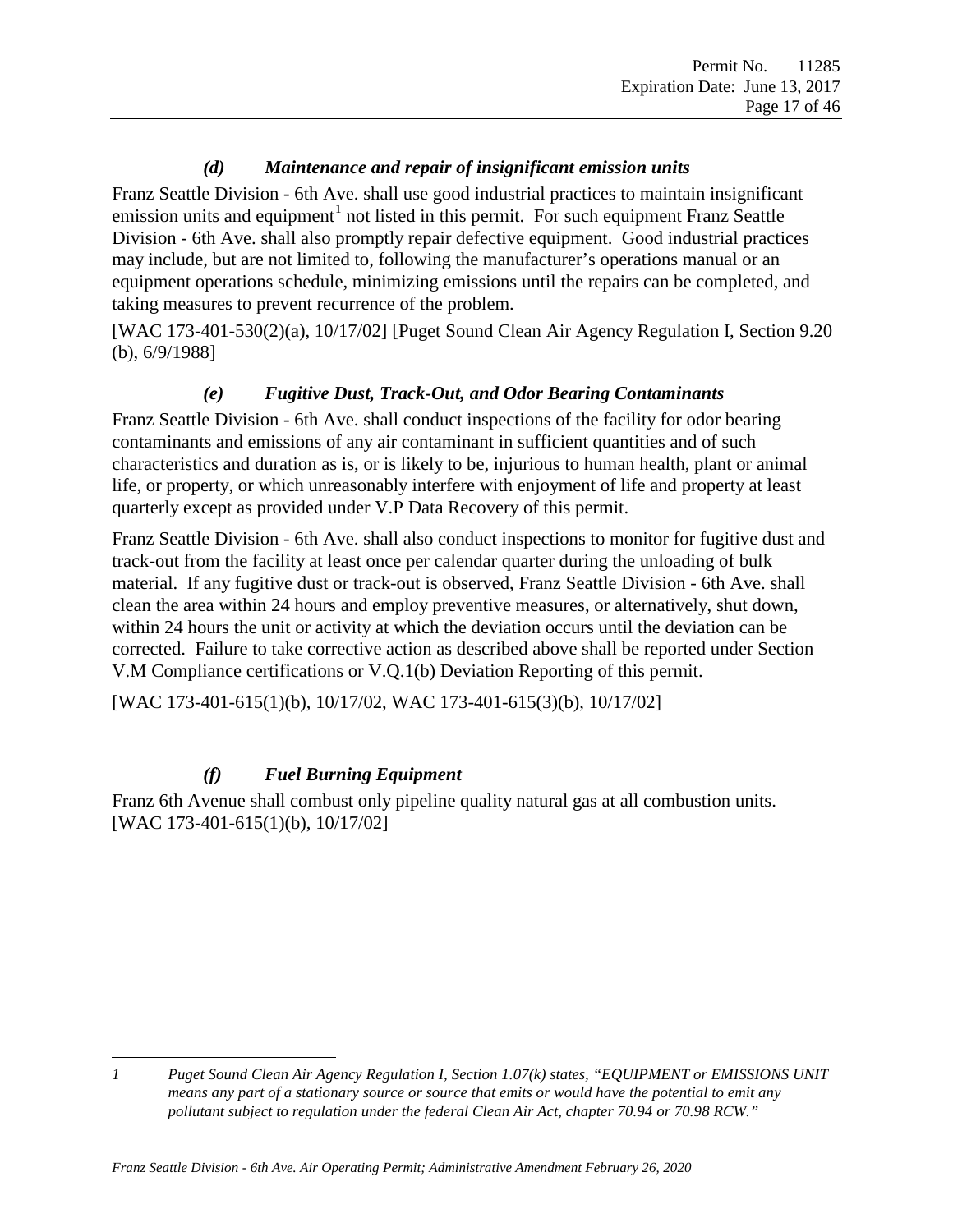#### <span id="page-17-2"></span><span id="page-17-0"></span>**2. Specific Monitoring**

#### *(a) Baking Process and Steam Generating Units*

<span id="page-17-1"></span>Franz Seattle Division - 6th Ave. shall conduct monthly inspections of the boilers and ovens for visible emissions except as provided under [V.P](#page-28-1) [Data Recovery](#page-28-1) of this permit. Inspections are to be performed while the equipment is in operation during daylight hours. If, during the scheduled monthly inspection or at any other time, visible emissions other than uncombined water are observed, Franz Seattle Division - 6th Ave. shall, as soon as possible, but no later than within 24 hours of the initial observation:

- Take corrective action, which may include shutting down the boiler or oven until it can be repaired, until there are no visible emissions (or until the unit or activity is demonstrated to be in compliance with all applicable opacity limitations in the permit using the reference test method ); or,
- Alternatively, determine opacity using the reference test method (Ecology Method 9A).

Failure to take corrective action as described above shall be reported under Section V.M [Compliance certifications](#page-26-0) or V.Q.1(b) Deviation [Reporting](#page-29-0) of this permit.

<span id="page-17-3"></span>[WAC 173-401-615(1)(b), 10/17/02 ; WAC 173-401-615(3)(b), 10/17/02]

#### *(b) Fabric Filter Inspections*

Except as provided under [V.P](#page-28-1) [Data Recovery](#page-28-1) of this permit, Franz Seattle Division - 6th Ave. shall conduct monthly inspections of the fabric breather bags for the following:

- Broken or plugged bags, and
- Ductwork, seal and hopper integrity and condition.

If broken or plugged bags are observed, or ductwork, seals or hopper integrity is found to require repair, Franz Seattle Division - 6th Ave. shall, as soon as possible, but no later than within 24 hours of the initial observation take corrective action or shut down the unit or activity until it can be repaired.

Franz Seattle Division - 6th Ave. shall also inspect for visible emissions on a monthly basis, except as provided under [V.P](#page-28-1) [Data Recovery](#page-28-1) of this permit. If, during the scheduled monthly inspection visible emissions other than uncombined water are observed, Franz Seattle Division - 6th Ave. shall, as soon as possible, but no later than within 24 hours of the initial observation:

- Take corrective action, which may include shutting down the unit or activity until it can be repaired, until there are no visible emissions (or until the unit or activity is demonstrated to be in compliance with all applicable opacity limitations in the permit using the reference test method ); or,
- Alternatively, determine opacity using the reference test method (Ecology Method 9A).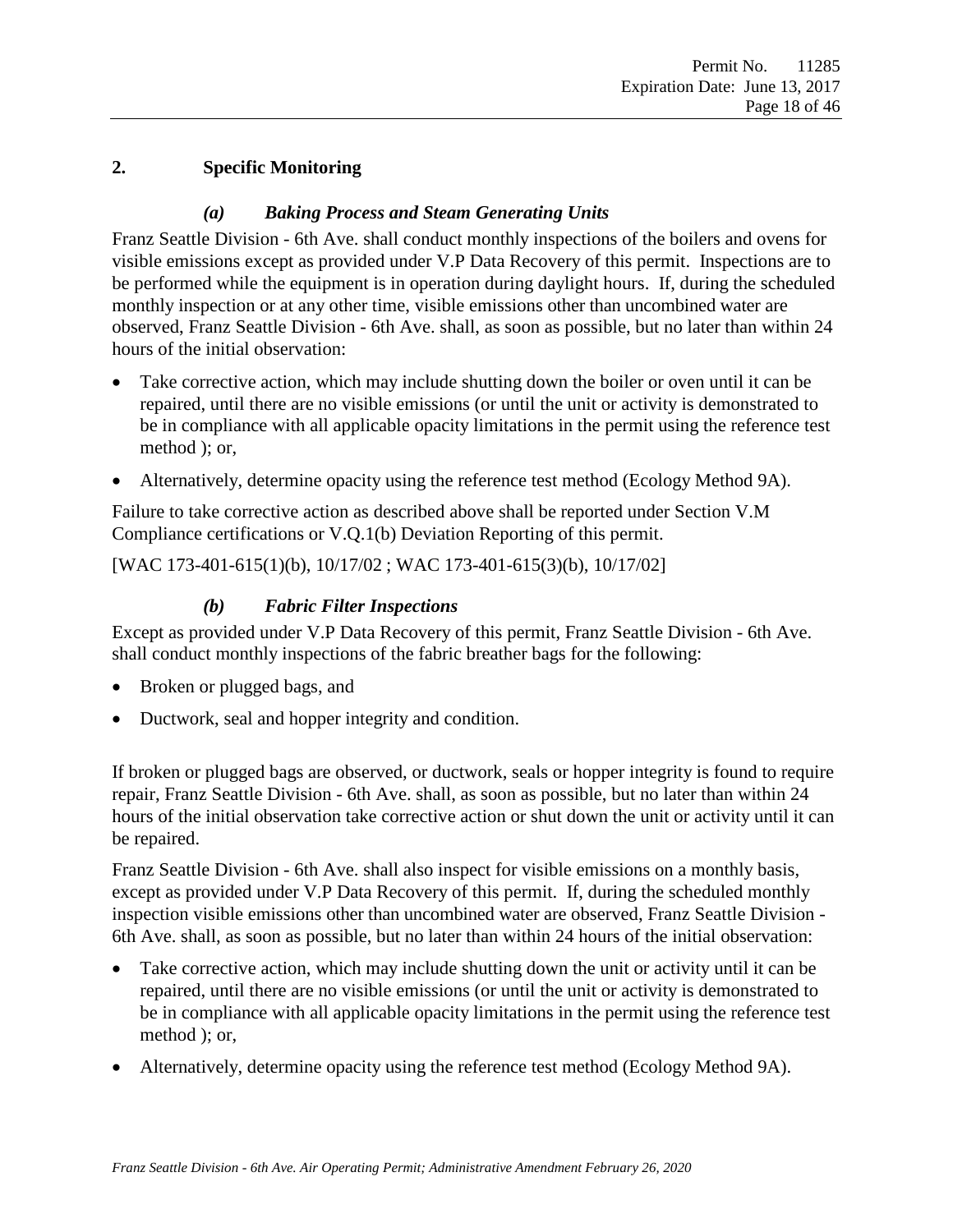Failure to take corrective action as described above shall be reported under Section V.M [Compliance certifications](#page-26-0) or V.Q.1(b) Deviation [Reporting](#page-29-0) of this permit. [WAC 173-401-615(1)(b), 10/17/02 ; WAC 173-401-615(3)(b), 10/17/02]

#### <span id="page-18-0"></span>*B. Operation and Maintenance (O&M) Plan Requirements*

#### **1. General Facility-wide O&M Plan**

Franz Seattle Division - 6th Ave. O&M Plan shall include procedures specifying how Franz Seattle Division - 6th Ave. will assure continuous compliance with Puget Sound Clean Air Agency Regulations I, II and III, as applicable, and how Franz Seattle Division - 6th Ave. will carry out the Minimum Monitoring, Maintenance, and Recordkeeping provisions specified in Section II.A of this permit. For insignificant emission units, refer to the requirements stated in II.A.1(d) of this permit. The plan shall reflect good industrial practice. The specific provisions of the O&M Plan, other than those required by specific requirements in this permit and monitoring activities required under Section II.A, shall not be deemed part of this permit.

[Puget Sound Clean Air Agency Regulation I Section 7.09(b), 9/10/98; 9/25/08 STATE ONLY]

#### **2. Insignificant Emission Units**

For insignificant emission units, refer to the requirements stated in Section II.A.1[.\(d\),](#page-16-2) [Maintenance and repair of insignificant emission units](#page-16-2) of this permit. [WAC 173-401-530(2)(a), 10/17/02] [Puget Sound Clean Air Agency Regulation I, Section 9.20 (b), 06/09/88]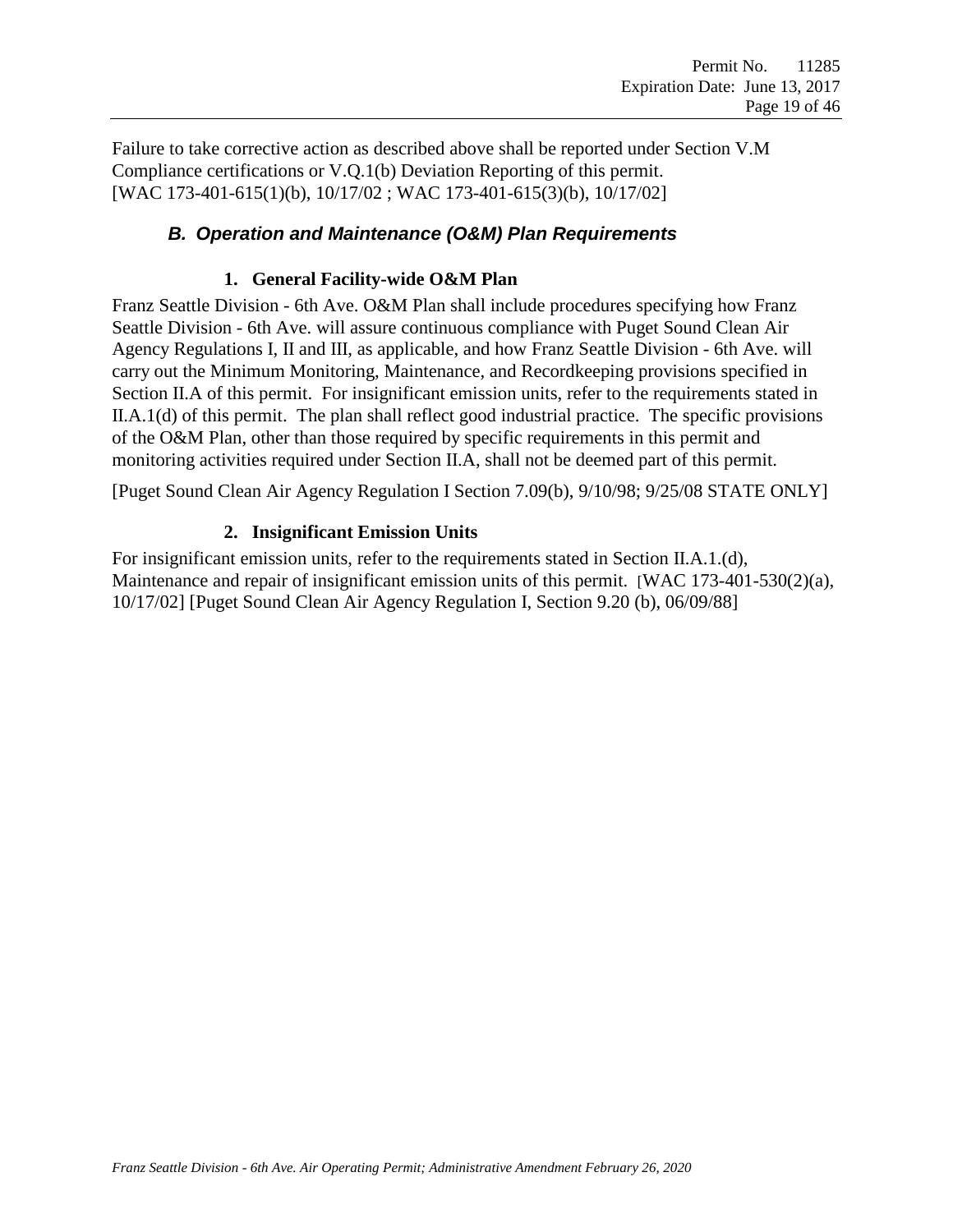# <span id="page-19-0"></span>**III. PROHIBITED ACTIVITIES**

<span id="page-19-1"></span>Franz Seattle Division - 6th Ave. is prohibited from conducting, causing, or allowing the following activities:

### *A. Adjustment for Atmospheric Conditions*

Varying the rate of emissions of a pollutant according to atmospheric conditions or ambient concentrations of that pollutant is prohibited, except as directed according to air pollution episode regulations. [WAC 173-400-205, 03/22/91]

# *B. Outdoor Burning*

<span id="page-19-2"></span>Franz Seattle Division - 6th Ave. shall not conduct outdoor burning unless the burning is in compliance with WAC 173-425. The following types of fires are allowed, except during any stage of an air pollution episode or period of impaired air quality:

- 1. Recreational fires, as defined in WAC 173-425-030(21) and
- 2. Fires for instruction in the methods of fighting fires, provided that the person conducting the training fire complies with Puget Sound Clean Air Agency Regulation I, Section 8.07.

[Puget Sound Clean Air Agency Regulation I, Sections 8.04, 11/09/00; Puget Sound Clean Air Agency Regulation I Section 8.04, 09/25/08 (STATE ONLY); and Puget Sound Clean Air Agency Regulation I, Section 8.07, 09/09/99 (STATE ONLY)] [WAC 173-425-020(1), 04/13/00; WAC 173-425-030(21), 04/13/00; RCW 70.94.6514, 2009 c118 § 802; RCW 70.94.6528, 2009 c43 § 802; and RCW 70.94.6512(2), 2009 c118 § 802 (STATE ONLY)]

# *C. Refuse Burning*

<span id="page-19-3"></span>Franz Seattle Division - 6th Ave. shall not cause or allow the burning of combustible refuse except in a multiple chamber incinerator provided with control equipment. Franz Seattle Division - 6th Ave. shall not operate refuse burning equipment any time other than daylight hours. [Puget Sound Clean Air Agency Regulation I, Section 9.05, 12/09/93]

# *D. Concealment and Masking*

<span id="page-19-4"></span>Franz Seattle Division - 6th Ave. shall not cause or allow the installation or use of any device or use of any means which, without resulting in a reduction in the total amount of air contaminant emitted, conceals or masks an emission of an air contaminant which would otherwise violate Puget Sound Clean Air Agency Regulation I, Article 9 or Chapter 173-400 WAC. [Puget Sound Clean Air Agency Regulation I, Section 9.13, 06/09/88 STATE ONLY; WAC 173-400-040(7), 09/20/93] [WAC 173-400-040(8), 04/01/11 (STATE ONLY)]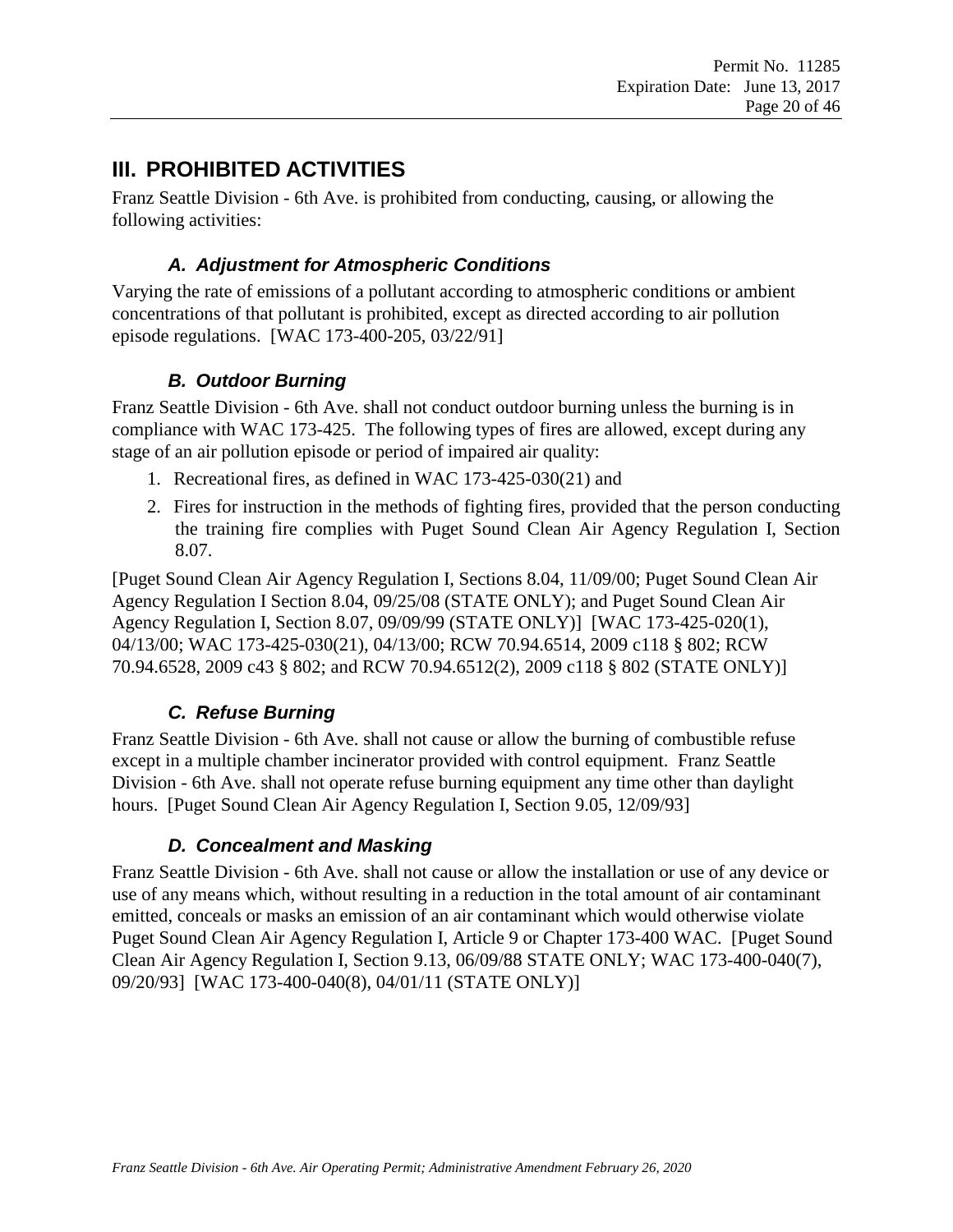# *E. Tampering*

<span id="page-20-0"></span>Franz Seattle Division - 6th Ave. shall not render any monitoring device or method required under Chapter 70.94 RCW, or any ordinance, resolution, regulation, permit or order in force pursuant thereto [WAC 173-400-105(8), 04/01/11 (STATE ONLY)]

# *F. False Statements*

<span id="page-20-1"></span>Franz Seattle Division - 6th Ave. shall not make any false material statement, representation or certification in any form, notice or report required under Chapter 70.94 RCW, or any ordinance, resolution, regulation, permit or order in force pursuant thereto. [WAC 173-400-105(7), 04/01/11]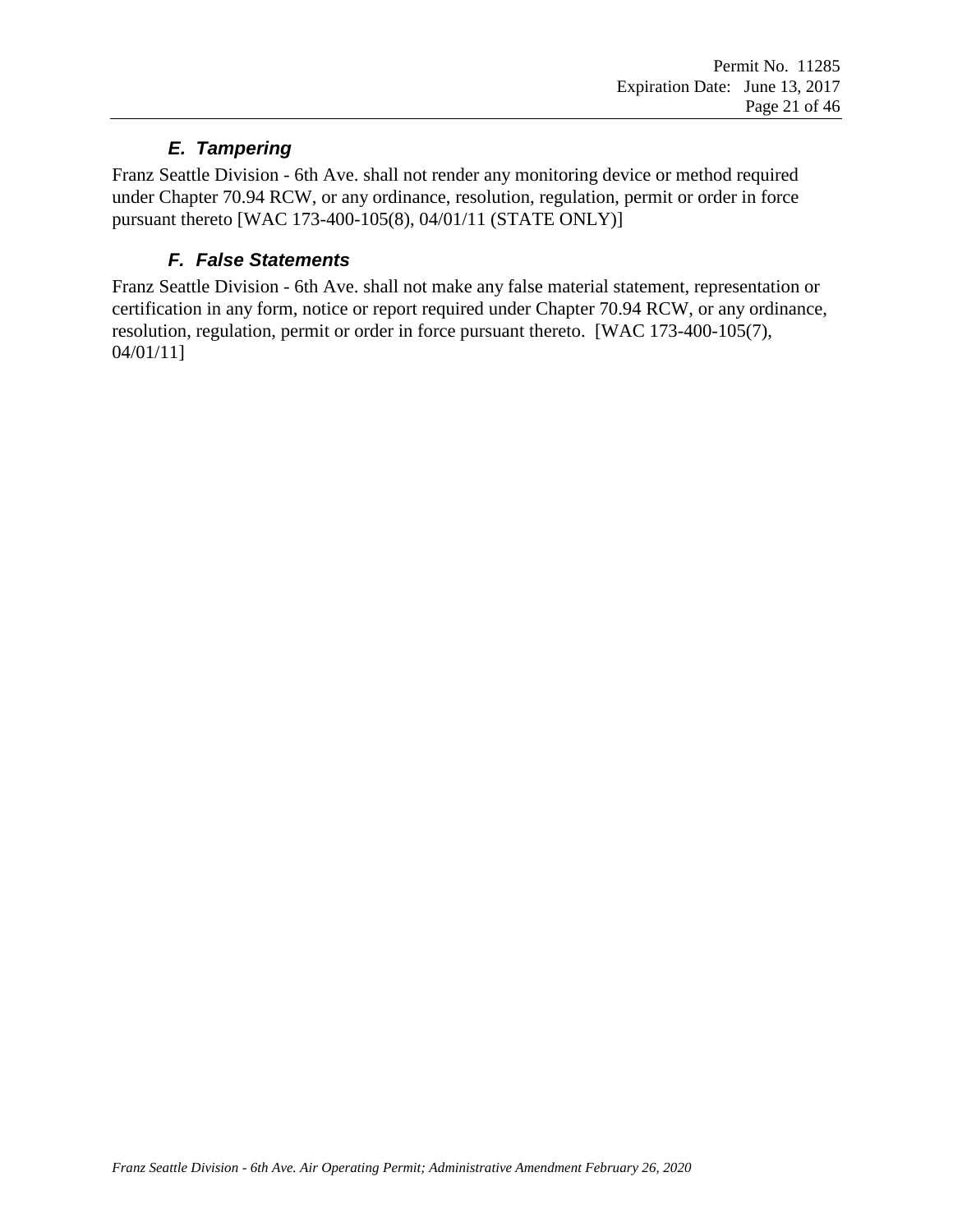# <span id="page-21-0"></span>**IV. ACTIVITIES REQUIRING ADDITIONAL APPROVAL**

<span id="page-21-1"></span>Franz Seattle Division - 6th Ave. shall obtain the necessary approval from Puget Sound Clean Air Agency before conducting any of the following:

### *A. New Source Review*

Franz Seattle Division - 6th Ave. shall not construct, install, establish, or modify an air contaminant source, except those sources that are excluded by Puget Sound Clean Air Agency Regulation I, Section 6.03(b), unless a "Notice of Construction and Application for Approval" has been filed with and approved by the Puget Sound Clean Air Agency. For purposes of complying with the recordkeeping requirement in Puget Sound Clean Air Agency Regulation I, 6.03(c), Franz Seattle Division - 6th Ave. shall provide in a timely manner, upon request by the Agency, any information reasonably necessary to document the exemption.

[Puget Sound Clean Air Agency Regulation I, Section 6.03, 09/12/96; 40 CFR 60.7, 02/12/99; 40 CFR 60.14, 10/17/00; 40 CFR 60.15, 12/16/75; 40 CFR 63.5, 04/05/02] [Puget Sound Clean Air Agency Regulation I, Section 6.03, 09/24/09, WAC 173-460-040, 06/20/09; RCW 70.94.152, 1996 c 67 §1, 1996 c 29 §1 (STATE ONLY)]

### *B. Replacement or Substantial Alteration of Emission Control Technology*

<span id="page-21-2"></span>Franz Seattle Division - 6th Ave. shall file a Notice of Construction and Application for Approval according to WAC 173-400-114 with the Puget Sound Clean Air Agency before replacing or substantially altering any emission control technology installed at the facility. [Puget Sound Clean Air Agency Regulation I, Section 6.03, 9/12/96] [Puget Sound Clean Air Agency Regulation I, Section 6.03, 09/24/09 (STATE ONLY); WAC 173-400-114, 09/15/01; RCW 70.94.153, 1991 c 199 p303 (STATE ONLY)]

### *C. Asbestos*

- <span id="page-21-3"></span>1. Franz Seattle Division - 6th Ave. shall comply with 40 CFR 61.145 and 61.150 when conducting renovation or demolition activities at the facility. [40 CFR 61.145, 01/16/91 and 40 CFR 61.150, 09/18/03]
- 2. Franz Seattle Division 6th Ave. shall comply with Puget Sound Clean Air Agency Regulation III, Article 4 when conducting any asbestos project, renovation or demolition activities at the facility.

<span id="page-21-4"></span>[Puget Sound Clean Air Agency Regulation III, Article 4, 3/26/09 (STATE ONLY)]

# *D. Spray Coating*

### **1. Applicability**

This section applies to spray-coating operations where a coating that protects or beautifies a surface is applied with spray-coating equipment.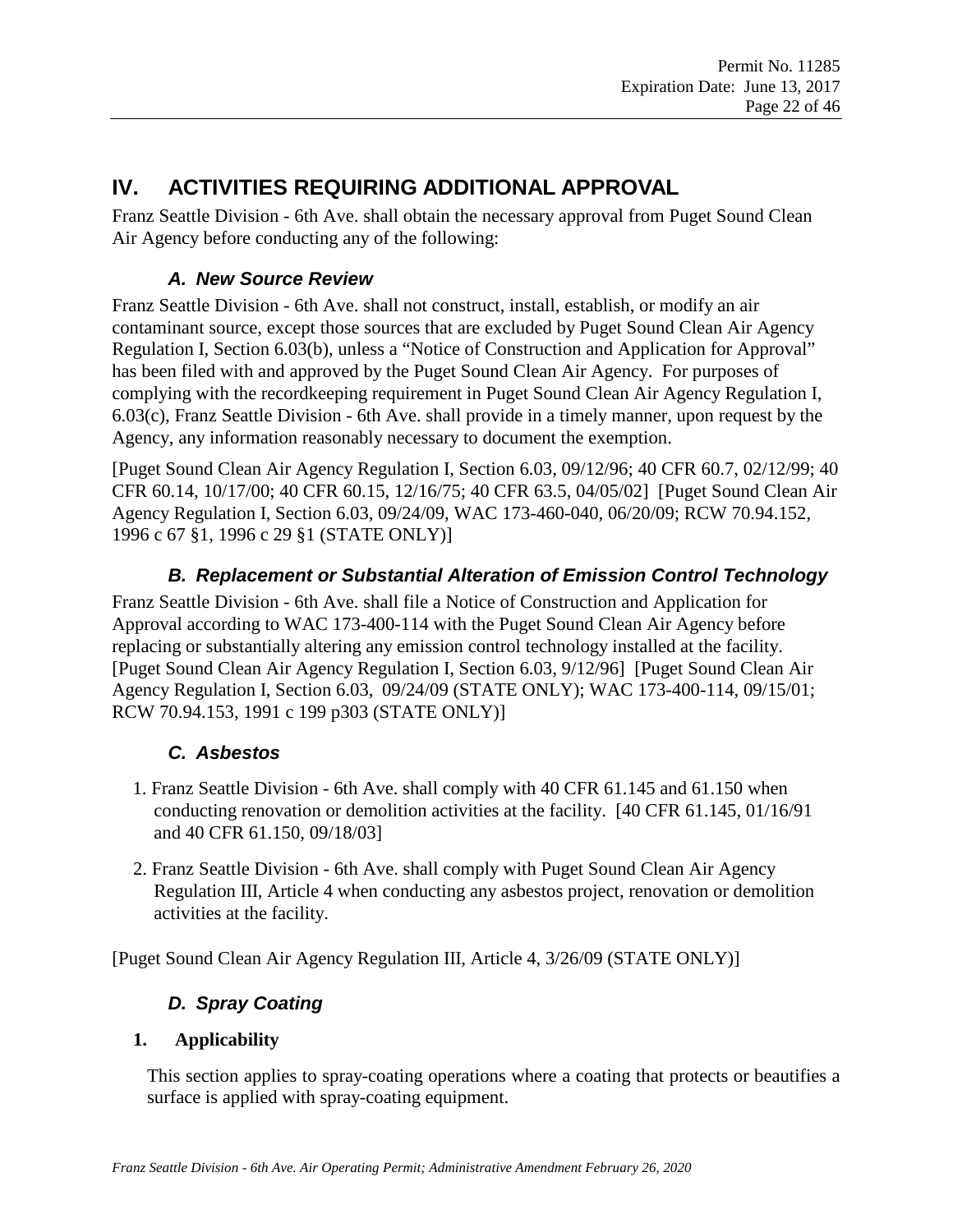#### **2. Exemptions**

The following activities are exempt from the provisions of Sections 9.16(c) and (d) of this regulation. Persons claiming any of the following spray-coating exemptions shall have the burden of demonstrating compliance with the claimed exemption.

- (a) Application of architectural or maintenance coatings to stationary structures (e.g., bridges, water towers, buildings, stationary machinery, or similar structures);
- (b) Aerospace coating operations subject to 40 CFR Part 63, Subpart GG. This includes all activities and materials listed in 40 CFR 63.741(f);
- (c) Use of high-volume, low-pressure (HVLP) spray guns when:
	- (i) spray-coating operations do not involve motor vehicles or motor vehicle components;
	- (ii) the gun cup capacity is 8 fluid ounces or less;
	- (iii) the spray gun is used to spray-coat less than 9 square feet per day per facility;
	- (iv) coatings are purchased in containers of 1 quart or less; and
	- (v) spray-coating is allowed by fire department, fire marshal, or other government agency requirements.
- (d) Use of air-brush spray equipment with 0.5 to 2.0 CFM airflow and a maximum cup capacity of 2 fluid ounces, provided that persons claiming exemption from Section 9.16(e) of this regulation register with the Agency in accordance with Article 5 of this regulation and provide a copy of the current Agency registration document to each new customer before starting work at a site;
- (e) Use of hand-held aerosol spray cans with a capacity of 1 quart or less; or
- (f) Indoor application of automotive undercoating materials using organic solvents having a flash point in excess of 100°F.

#### **3. General Requirements for Indoor Spray-Coating Operations**

It shall be unlawful for any person subject to the provisions of this section to cause or allow spray-coating inside a structure or spray-coating of any motor vehicles or motor vehicle components, unless the spray-coating is conducted inside an enclosed spray area. The enclosed spray area shall employ either properly seated paint arresters, or water-wash curtains with a continuous water curtain to control the overspray. All emissions from the spray-coating operation shall be vented to the atmosphere through an unobstructed vertical exhaust vent.

#### **4. General Requirements for Outdoor Spray-Coating Operations**

It shall be unlawful for any person subject to the provisions of this section to cause or allow spray-coating outside an enclosed structure unless reasonable precautions are employed to minimize the overspray. Reasonable precautions include, but are not limited to the use of:

(a) Enclosures and curtailment during high winds; and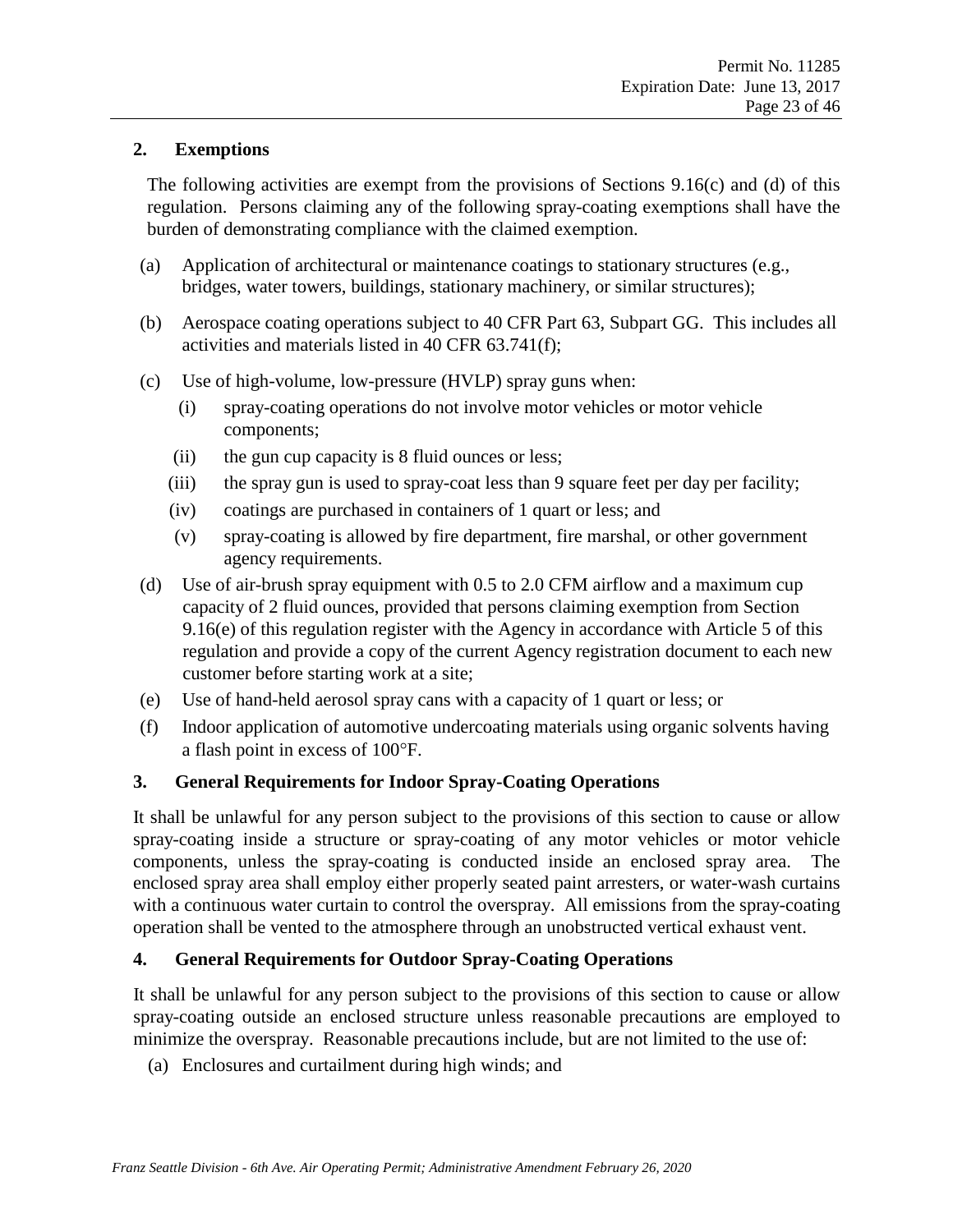(b) High-volume low-pressure (HVLP), low-volume low-pressure (LVLP), electrostatic, or air-assisted airless spray equipment. Airless spray equipment may be used where low viscosity and high solid coatings preclude the use of higher-transfer efficiency spray equipment.

#### **5. Compliance with Other Regulations**

Compliance with this regulation does not exempt any person from compliance with Regulation I, Section 9.11 and all other applicable regulations including those of other agencies.

[Puget Sound Clean Air Agency Regulation I, Section 9.16, 07/12/01; Puget Sound Clean Air Agency Regulation I, Section 9.16, 10/28/10 (STATE ONLY)]

#### *E. Nonroad Engines*

Franz Seattle Division - 6th Ave. shall file a Notice of Intent to Operate prior to beginning operation of a nonroad engine(s) subject to the notification requirements of WAC 173-400-035 and Puget Sound Clean Air Agency Regulation I, Article 15. For installation and operation of any nonroad engine(s) with a cumulative maximum rated brake horsepower greater than 2000 bhp shall submit the required notification on forms provided by the Agency for this purpose and they shall not be operated prior to obtaining written approval for that operation from the Agency. Any nonroad engine subject to the requirements of WAC 173-400-035 and Puget Sound Clean Air Agency Regulation I, Article 15 must use ultra-low sulfur diesel (or equivalent), as defined in those regulations. If nonroad engine notifications are required under these regulations, Franz Seattle Division –  $6<sup>th</sup>$  Ave. shall maintain records in accordance with the requirements of those regulations.

[WAC 173-400-035, 4/1/11 (STATE ONLY)] [Puget Sound Clean Air Agency Regulation I, Article 15, 2/1/12 (STATE ONLY)]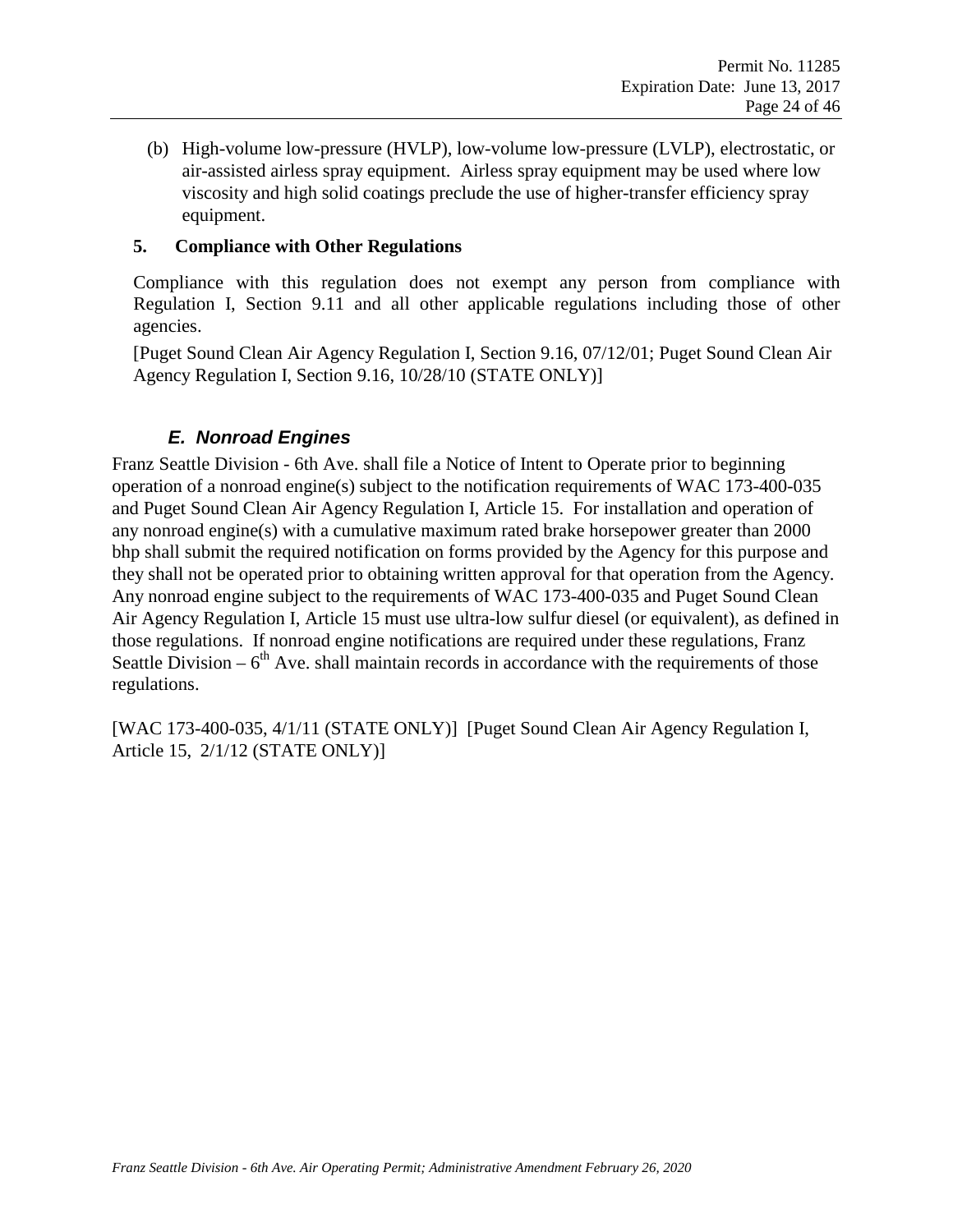# <span id="page-24-1"></span><span id="page-24-0"></span>**V. STANDARD TERMS AND CONDITIONS**

# *A. Duty to comply*

Franz Seattle Division - 6th Ave. shall comply with all conditions of this permit. Any permit noncompliance constitutes a violation of Chapter 70.94 RCW and, for federally enforceable provisions, a violation of the Federal Clean Air Act (FCAA). Such violations are grounds for enforcement action; for permit termination, revocation and re-issuance, or modification; or for denial of a permit renewal application. [Puget Sound Clean Air Agency Regulation I, Section 7.05, 10/28/93; WAC 173-401-620(2)(a), 11/04/93]

# *B. Permit actions*

<span id="page-24-2"></span>This permit may be modified, revoked, reopened and reissued, or terminated for cause. The filing of a request by Franz Seattle Division - 6th Ave. for a permit modification, revocation and re-issuance, or termination, or of a notification of planned changes or anticipated noncompliance does not stay any permit condition. [WAC 173-401-620(2)(c), 11/04/93]

# *C. Property rights*

<span id="page-24-3"></span>This permit does not convey any property rights of any sort, or any exclusive privilege. [WAC 173-401-620(2)(d), 11/04/93]

# *D. Duty to provide information*

<span id="page-24-4"></span>Franz Seattle Division - 6th Ave. shall furnish to Puget Sound Clean Air Agency, within a reasonable time, any information that the Puget Sound Clean Air Agency may request in writing to determine whether cause exists for modifying, revoking and reissuing, or terminating the permit or to determine compliance with the permit. Upon request, Franz Seattle Division - 6th Ave. shall also furnish to the Puget Sound Clean Air Agency copies of records required to be kept by the permit or, for information claimed to be confidential, Franz Seattle Division - 6th Ave. may furnish such records directly to EPA Region 10 along with a claim of confidentiality. The Puget Sound Clean Air Agency shall maintain the confidentiality of such information in accordance with RCW 70.94.205. [WAC 173-401-620(2)(e), 11/04/93]

# *E. Permit fees*

<span id="page-24-5"></span>Franz Seattle Division - 6th Ave. shall pay fees as a condition of this permit in accordance with Puget Sound Clean Air Agency Regulation I, Article 7. Failure to pay fees in a timely fashion shall subject Franz Seattle Division - 6th Ave. to civil and criminal penalties as prescribed in Chapter 70.94 RCW. [WAC 173-401-620(2)(f), 11/04/93]

# *F. Emissions trading*

<span id="page-24-6"></span>No permit revision shall be required, under any approved economic incentives, marketable permits, emissions trading, and other similar programs or processes for changes that are provided for in this permit. [WAC 173-401-620(2)(g),  $11/04/93$ ]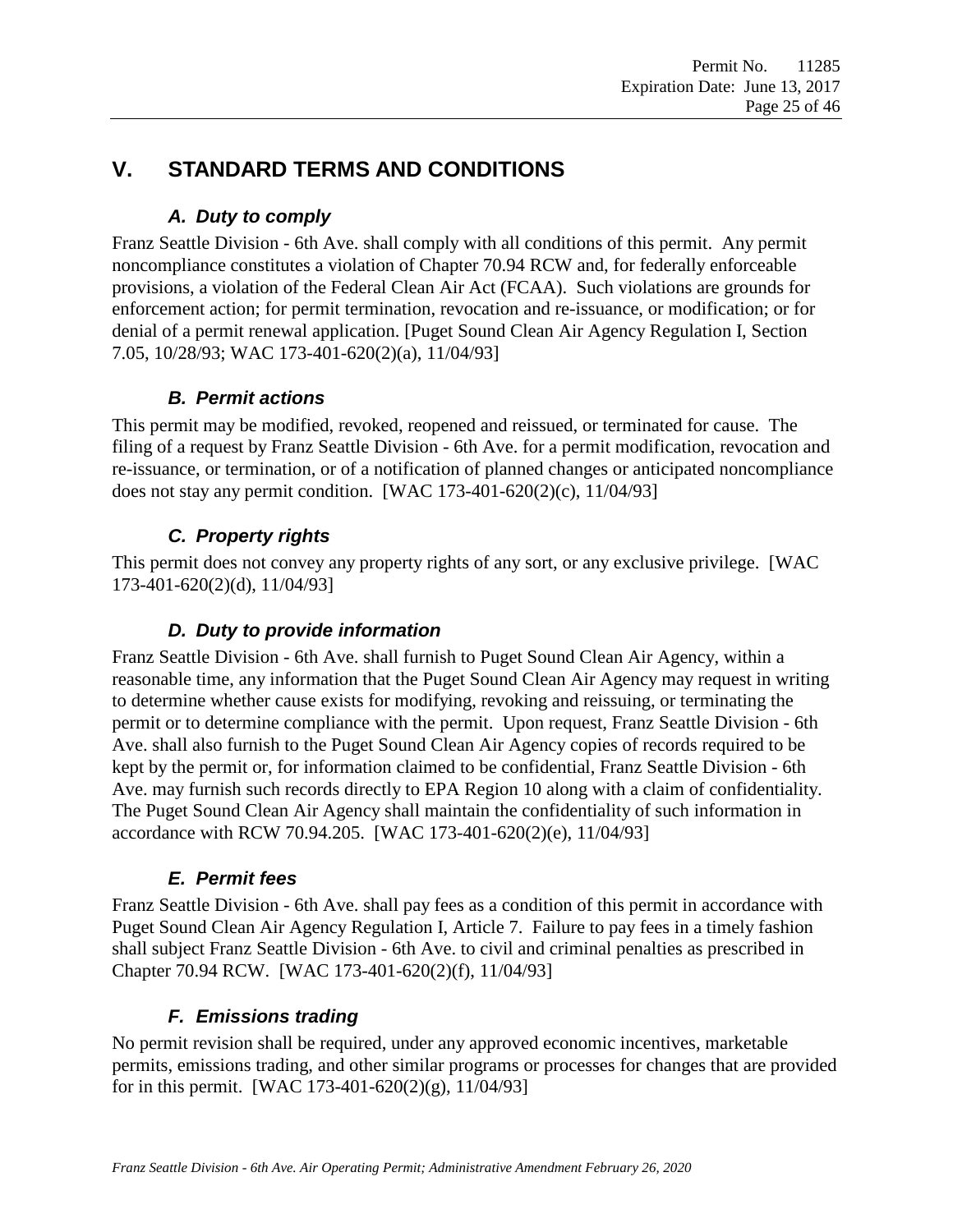# *G. Severability*

<span id="page-25-0"></span>If any provision of this permit is held to be invalid, all unaffected provisions of the permit shall remain in effect and be enforceable. [WAC 173-401-620(2)(h), 11/04/93]

# *H. Permit appeals*

<span id="page-25-1"></span>This permit or any condition in it may be appealed only by filing an appeal with the Pollution Control Hearings Board and serving it on Puget Sound Clean Air Agency within thirty days of receipt, pursuant to RCW 43.21B.310 and WAC 173-401-735. The provision for appeal in this section is separate from and additional to any federal rights to petition and review found under §505(b) of the FCAA. [WAC 173-401-620(2)(i), 11/04/93 and WAC 173-401-735, 05/03/97]

# *I. Permit continuation*

<span id="page-25-2"></span>This permit and all terms and conditions contained therein, including any permit shield provided under WAC 173-401-640, shall not expire until the renewal permit has been issued or denied if a timely and a complete application has been submitted. An application shield granted under WAC 173-401-705(2) shall remain in effect until the renewal permit has been issued or denied if a timely and complete permit application has been submitted. [WAC 173-401-620(2)(j), 11/04/93]

# *J. Federal enforceability*

<span id="page-25-3"></span>All terms and conditions of this permit are enforceable by the EPA administrator and by citizens under the FCAA, except for those terms and conditions designated in the permit as not federally enforceable (i.e. "STATE ONLY" [WAC 173-401-625, 11/04/93]

# *K. Inspection and entry*

<span id="page-25-4"></span>Upon presentation of credentials and other documents as may be required by law, Franz Seattle Division - 6th Ave. shall allow Puget Sound Clean Air Agency or an authorized representative to:

- a) Enter Franz Seattle Division 6th Ave.'s premises or where records must be kept under the conditions of this permit;
- b) Have access to and copy, at reasonable times, any records that must be kept under the conditions of the permit;
- c) Inspect at reasonable times any facilities, equipment (including monitoring and air pollution control equipment), practices or operations regulated or required under the permit; and
- d) As authorized by WAC 173-400-105 and the FCAA, sample or monitor at reasonable times substances or parameters for the purpose of assuring compliance with the permit or applicable requirements.

<span id="page-25-5"></span>[WAC 173-401-630(2), 11/04/93] [RCW 70.94.200, 1987 c 109 §38 (STATE ONLY)]

# *L. Compliance requirements*

a) Franz Seattle Division - 6th Ave. shall continue to comply with all applicable requirements with which the source is currently in compliance. Franz Seattle Division - 6th Ave. shall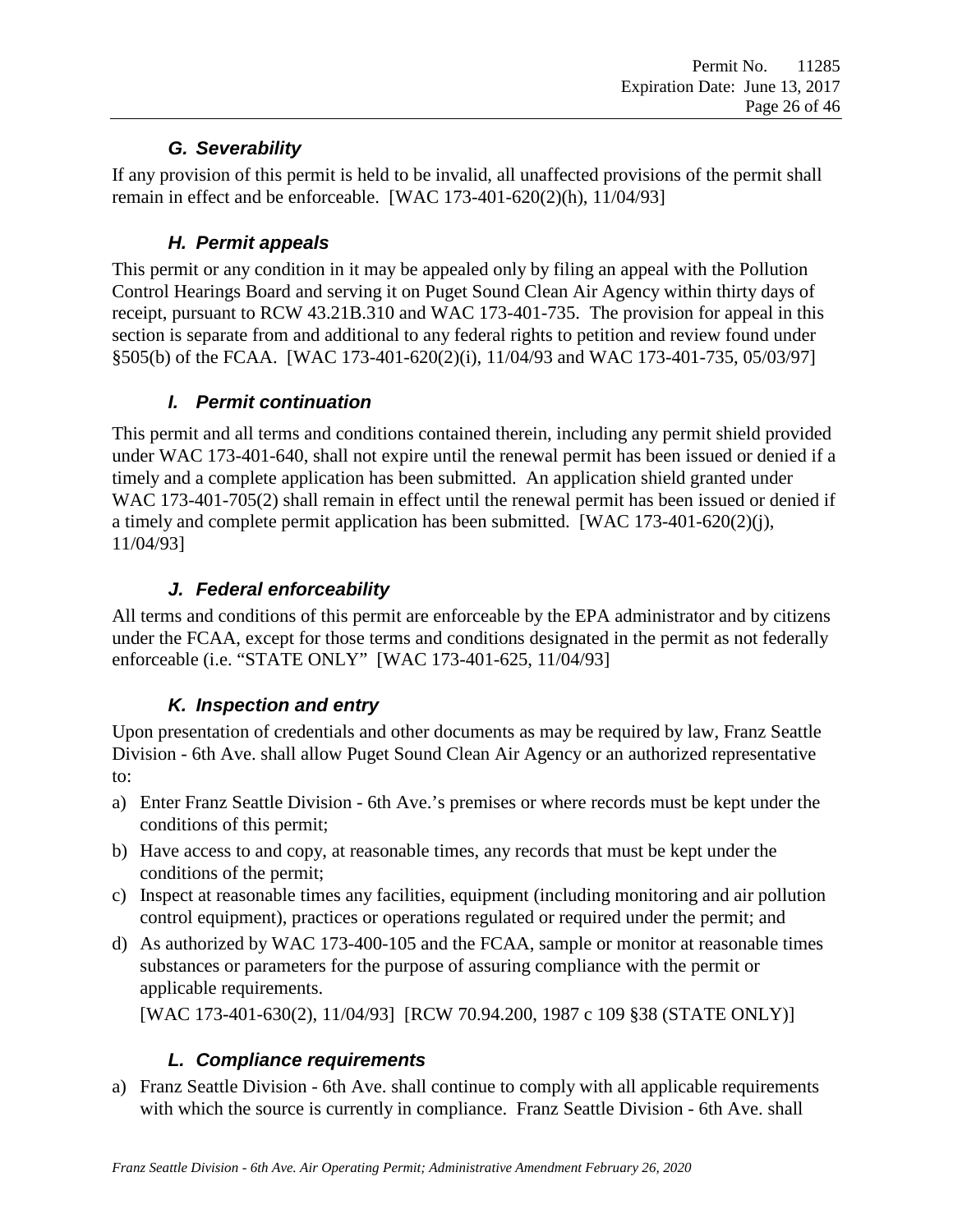meet on a timely basis any applicable requirements that become effective during the permit term. [WAC 173-401-630(3), 11/04/93; WAC 173-401-510(2)(h)(iii), 06/17/94]

b) For any applicable requirements with which Franz Seattle Division - 6th Ave. may not be currently in compliance, Franz Seattle Division - 6th Ave. shall comply with the elements of the compliance schedule established pursuant to WAC 173-401-630(3). [WAC 173-401- 630(3), 11/04/93]

### *M. Compliance certifications*

<span id="page-26-0"></span>Franz Seattle Division - 6th Ave. shall submit a certification of compliance with permit terms and conditions once per year for the calendar year (January 1 thru December 31). The first such certification cover the period commencing upon the date of issuance of this permit and ending on December 31. Each certification shall include:

- a) The identification of each term or condition of the permit that is the basis of the certification;
- b) The compliance status;
- c) Whether compliance was continuous or intermittent; and
- d) The method(s) used for determining the compliance status of the source, currently and over the reporting period. These methods must be consistent with the permit Monitoring and Recordkeeping Methods.

All annual compliance certifications shall be submitted to both EPA Region 10 and to the Puget Sound Clean Air Agency, at the following addresses, by January 31 for the previous calendar year:

Puget Sound Clean Air Agency EPA Region 10, Mail Stop OAQ-107 Attn.: Operating Permits Certifications Attn.: Air Operating Permits 1904  $3^{rd}$  Ave., Suite 105 1200  $6^{th}$  Ave. Seattle, Washington 98101 Seattle, Washington 98101

[WAC 173-401-630(5), 11/04/93]

Reports to the Puget Sound Clean Air Agency shall be submitted in electronic format as an attachment to an email [\[facilitysubmittal@pscleanair.org\]](mailto:facilitysubmittal@pscleanair.org). Original written documents shall also be submitted for record purposes. The date the document is received by the Puget Sound Clean Air Agency email system shall be considered the submitted date of the report. Nothing in this section waives or modifies any requirements established under other applicable regulations. [Puget Sound Clean Air Agency Regulation I, Section 7.09(c), 09/10/98, (STATE ONLY)]

# <span id="page-26-1"></span>*N. Compliance Testing*

# **1. Emission Testing**

### *(a) General*

For the purpose of determining compliance with an emission standard, the Puget Sound Clean Air Agency or Ecology may conduct testing of an emission unit or require Franz Seattle Division - 6th Ave. to have it tested. In the event the Puget Sound Clean Air Agency or Ecology conduct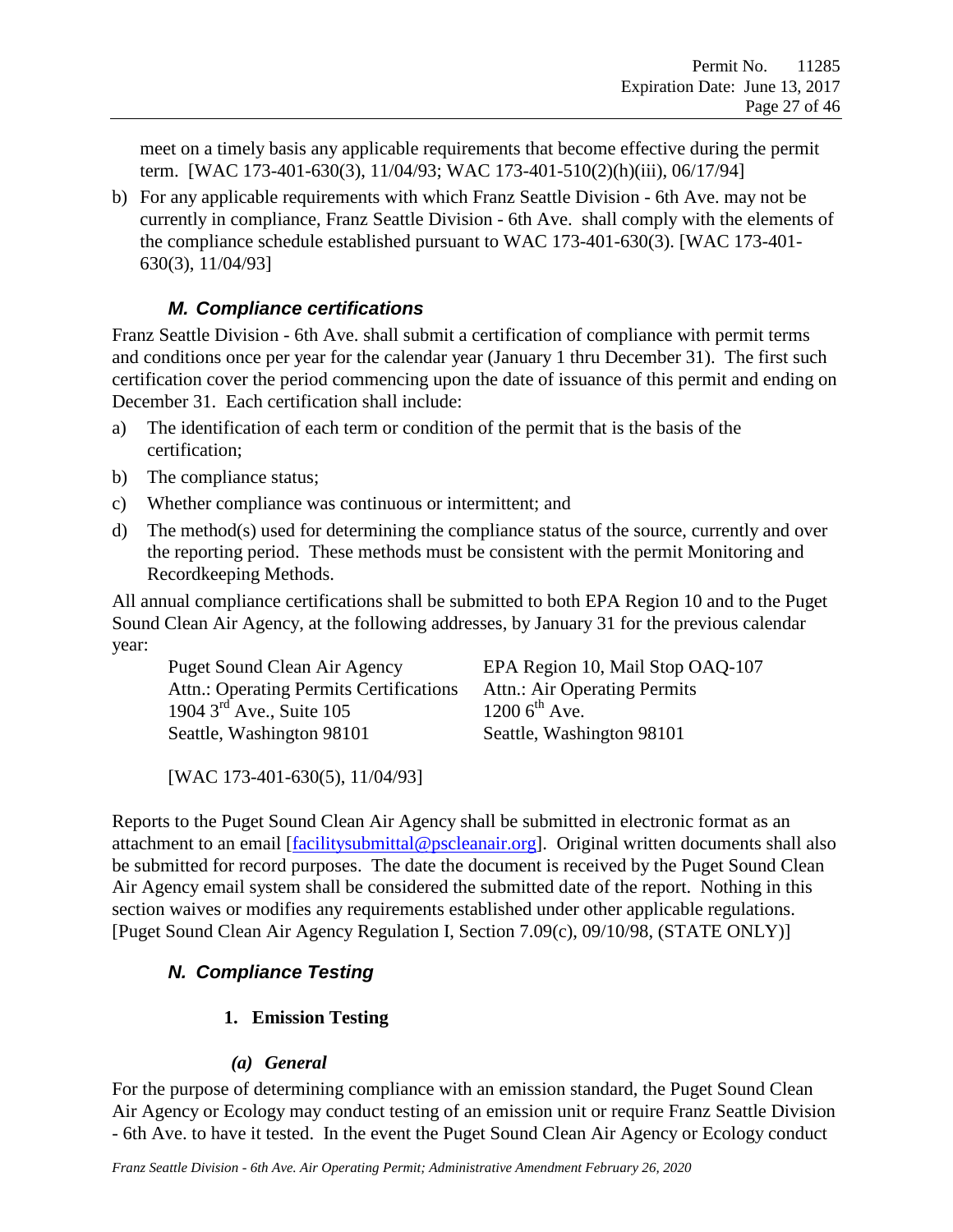the test, Franz Seattle Division - 6th Ave. shall be given an opportunity to observe the sampling and to obtain a sample at the same time. [Puget Sound Clean Air Agency Regulation I, Section 3.05(b), 02/10/94; WAC 173-400-105(4), 09/20/93, 04/01/11 (STATE ONLY)]

Testing of sources for compliance with emissions standards shall be performed in accordance with the Reference Test Methods identified in Section I of this permit, except where this permit indicates that a specific Reference Test Method is not needed or appropriate. [Puget Sound Clean Air Agency Regulation I, Section 3.07(a), 03/23/06 (STATE ONLY)]

Franz Seattle Division - 6th Ave. shall notify Puget Sound Clean Air Agency in writing at least 21 days prior to any compliance test and provide Puget Sound Clean Air Agency an opportunity to review the test plan and to observe the test. Notification of a compliance test shall be submitted on forms provided by the Puget Sound Clean Air Agency. Test notifications using the Puget Sound Clean Air Agency forms do not constitute test plans. Compliance with this notification provision does not satisfy any obligation found in an order or other regulatory requirement to submit a test plan for Puget Sound Clean Air Agency review. Notification under Section 3.07(b) of this regulation does not waive or modify test notification requirements found in other applicable regulations. [Puget Sound Clean Air Agency Regulation I, Section 3.07(b), 03/23/06 (STATE ONLY)]

Franz Seattle Division - 6th Ave., if required by Puget Sound Clean Air Agency to perform a compliance test, shall submit a report to Puget Sound Clean Air Agency no later than 60 days after the test. The report shall include:

- a) A description of the source and the sampling location;
- b) The time and date of the test;
- c) A summary of results, reported in units and for averaging periods consistent with the applicable emission standard;
- d) A description of the test methods and quality assurance procedures employed;
- e) The amount of fuel burned or raw material processed by the source during the test;
- f) The operating parameters of the source and control equipment during the test;
- g) Field data and example calculations; and
- h) A statement signed by the senior management official of the testing firm certifying the validity of the source test report.

[Puget Sound Clean Air Agency Regulation I, Section 3.07(c), 03/23/06 (STATE ONLY)]

#### **2. Credible Evidence**

For the purpose of submitting compliance certifications or establishing whether or not a person has violated or is in violation of this permit, nothing in Puget Sound Clean Air Agency Regulation I shall preclude the use, including the exclusive use, of any credible evidence or information relevant to whether a source would have been in compliance with applicable requirements if the appropriate performance or compliance test or procedure had been performed. [Puget Sound Clean Air Agency Reg. I, Section: 3.06, 10/08/98]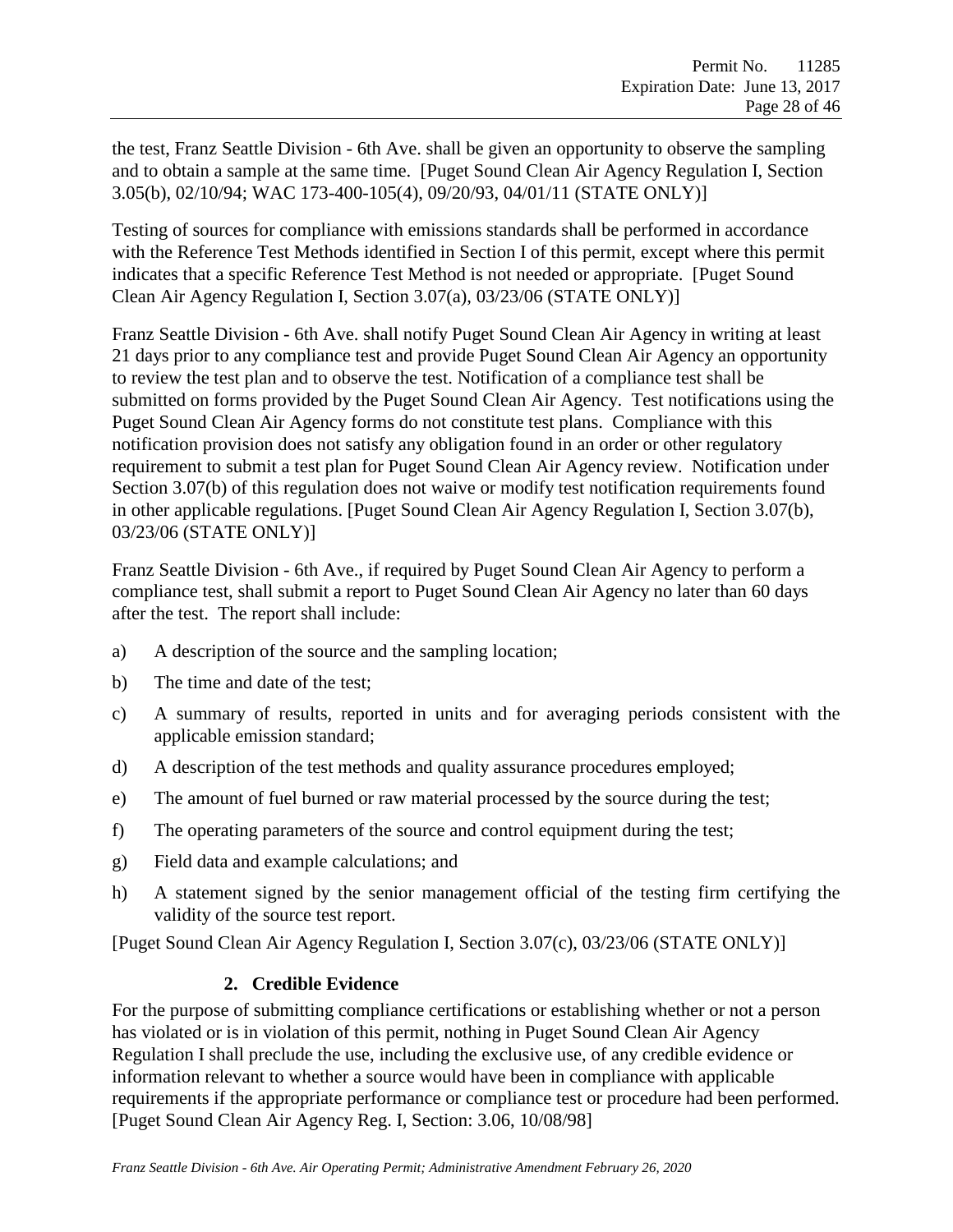#### *O. Recordkeeping*

<span id="page-28-0"></span>Franz Seattle Division - 6th Ave. shall maintain the following where applicable:

- a) Records of required monitoring information that include the following:
	- i) The date, place as defined in the permit, and time of sampling or measurements;
	- ii) The date(s) analyses were performed;
	- iii) The company or entity that performed the analyses;
	- iv) The analytical techniques or methods used;
	- v) The results of such analyses; and
	- vi) The operating conditions existing at the time of sampling or measurement;

[WAC 173-401-615(2), 10/17/02]

- b) Records describing changes made at the source that result in emissions of a regulated air pollutant subject to an applicable requirement, but not otherwise regulated under the permit, and the emissions resulting from those changes [WAC 173-401-615(2), 10/17/02]
- c) Records of all monitoring data and support information required by this permit shall be retained by Franz Seattle Division - 6th Ave. for a period of five years from the date of the monitoring sample, measurement, report or application. Support information includes all calibration and maintenance records and all original strip-chart recordings for continuous monitoring instrumentation, and copies of all reports required by the permit. [WAC 173- 401-615(2), 10/17/02]
- d) Franz Seattle Division 6th Ave. shall keep records of all inspections, tests and other actions required by Section II.A.1. of this permit, including who conducted the inspection, tests or other actions; and the date and the results of the inspection, tests or other actions; and the date and the results of the inspection, tests, or other actions including corrective actions. All records required under this item will be available for Puget Sound Clean Air Agency review [Puget Sound Clean Air Agency Regulation I, Section 7.09(b), 09/10/98, 09/25/08 (STATE ONLY)]
- e) Franz Seattle Division 6th Ave. shall keep records for all complaints received concerning odor, fugitive emissions, or nuisance relating to Section II of this permit. These records must also contain the following information:
	- i) The date and time of the complaint,
	- ii) The name of the person complaining, if known,
	- iii) The nature of the complaint, and
	- iv) The date, time and nature of any corrective action taken.

<span id="page-28-1"></span>[WAC 173-401-615(1)(b), 10/17/02]

# *P. Data Recovery*

If the specific monitoring and recordkeeping requirements in Section II of this permit are silent on data recovery provisions, data recovery is assumed to be 100%. However, for the following sections of this permit which require monthly monitoring: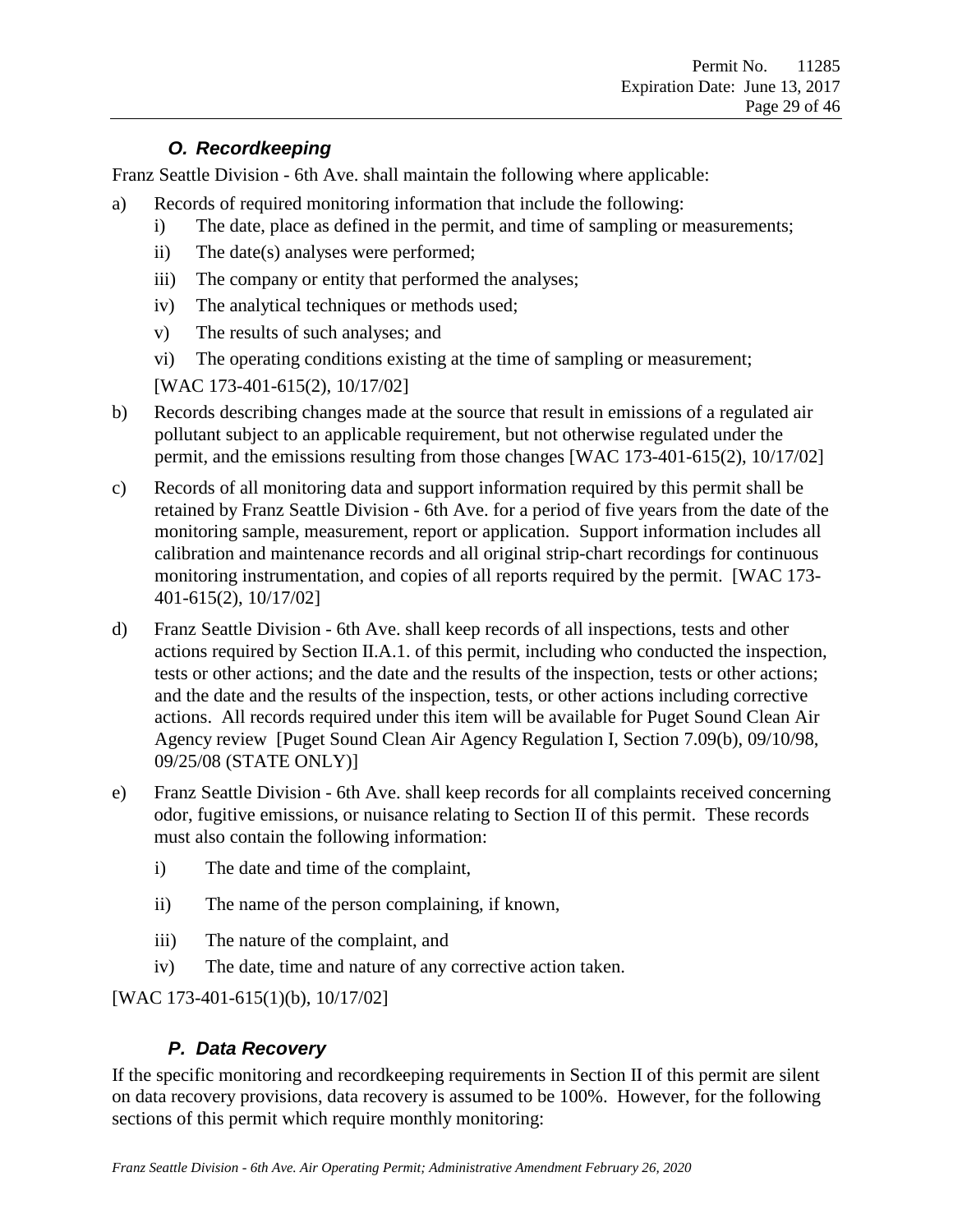- II.A.1(a) [Opacity monitoring](#page-14-2)
- II.A.1(e) [Fugitive Dust, Track-Out, and Odor Bearing Contaminants](#page-16-3)
- II.A.2(a) [Baking Process and Steam Generating Units](#page-17-2)
- II.A.2(b) [Fabric Filter Inspections](#page-17-3)

Franz Seattle Division - 6th Ave. shall collect at least nine of the most recent ten required records.

Failure to recover the required amount of monitoring data may be excused from penalty during periods of monitoring system breakdown, malfunction, repairs, calibration checks and acts of God deemed to be unavoidable. In determining whether a monitoring failure was unavoidable, the following factors shall be considered:

- Whether the event was caused by poor or inadequate design, operation, maintenance, or any other reasonably preventable condition;
- Whether the event was of a recurring pattern indicative of inadequate design, operation, or maintenance; and
- Whether Franz Seattle Division 6th Ave. took immediate and appropriate corrective action in a manner consistent with good air pollution control practice.

The occasional and unintentional loss or omission of required records shall not constitute a reportable permit deviation, provided Franz Seattle Division - 6th Ave., upon discovery of the missing records, is able to reconstruct the required information from other available information or knowledge or the missing record is otherwise allowed by this permit. Upon request, Franz Seattle Division - 6th Ave. will disclose data or information used to reconstruct records to the Puget Sound Clean Air Agency.

The monitoring reports required by Section V.Q. shall include an explanation for any instance in which Franz Seattle Division - 6th Ave. failed to meet the data recovery requirements of this condition for any monitored process or parameter. The explanation shall include the reason that the data was not collected and any actions that Franz Seattle Division - 6th Ave. will take to insure collection of such data in the future.

<span id="page-29-0"></span>[WAC 173-401-615(1)(b), 10/17/02]

# *Q. Reporting*

### **1. General Reports**

### *(a) Semiannual Operating Permit Reports*

<span id="page-29-1"></span>Any monitoring reports required by this permit to be submitted to the Puget Sound Clean Air Agency shall be submitted at least once every six months  $(July 31<sup>st</sup> for the reporting period$ of January through June and by January  $31<sup>st</sup>$  for the reporting period of July through December), or more frequently where required by an applicable requirement. All instances of deviations from permit requirements must be clearly identified in such reports. If there were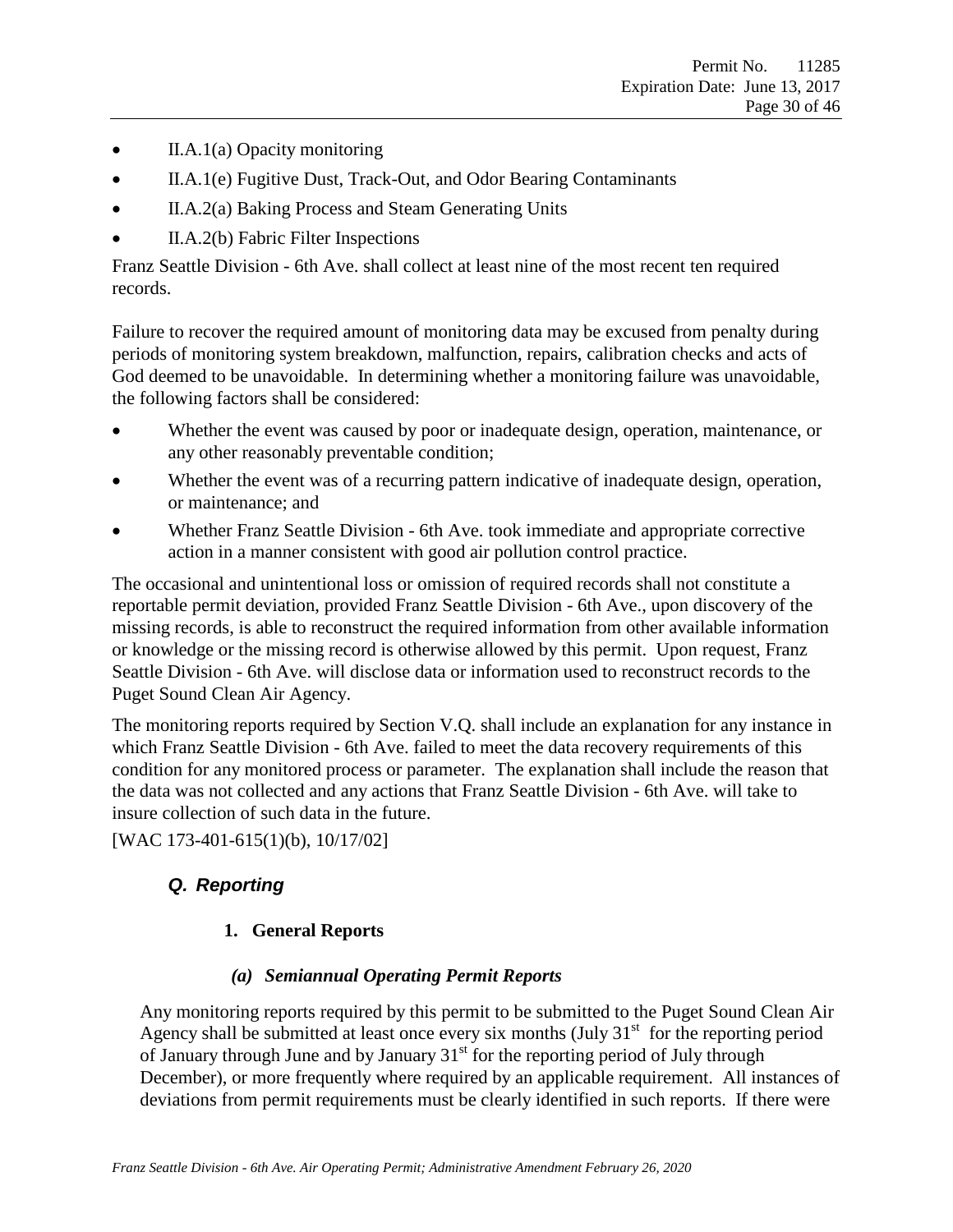<span id="page-30-0"></span>no deviations Franz Seattle Division - 6th Ave. must submit a report stating that there were no deviations. [WAC 173-401-615(3)(a), 10/17/02]

### *(b) Deviation Reports*

Franz Seattle Division - 6th Ave. shall report in writing to Puget Sound Clean Air Agency Operating Permit Certification all instances of deviations from the permit requirements, including those attributable to upset conditions as defined in this permit, the probable cause of the deviations, and any corrective actions or preventive measures taken. "Deviation" means any situation in which an emission unit fails to meet a permit term or condition. Franz Seattle Division - 6th Ave. shall maintain a contemporaneous record of all deviations. Franz Seattle Division - 6th Ave. shall report any deviations to the Puget Sound Clean Air Agency that represent a potential threat to human health or safety by FAX (206-343-7522) as soon as possible but no later than 12 hours after such a deviation is discovered. Franz Seattle Division - 6th Ave. shall report other deviations in writing to Puget Sound Clean Air Agency Operating Permit Certification on a monthly basis, within 30 days after the end of the month in which the deviation is discovered. Franz Seattle Division - 6th Ave. is not required to submit a monthly report for months during which there were no deviations, except that if there are no deviations during a calendar half, Franz Seattle Division  $-6<sup>th</sup>$  Ave. must report that there were no deviations by July 31 for the reporting period January 1 through June 30, and by January 31 for the reporting period between July 1 through December 31. [WAC 173- 401-615(3)(b), 10/17/02, WAC 173-400-107(3), 9/20/93; WAC 173-400-107(3), 4/1/11 (STATE ONLY)]

For any excess emission that Franz Seattle Division –  $6<sup>th</sup>$  Ave. wants the Puget Sound Clean Air Agency to consider unavoidable, Franz Seattle Division  $-6^{th}$  Ave. shall follow the procedures discussed in Section V.S, Unavoidable Excess Emissions. [WAC 173-401- 615(3)(b), 10/17/02, WAC 173-400-107, 9/20/93; WAC 173-400-107, 4/1/11 (STATE ONLY)]

### *(c) Reporting Certification*

<span id="page-30-1"></span>Any application form, report, or compliance certification that is required to be certified by any applicable requirement or is submitted pursuant to this permit shall contain certification by a responsible official of truth, accuracy, and completeness. This certification and any other certification required under this permit shall state that, based on information and belief formed after reasonable inquiry, the statements and information in the document are true, accurate, and complete. [WAC 173-401-520, 11/04/93]

The following application forms, reports, and compliance certifications must be certified upon submittal:

- Annual Air Operating Permit Compliance Certification [\(V.M](#page-26-0) [Compliance certifications\)](#page-26-0) (WAC 173-401-630(5), 11/04/93)
- Semi-annual Air Operating Permit Report [\(V.Q.1\(a\)](#page-29-1) Semiannual Operating Permit [Reports\)](#page-29-1) (WAC 173-401-615(3)(a), 10/17/02)
- Administrative Permit Amendment Requests (VI.B) [Administrative Permit Amendments\)](#page-37-2) (WAC 173-401-720, 11/04/93)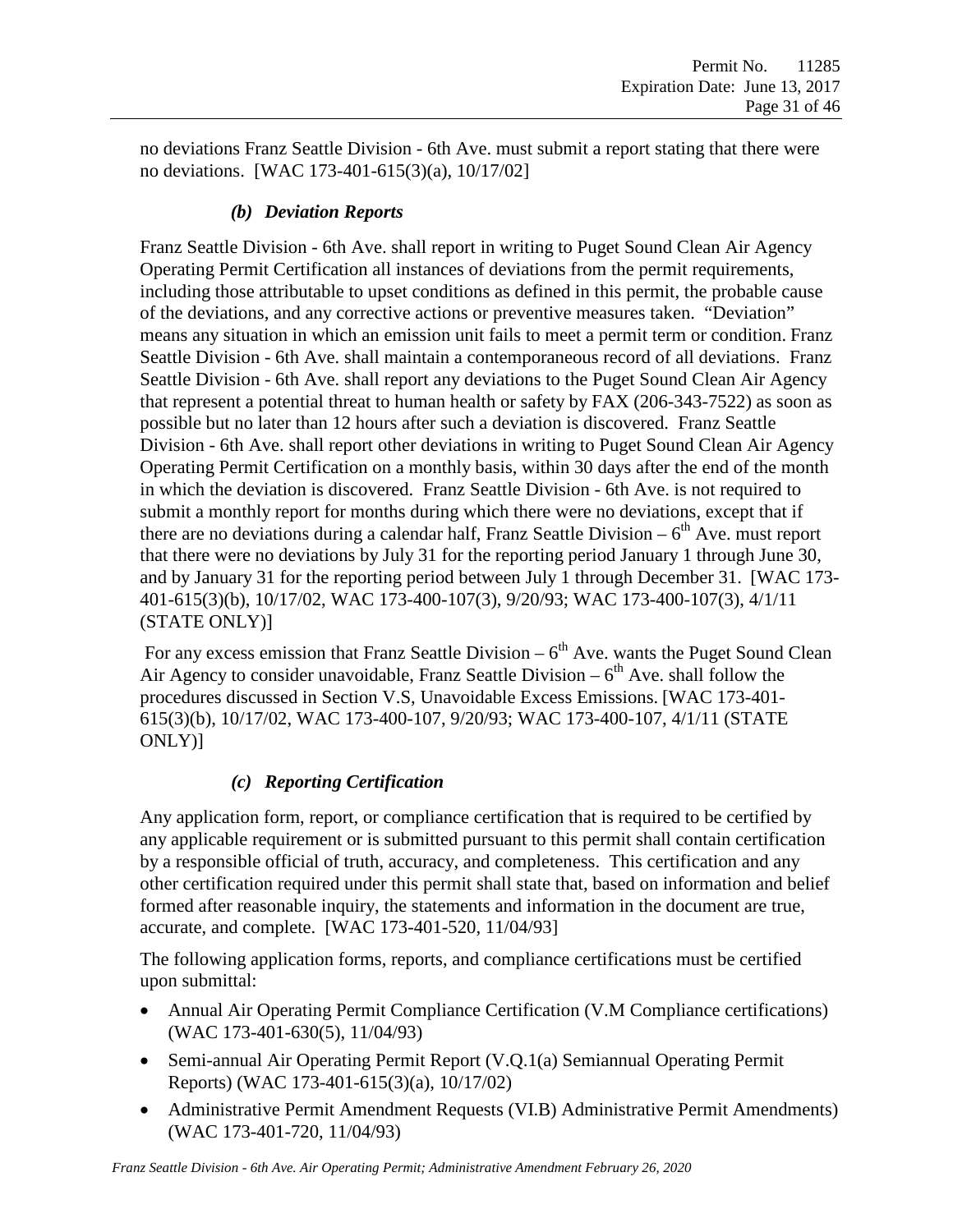- Minor Permit Modification Application (VI.E [Permit Modification\)](#page-40-0) (WAC 173-401-725, 11/04/93)
- Significant Permit Modification Application (VI.E [Permit Modification\)](#page-40-0) (WAC 173-401- 725, 11/04/93)

For all other application forms, reports, and compliance certifications, the responsible official's certification needs only to be submitted once every six months, covering all required reporting since the date of the last certification, provided that the certification specifically identifies all documents subject to the certification. [WAC 173-401-615(3)(a), 10/17/02]

All reports required under this section shall be submitted the Puget Sound Clean Air Agency, at the following address:

> Puget Sound Clean Air Agency Attn.: Operating Permit Certification 1904  $3<sup>rd</sup>$  Avenue – Suite 105 Seattle, Washington 98101

#### **2. Annual Emission Inventory**

Franz Seattle Division - 6th Ave. shall report annually to the Puget Sound Clean Air Agency for those air contaminants that are emitted in amounts equal to or exceeding the following (tons per year) during the previous calendar year:

| 1. Carbon monoxide (CO) emissions                                        | 25 |
|--------------------------------------------------------------------------|----|
| 2. Facility combined total of all toxic air contaminants (TAC) emissions | 6  |
| 3. Any single toxic air contaminant (TAC) emissions                      | 2  |
| 4. Nitrogen oxide $(NOx)$ emissions                                      | 25 |
| 5. Particulate matter $(PM_{10})$ emissions                              | 25 |
| 6. Particulate matter $(PM_{2.5})$ emissions                             | 25 |
| 7. Sulfur oxide $(SO_X)$ emissions                                       | 25 |
| 8. Volatile organic compounds (VOC) emissions                            | 25 |

Annual emissions rates shall be reported to the nearest whole ton per year for only those contaminants that equal or exceed the thresholds above. [Puget Sound Clean Air Agency Regulation I, Section 7.09(a), 9/10/98, 09/25/08 (STATE ONLY)]

Franz Seattle Division - 6th Ave. shall submit to the Puget Sound Clean Air Agency any additional information required by WAC 173-400-105(1) or Puget Sound Clean Air Agency Regulation III, Section 1.11. [Puget Sound Clean Air Agency Regulation III, Section 1.11, 09/24/09 (STATE ONLY)]

#### **3. Method 9A Reports**

Franz Seattle Division - 6th Ave shall report to the Puget Sound Clean Air Agency results of all opacity monitoring using Ecology Method 9A within 30 days after the end of the month that the measurement occurred. These reports will be certified in accordance with V.Q.1.(c) at least semi-annually. [WAC 173-401-615(3)(a), 10/17/02]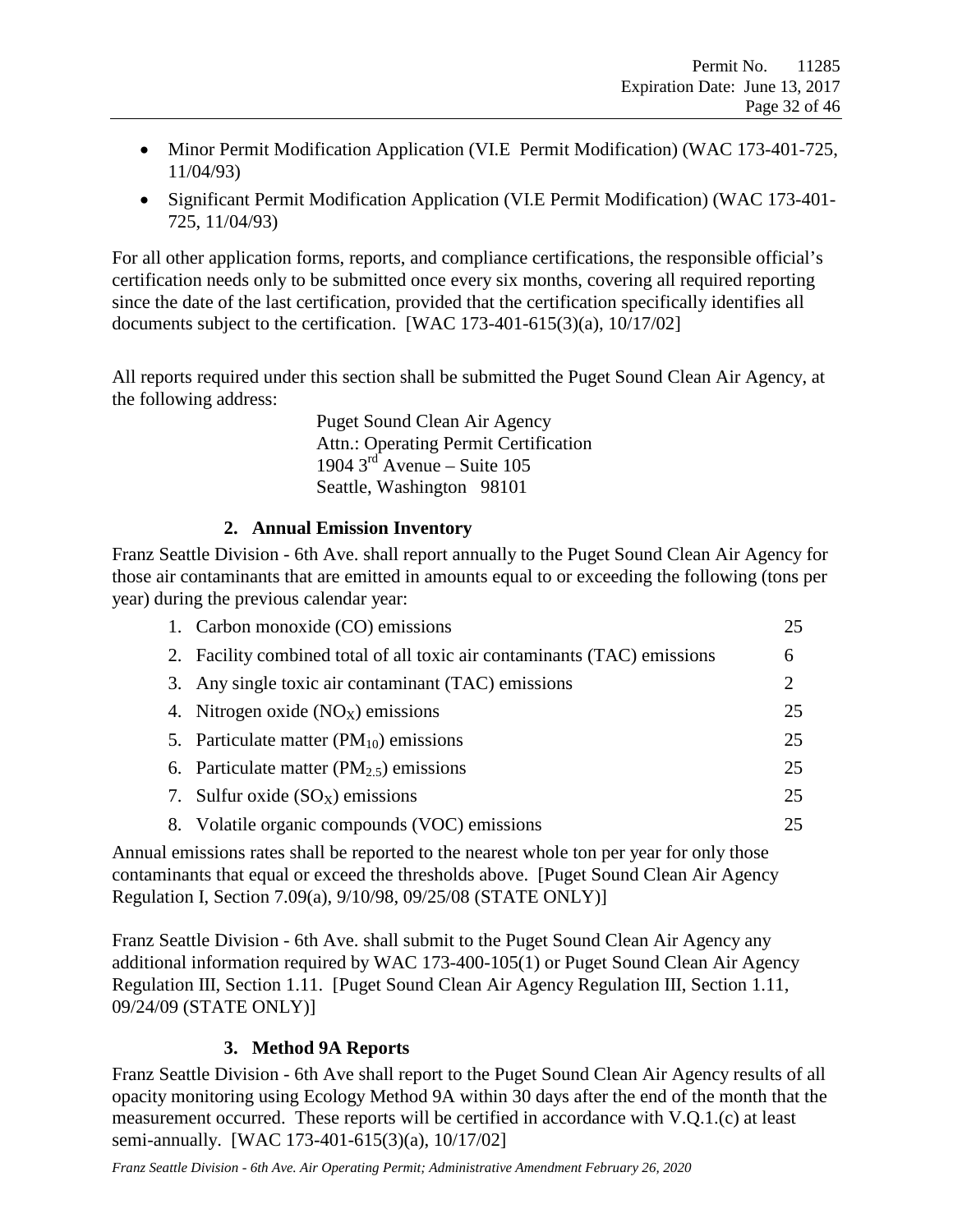### **4. Report of Problems not Corrected Within 24 hours**

If Franz Seattle Division - 6th Ave. is reporting a problem in lieu of correcting it or shutting down the associated equipment or activity in accordance with the specific monitoring and recordkeeping provisions identified in this permit, then Franz Seattle Division - 6th Ave. shall report to the Puget Sound Clean Air Agency in writing by facsimile (206-343-7522): Operating Permit Certification, the nature of the problem and Franz Seattle Division - 6th Ave.'s intent to continue operating while seeking to address the problem.

In addition, within 30 days after the end of the month in which the problem was reported under this section (V.Q.4), Franz Seattle Division - 6th Ave. shall also submit either:

- (a) A deviation report pursuant to [V.Q.1\(b\)](#page-30-0) [Deviation Reports;](#page-30-0) or
- (b) A report indicating that after reasonable inquiry Franz Seattle Division 6th Ave. has determined that no deviation occurred and the basis for that determination.

All reports submitted pursuant to this Section V.Q.4 shall be certified in accordance with Section [V.Q.1\(c\)](#page-30-1) [Reporting Certification](#page-30-1) at least semi-annually.

Nothing in this Section V.Q.4 shall be construed to extend the deadlines for submitting deviation reports under Section [V.Q.1\(b\)](#page-30-0) [Deviation Reports,](#page-30-0) notifications of emergencies under Section [V.R,](#page-33-0) or reports of unavoidable excess emissions under Section [V.S.](#page-34-0)

[WAC 173-401-615(3), 10/17/02]

#### **5. Reporting Summary**

*The following table contains a summary of the reporting requirements that are presented in detail in this permit. In the event of a conflict between the reporting requirements listed below and the reporting requirements listed in other sections of this permit, the reporting requirements listed in other sections of the permit shall govern.*

| <b>Name of Report</b>                                                                | <b>Required by</b>                                      | <b>Paraphrased Frequency</b>                                                                                                              |
|--------------------------------------------------------------------------------------|---------------------------------------------------------|-------------------------------------------------------------------------------------------------------------------------------------------|
| Notification of<br>Performance Test                                                  | <b>Puget Sound Clean Air</b><br>Agency Reg I: $3.07(b)$ | At least 21 days before the performance test is<br>scheduled to begin.                                                                    |
| Notification of<br><b>Performance Test Results</b>                                   | Puget Sound Clean Air<br>Agency Reg I: $3.07(c)$        | No later than 60 days after test, except for<br>visual/opacity tests for which notification is<br>needed no later than 30 days after test |
| Compliance certification                                                             | WAC 173-401-630(5)                                      | Annually – January 31 $^{\rm st}$ for the previous<br>calendar year.                                                                      |
|                                                                                      |                                                         | Note: (This report must be submitted to both<br>EPA and Puget Sound Clean Air Agency)                                                     |
| Semiannual operating<br>permit report                                                | WAC 173-401-<br>615(3)(a)                               | July 31 <sup>st</sup> for period January 1-June 30 and<br>January 31 <sup>st</sup> for period July 1-December 31                          |
| Permit deviations which<br>represent a potential threat<br>to human health or safety | WAC 173-401-<br>615(3)(b)                               | Within 12 hours of discovery of the deviation                                                                                             |

**Table 5 Reporting Requirements Summary**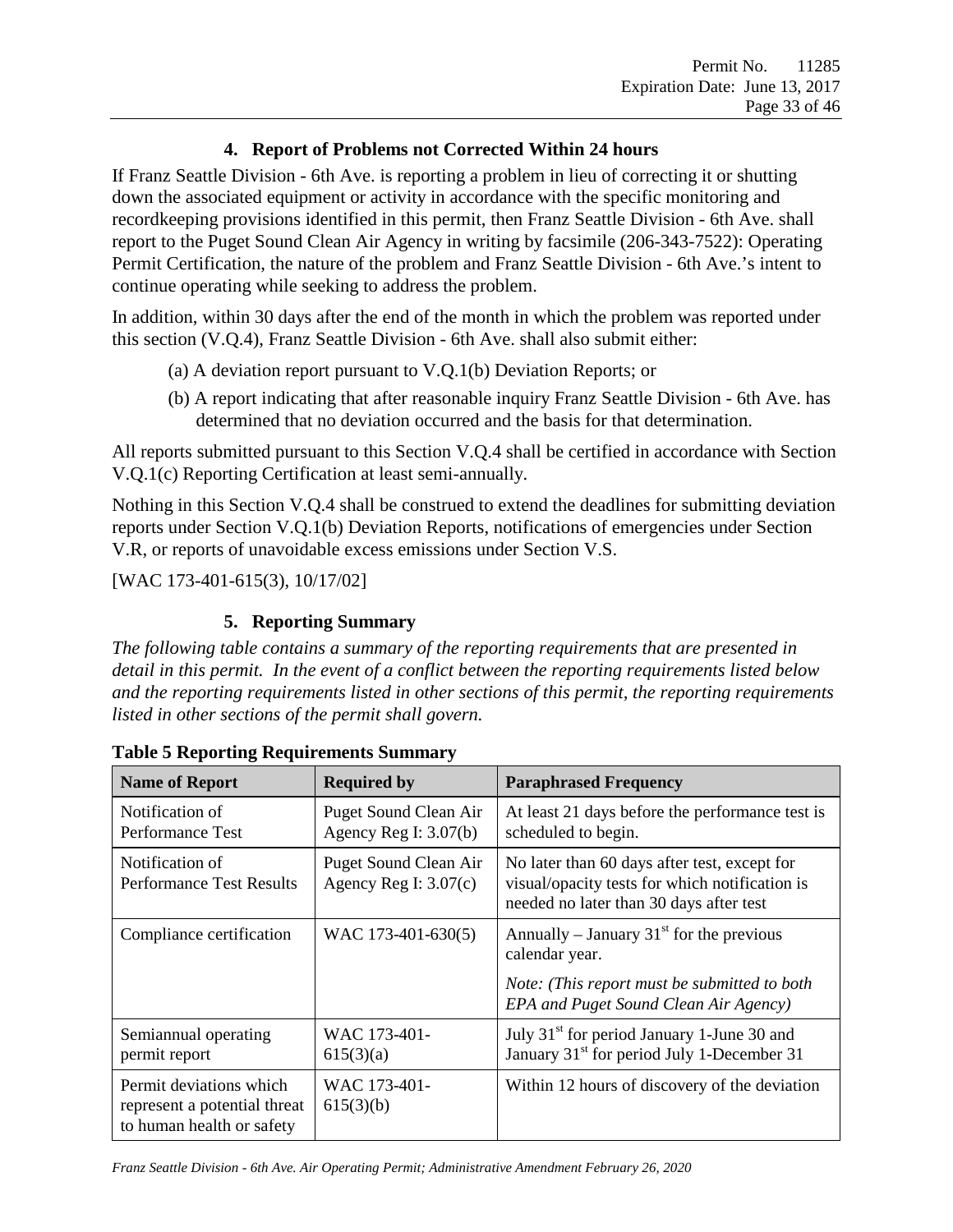| <b>Name of Report</b>                                                                                                               | <b>Required by</b>                                        | <b>Paraphrased Frequency</b>                                    |
|-------------------------------------------------------------------------------------------------------------------------------------|-----------------------------------------------------------|-----------------------------------------------------------------|
| Other permit deviations<br>including failure to repair<br>any defective equipment                                                   | WAC 173-401-<br>615(3)(b)                                 | Monthly - 30 days after the end of each<br>calendar month       |
| Emission inventory<br>statement                                                                                                     | Reg. I, $7.09(a)$                                         | Annually - as specified by the Puget Sound<br>Clean Air Agency. |
| Notice of emergency                                                                                                                 | WAC 173-401-645                                           | Within 2 days of exceeding emission limits                      |
| Unavoidable excess<br>emissions                                                                                                     | WAC 173-400-107                                           | As needed                                                       |
| Administrative permit<br>amendment request                                                                                          | WAC 173-401-720                                           | Can make change immediately on submission                       |
| Notice of changes not<br>requiring permit revisions,<br>including $502(b)(10)$<br>changes and SIP<br>authorized emission<br>trading | WAC 173-401-722                                           | 7 days prior to making a change                                 |
| Notice of off permit<br>changes                                                                                                     | WAC 173-401-724                                           | Contemporaneous with the change                                 |
| Minor permit modification<br>application                                                                                            | WAC 173-401-725                                           | Can make change immediately after filing<br>application         |
| Significant permit<br>modification application                                                                                      | WAC 173-401-725                                           | As needed                                                       |
| PSD permit applications                                                                                                             | WAC 173-400-141                                           | Before construction begins                                      |
| Notice of Construction<br>and Application for<br>Approval                                                                           | <b>Puget Sound Clean Air</b><br>Agency Reg. I, article 6  | Before construction begins                                      |
| Asbestos project<br>notification                                                                                                    | Puget Sound Clean Air<br>Agency Reg. III,<br>section 4.03 | Up to 10 days prior                                             |

# *R. Emergencies*

<span id="page-33-0"></span>An emergency, as defined in WAC 173-401-645(l), constitutes an affirmative defense to an action brought for noncompliance with a technology-based emission limitation if the conditions of WAC 173-401-645(3) are met.

The affirmative defense of emergency shall be demonstrated through properly signed, contemporaneous operating logs, or other relevant evidence that:

- 1. An emergency occurred and that Franz Seattle Division 6th Ave. can identify the cause(s) of the emergency;
- 2. The permitted facility was at the time being properly operated;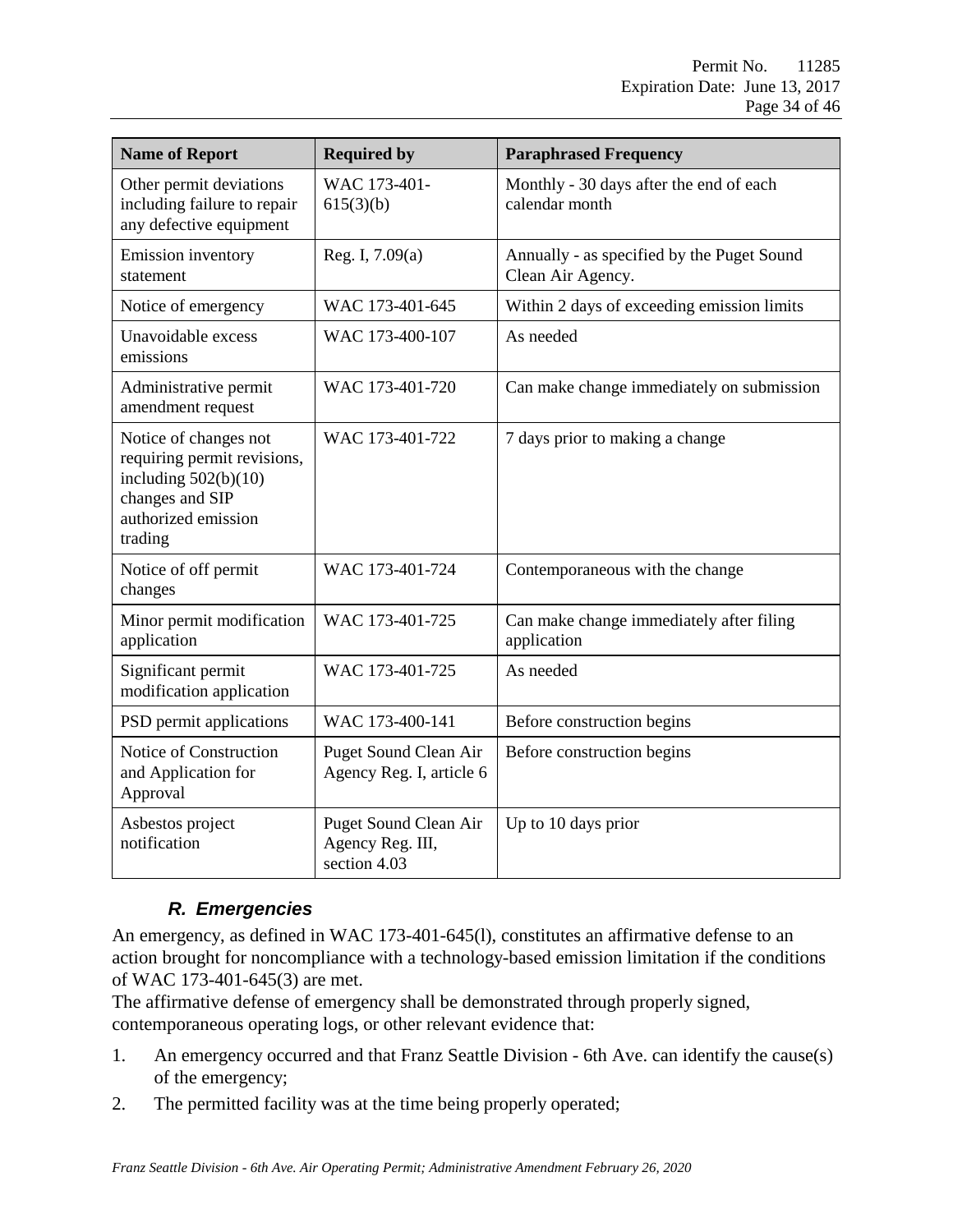- 3. During the period of the emergency Franz Seattle Division 6th Ave. took all reasonable steps to minimize levels of emissions that exceeded the emission standards or other requirements in the permit; and
- 4. Franz Seattle Division 6th Ave. submitted notice of the emergency to the Puget Sound Clean Air Agency within two (2) working days of the time when the emissions limitations were exceeded due to the emergency or shorter periods of time specified in an applicable requirement. This notice fulfills the requirement of WAC 173-401-615(3)(b) unless the excess emissions represent a potential threat to human health or safety. This notice must contain a description of the emergency, any steps taken to mitigate emissions, and corrective actions taken.

In any enforcement proceeding, Franz Seattle Division - 6th Ave. has the burden of proof to establish the occurrence of an emergency. This provision is in addition to any emergency or upset provision contained in any applicable requirement. [WAC 173-401-645, 11/04/93]

### *S. Unavoidable Excess Emissions*

<span id="page-34-0"></span>Excess emissions due to startup or shutdown conditions, scheduled maintenance or upsets that are determined to be unavoidable under the procedures and criteria in WAC 173-400-107 shall be excused and not subject to penalty. For any excess emission that Franz Seattle Division - 6th Ave. wants the Puget Sound Clean Air Agency to consider unavoidable and excusable under WAC 173-400-107, Franz Seattle Division - 6th Ave. shall submit the information required under WAC 173-400-107. [WAC 173-400-107(2), 09/20/93; WAC 173-400-107(2), 4/1/11 (STATE ONLY)]

### *T. Need to halt or reduce activity not a defense*

<span id="page-34-1"></span>It shall not be a defense for Franz Seattle Division - 6th Ave. in an enforcement action that it would have been necessary to halt or reduce the permitted activity in order to maintain compliance with the conditions of this permit. [WAC 173-401-620(2)(b), 11/04/93]

# *U. Stratospheric ozone and climate protection*

<span id="page-34-2"></span>Franz Seattle Division - 6th Ave. shall comply with the following standards for recycling and emissions reduction pursuant to 40 CFR Part 82, Subpart F, except as provided for motor vehicle air conditioners (MVACs) in Subpart B:

- a) Persons opening appliances for maintenance, service, repair, or disposal must comply with the required practices pursuant to 40 CFR 82.156;
- b) Equipment used during the maintenance, service, repair, or disposal of appliances must comply with the standards for recycling and recovery equipment pursuant to 40 CFR 82.158; and
- c) Persons performing maintenance, service, repair, or disposal of appliances must be certified by an approved technician certification program pursuant to 40 CFR 82.161.

Franz Seattle Division - 6th Ave. may switch from any ozone-depleting substance to any alternative approved pursuant to the Significant New Alternatives Program (SNAP), 40 CFR Part 82, Subpart G, without a permit revision but shall not switch to a substitute listed as unacceptable pursuant to such program. [40 CFR 82.174, 01/13/95]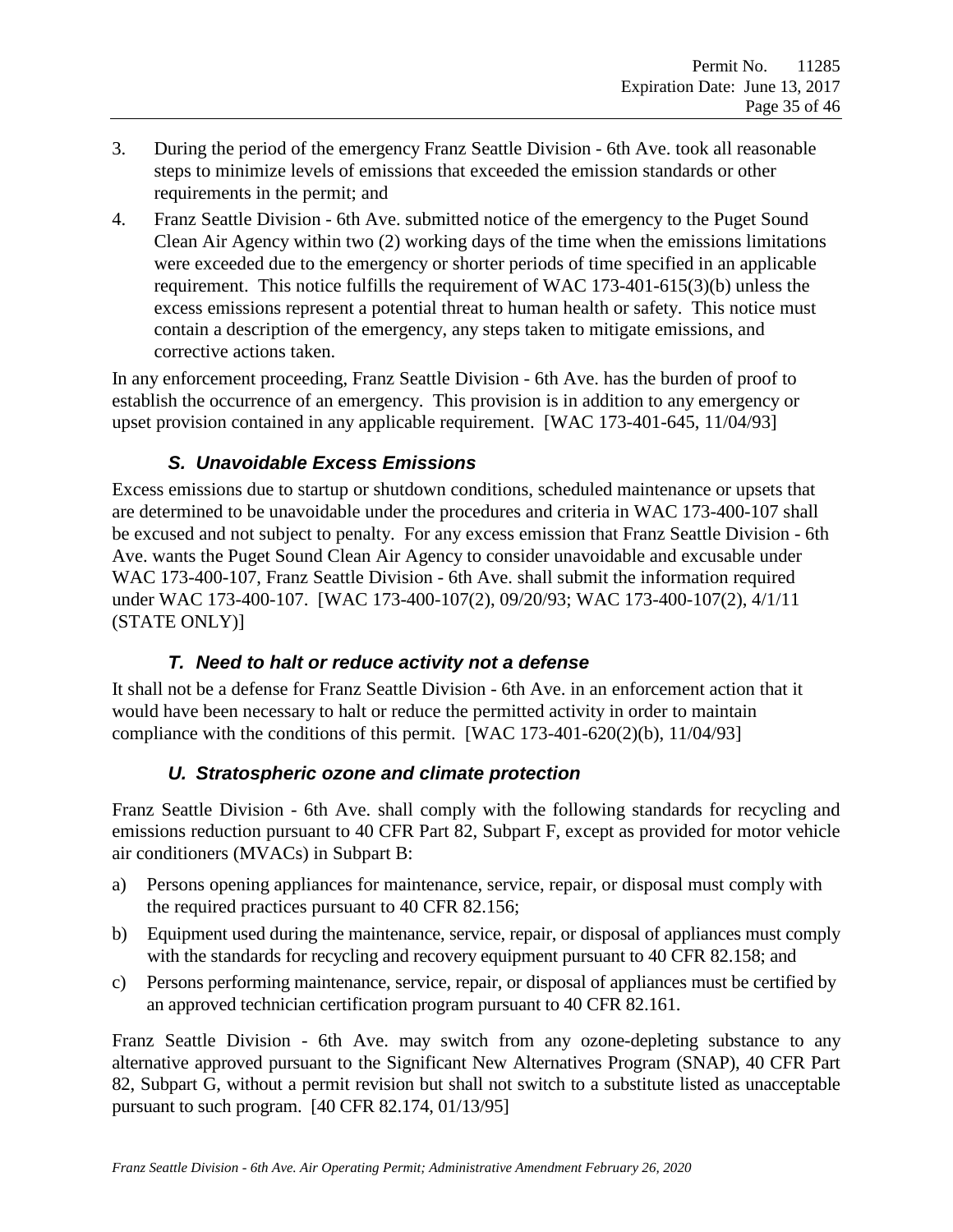Any certified technician employed by Franz Seattle Division - 6th Ave. shall keep a copy of their certification at their place of employment. [40 CFR 82.166(1), 01/11/05]

Franz Seattle Division - 6th Ave. shall not willfully release any regulated refrigerant and shall use refrigerant extraction equipment to recover regulated refrigerant when servicing, repairing or disposing of commercial air conditioning, heating, or refrigeration systems. [40 CFR 82.154, 04/13/05] [RCW 70.94.970(2) and (4), 1991 c 199 (STATE ONLY)]

<span id="page-35-0"></span>[40 CFR 82.156, 01/11/05; 40 CFR 82.158, 06/18/08; 40 CFR 82.161, 03/12/04]

### *V. RACT Satisfied*

Emission standards and other requirements contained in rules or regulatory orders in effect at the time of this permit issuance shall be considered RACT for the purposes of issuing this permit. [WAC 173-401-605(3), 11/04/93]

### *W. Risk Management Programs*

<span id="page-35-1"></span>In accordance with 40 CFR Part 68, if Franz Seattle Division - 6th Ave. has or receives more than a threshold quantity of a regulated substance in a process, as determined under 40 CFR 68.115, Franz Seattle Division - 6th Ave. shall comply with the requirements of the Chemical Accident Prevention Provisions of 40 CFR Part 68 no later than the following dates:

Three years after the date on which a regulated substance is first listed under 40 CFR 68.130; or

The date on which a regulated substance is first present above a threshold quantity in a process.

<span id="page-35-2"></span>[40 CFR 68.10, 01/06/1999]

### *X. Definitions*

<span id="page-35-3"></span>Unless otherwise defined in this permit, the terms used in this permit shall have the same meaning ascribed to them in the referenced regulation. [WAC 173-401-200, 01/01/11]

# *Y. Duty to supplement or correct application*

Upon becoming aware that it has failed to submit any relevant facts in a permit application or that it has submitted incorrect information in a permit application, Franz Seattle Division - 6th Ave. shall promptly submit such supplementary facts or corrected information to the Puget Sound Clean Air Agency. [WAC 173-401-500(6), 10/17/02]

# <span id="page-35-4"></span>*Z. Insignificant Emission Units and Activities*

1. Insignificant emission units and activities at Franz Seattle Division - 6th Ave. are subject to all applicable requirements set forth in Sections I.A, II.A.1, III and IV. This permit shall not require testing, monitoring, reporting or recordkeeping for insignificant emission units or activities, except as required by section II.A.1. For insignificant emission units, the testing, monitoring, reporting, or recordkeeping requirements identified are applicable once a potential air operating permit deviation issue is initially observed and continue to be applicable until the potential deviation issue is resolved. [WAC 173-401-530(2)(c), 10/17/02]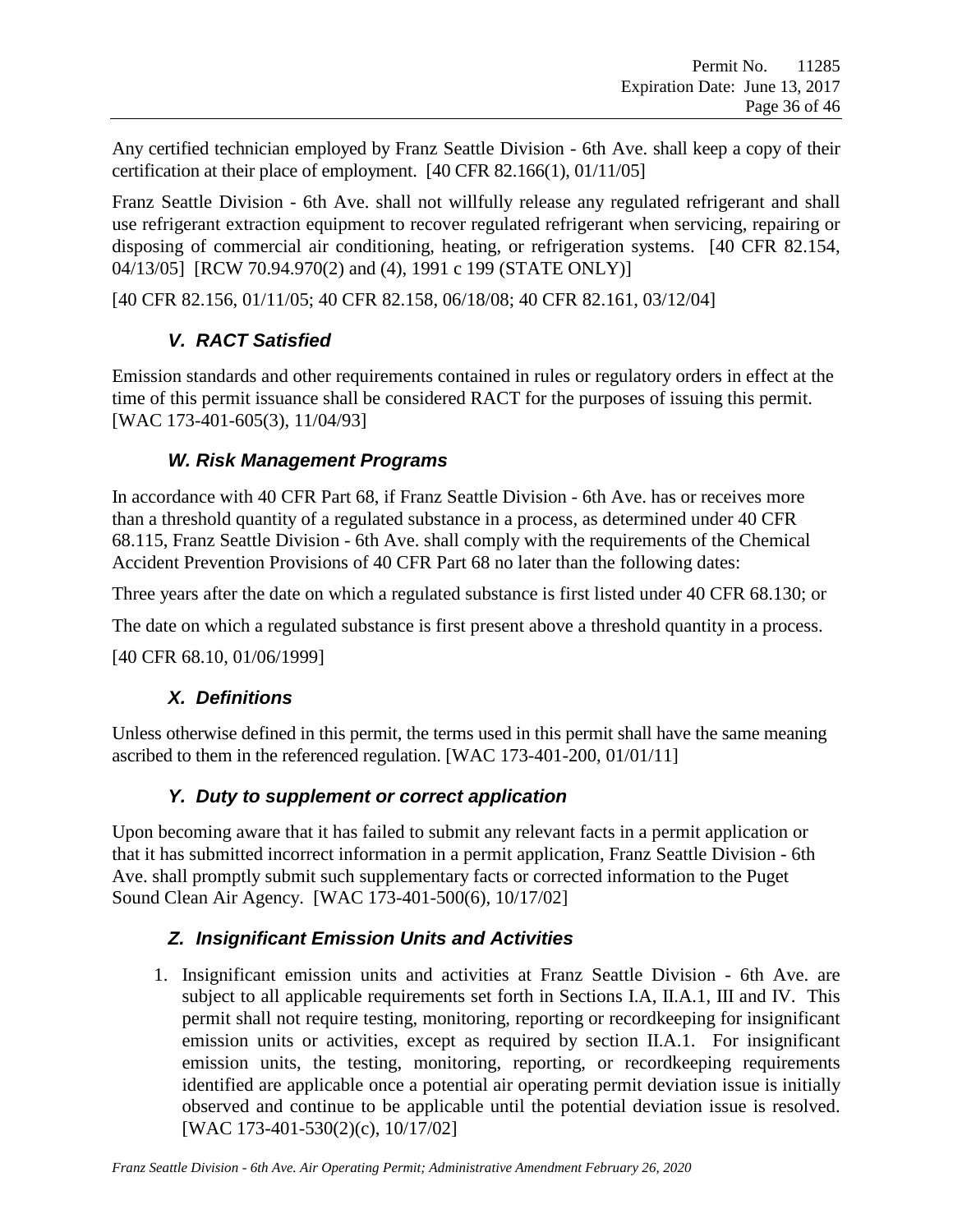- 2. Where this permit does not require testing, monitoring, recordkeeping and reporting for insignificant emissions units or activities, Franz Seattle Division - 6th Ave. may certify continuous compliance if there were no observed, documented, or known instances of noncompliance during the reporting period. Where this permit requires testing, monitoring, recordkeeping and reporting for insignificant emission units or activities, Franz Seattle Division - 6th Ave. may certify continuous compliance when the testing, monitoring, and recordkeeping required by the permit revealed no violations during the period, and there were no observed, documented, or known instances of noncompliance during the reporting period. [WAC 173-401-530(2)(d), 10/17/02]
- 3. An emission unit or activity that qualifies as insignificant solely on the basis of WAC 173-401-530(1)(a) shall not exceed the emission thresholds specified in WAC 173-401- 530(4) until this permit is modified pursuant to Section VI.E of this permit and WAC 173-401-725. [WAC 173-401-530(6), 10/17/02]

#### *AA. Washington State Program for Reporting of Emissions of Greenhouse Gases*

<span id="page-36-0"></span>In accordance with WAC 173-441, if Franz Seattle Division – 6th Ave. emits 10,000 metric tons of CO2e (carbon dioxide equivalents) or more per calendar year from this facility, as defined under WAC 173-441-030, Franz Seattle Division – 6th Ave. shall comply with the requirements the Washington State Program for Reporting of Emissions of Greenhouse Gases. Emission reports, if required, shall follow the reporting schedules and documentation requirements specified in WAC 173-441-050. This requirement does not apply to voluntary emission reporting as defined in WAC 173-441-030(4). [WAC 173-441, 1/1/11, STATE ONLY]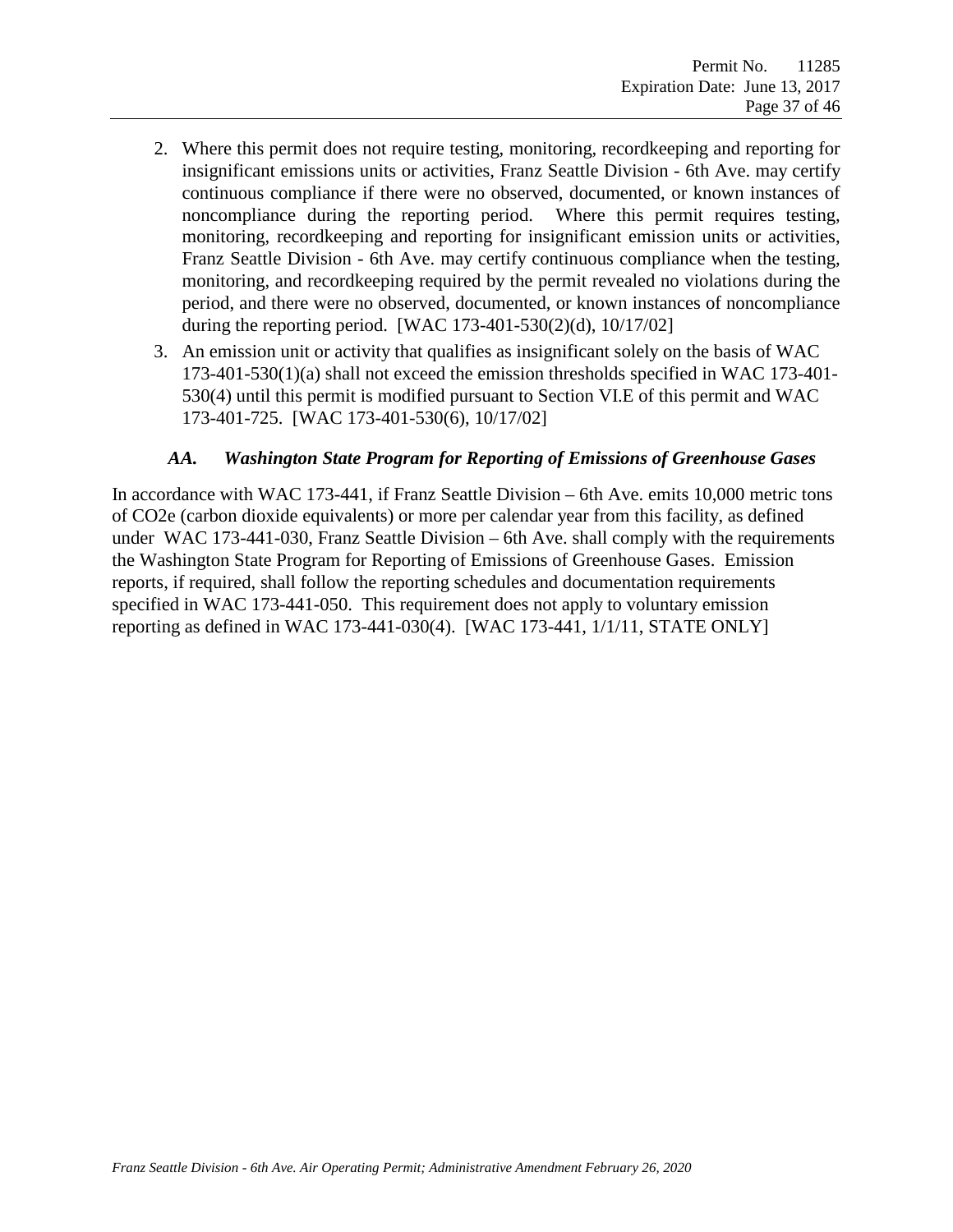# <span id="page-37-1"></span><span id="page-37-0"></span>**VI. PERMIT ACTIONS**

#### *A. Permit Renewal, Revocation And Expiration*

- 1. **Renewal application**. Franz Seattle Division 6th Ave. shall submit a complete permit renewal application to the Puget Sound Clean Air Agency no later than 12 months prior to the expiration of this permit. The Puget Sound Clean Air Agency will send Franz Seattle Division - 6th Ave. a renewal application no later than 18 months prior to the expiration of this permit. Failure of the Puget Sound Clean Air Agency to send Franz Seattle Division - 6th Ave. a renewal application shall not relieve Franz Seattle Division - 6th Ave. from the obligation to file a timely and complete renewal application. [WAC 173-401-710(1), 10/17/02; WAC 173-401-500(2), 10/17/02]
- 2. **Expired permits.** Permit expiration terminates Franz Seattle Division 6th Ave. right to operate unless a timely and complete renewal application has been submitted consistent with WAC 173-401-710(1) and WAC 173-401-500. All terms and conditions of the permit shall remain in effect after this permit expires if a timely and complete permit application has been submitted. [WAC 173-401-710(3), 10/17/02]
- 3. **Revocation of permits**. The Puget Sound Clean Air Agency may revoke a permit only upon the request of Franz Seattle Division - 6th Ave. or for cause. The Puget Sound Clean Air Agency shall provide at least thirty days written notice to Franz Seattle Division - 6th Ave. prior to revocation of the permit or denial of a permit renewal application. Such notice shall include an explanation of the basis for the proposed action and afford Franz Seattle Division - 6th Ave. an opportunity to meet with the Puget Sound Clean Air Agency prior to Puget Sound Clean Air Agency's final decision. A revocation issued under this condition may be issued conditionally with a future effective date and may specify that the revocation will not take effect if Franz Seattle Division - 6th Ave. satisfies the specified conditions before the effective date. Nothing in this subsection shall limit Puget Sound Clean Air Agency's authority to issue emergency orders. [WAC 173-401-710(4), 10/17/02]

### <span id="page-37-2"></span>*B. Administrative Permit Amendments*

#### **1. An "administrative permit amendment" is a permit revision that:**

- a) Corrects typographical errors;
- b) Identifies a change in the name, address, or phone number of any person identified in the permit, or provides a similar minor administrative change at Franz Seattle Division - 6th Ave.;
- c) Requires more frequent monitoring or reporting by Franz Seattle Division 6th Ave.;
- d) Allows for a change in ownership or operational control of a source where the Puget Sound Clean Air Agency determines that no other change in the permit is necessary, provided that a written agreement containing a specific date for transfer of permit responsibility, coverage, and liability between the current and new permittee has been submitted to the Puget Sound Clean Air Agency;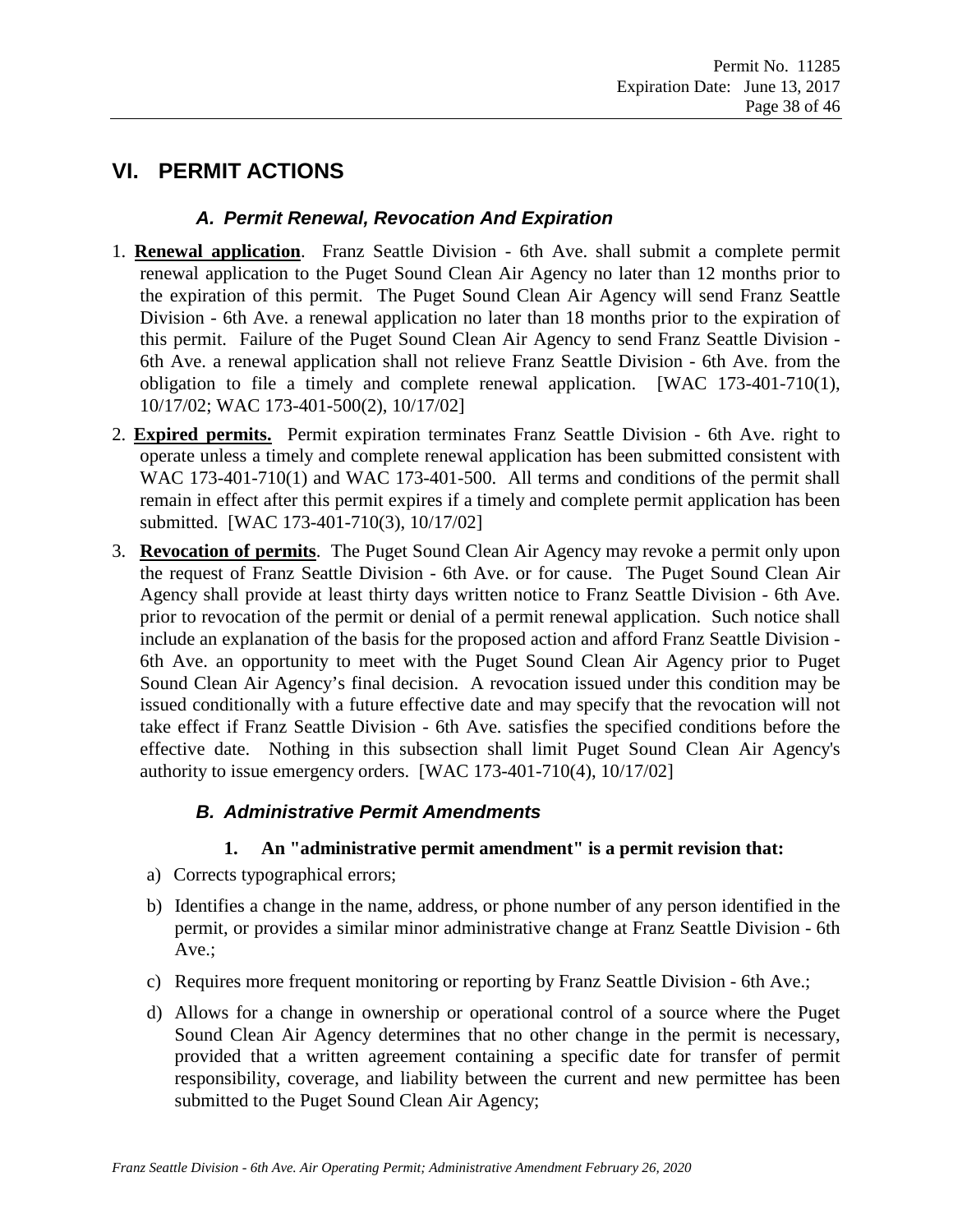e) Incorporates into the permit the terms, conditions, and provisions from orders approving notice of construction applications processed under an EPA-approved program, provided that such a program meets procedural requirements substantially equivalent to the requirements of WAC 173-401-700, 173-401-725, and 173-401-800 that would be applicable to the change if it were subject to review as a permit modification, and compliance requirements substantially equivalent to those contained in WAC 173-401- 600 through 173-401-650. [WAC 173-401-720(1), 11/04/93]

#### **2. Administrative permit amendment procedures**

An **administrative** permit amendment may be made by the Puget Sound Clean Air Agency consistent with the following:

- a) The Puget Sound Clean Air Agency shall take no more than sixty days from receipt of a request for an administrative permit amendment to take final action on such request, and may incorporate such changes without providing notice to the public or affected states provided that it designates any such permit revisions as having been made pursuant to this paragraph.
- b) The Puget Sound Clean Air Agency shall submit a copy of the revised permit to EPA.
- c) Franz Seattle Division 6th Ave. may implement the changes addressed in the request for an administrative amendment immediately upon submittal of the request. [WAC 173-401-720(3), 11/04/93]

#### **3. Permit shield**

The Puget Sound Clean Air Agency shall, upon taking final action granting a request for an administrative permit amendment, allow coverage by the permit shield in WAC 173-401-640 for administrative permit amendments made pursuant to part (1)(e) of this condition. [WAC 173- 401-720(4), 11/04/93]

#### <span id="page-38-0"></span>*C. Changes not Requiring Permit Revisions*

#### **1. General**

- a) Franz Seattle Division 6th Ave. is authorized to make the changes described in this section without a permit revision, providing the following conditions are met:
	- i) The proposed changes are not Title I modifications as defined in WAC 173-401- 200(36);
	- ii) The proposed changes do not result in emissions that exceed those allowable under the permit, whether expressed as a rate of emissions, or in total emissions;
	- iii) The proposed changes do not alter permit terms that are necessary to enforce limitations on emissions from units covered by the permit; and
	- iv) Franz Seattle Division 6th Ave. provides EPA and the Puget Sound Clean Air Agency with written notification at least seven days prior to making the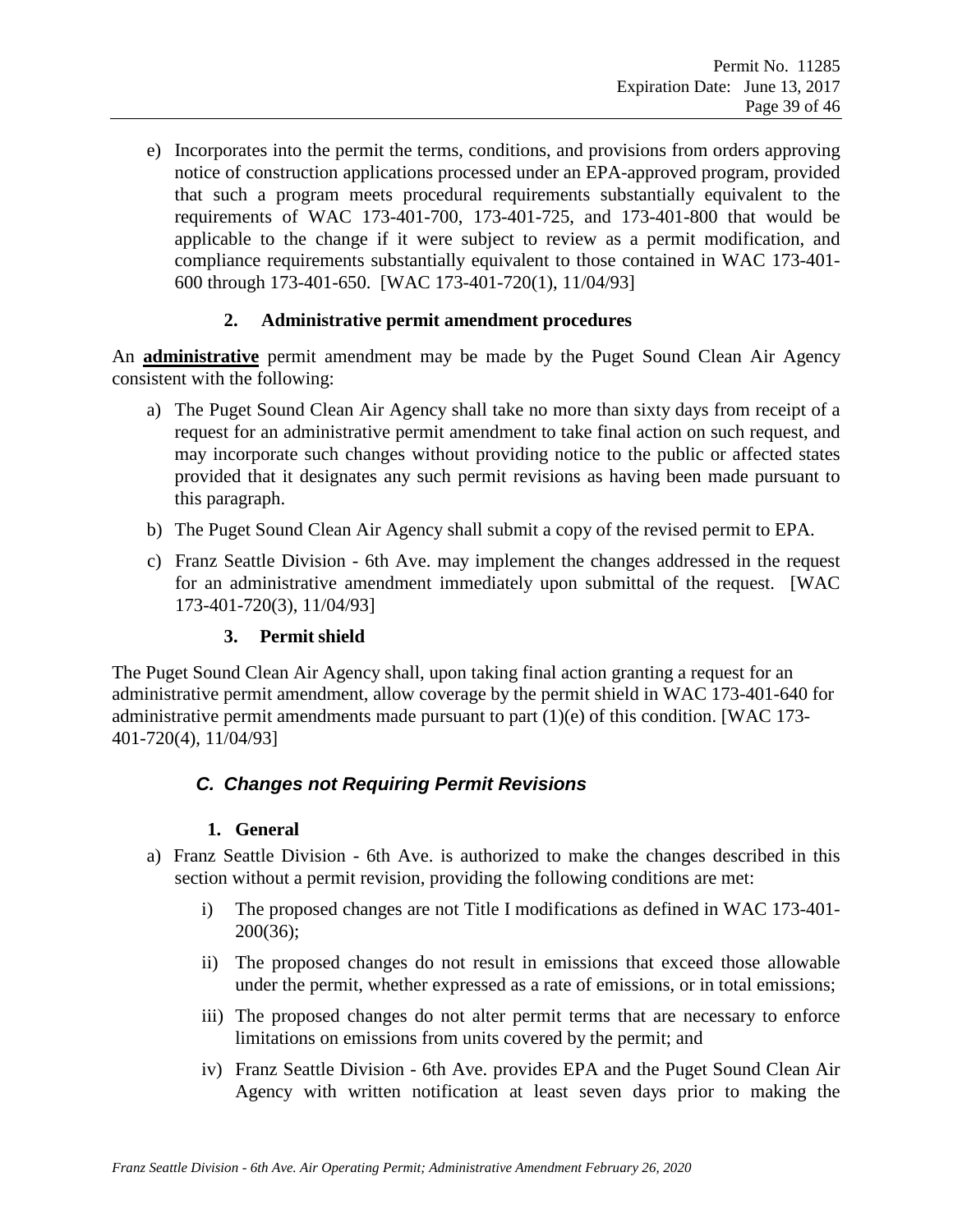proposed changes except that written notification of a change made in response to an emergency shall be provided as soon as possible after the event.

b) Permit attachments. Franz Seattle Division - 6th Ave. and the Puget Sound Clean Air Agency shall attach each notice to their copy of the relevant permit. [WAC 173-401- 722, 10/17/02]

#### **2. Section 502(b)(10) changes**

Pursuant to the conditions in subsection (1) of this section, Franz Seattle Division - 6th Ave. is authorized to make section 502(b)(10) changes (as defined in WAC 173-401-200(30)) without a permit revision.

- a) For each such change, the written notification required under subsection  $(1)(a)(iv)$  of this condition shall include a brief description of the change within the permitted facility, the date on which the change will occur, any change in emissions, and any permit term or condition that is no longer applicable as a result of the change.
- b) The permit shield authorized under WAC 173-401-640 shall not apply to any change made pursuant to this paragraph. [WAC 173-401-722, 10/17/02]

### **3. SIP authorized emissions trading**

Pursuant to the conditions in Subsection (1) of this condition, Franz Seattle Division - 6th Ave. is authorized to trade increases and decreases in emissions in the permitted facility, where the Washington state implementation plan provides for such emissions trades without requiring a permit revision. This provision is available in those cases where the permit does not already provide for such emissions trading.

- a) Under this Subsection (3), the written notification required under subsection (1)(a)(iv) of this condition shall include such information as may be required by the provision in the Washington state implementation plan authorizing the emissions trade, including at a minimum, when the proposed change will occur, a description of each such change, any change in emissions, the permit requirements with which Franz Seattle Division - 6th Ave. will comply using the emissions trading provisions of the Washington state implementation plan, and the pollutants emitted subject to the emissions trade. The notice shall also refer to the provisions with which Franz Seattle Division - 6th Ave. will comply in the applicable implementation plan and that provide for the emissions trade.
- b) The permit shield described in WAC 173-401-640 shall not extend to any change made under this paragraph. Compliance with the permit requirements that Franz Seattle Division - 6th Ave. will meet using the emissions trade shall be determined according to requirements of the applicable implementation plan authorizing the emissions trade. [WAC 173-401-722, 10/17/02]

# *D. Off Permit Changes*

<span id="page-39-0"></span>1. Franz Seattle Division - 6th Ave. shall be allowed to make changes not specifically addressed or prohibited by the permit terms and conditions without requiring a permit revision, provided that the proposed changes do not weaken the enforceability of existing permit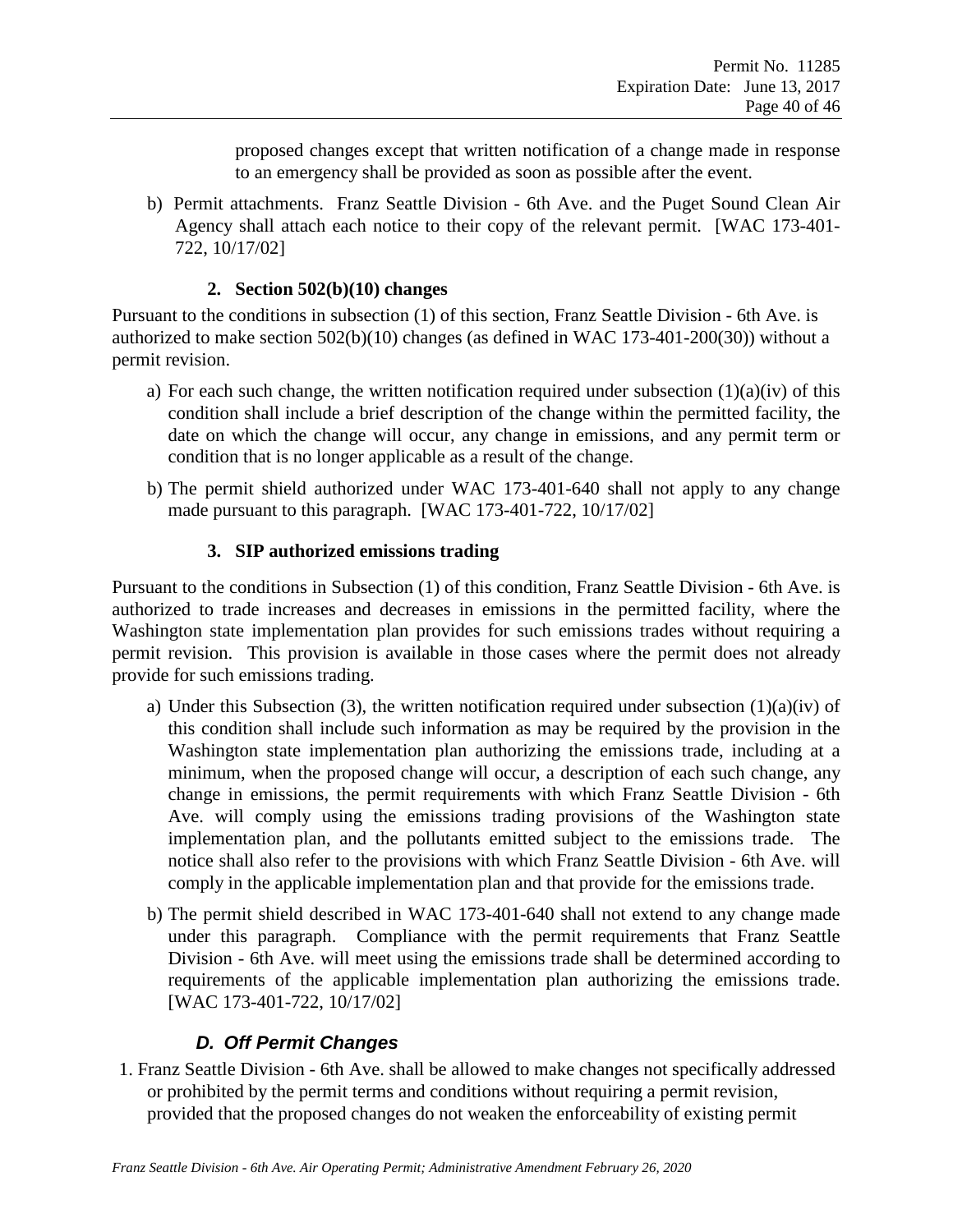conditions. Any change that is a Title I modification or is a change subject to the acid rain requirements under Title IV of the FCAA must be submitted as a permit revision.

- 2. Each such change shall meet all applicable requirements and shall not violate any existing permit term or condition.
- 3. Franz Seattle Division 6th Ave. must provide contemporaneous written notice to the Puget Sound Clean Air Agency and EPA of each such change, except for changes that qualify as insignificant under WAC 173-401-530. Such written notice shall describe each such change, including the date, any change in emissions, pollutants emitted, and any applicable requirement that would apply as a result of the change.
- 4. The change shall not qualify for the permit shield under WAC 173-401-640.
- 5. Franz Seattle Division 6th Ave. shall keep a record describing changes made at Franz Seattle Division - 6th Ave. that result in emissions of a regulated air pollutant subject to an applicable requirement, but not otherwise regulated under the permit, and the emissions resulting from those changes.
- 6. When making a change under this section, Franz Seattle Division 6th Ave. shall comply with applicable preconstruction review requirements established pursuant to RCW 70.94.152 and Puget Sound Clean Air Agency Regulation I, Article 6. [WAC 173-401-724, 11/04/93]

# *E. Permit Modification*

- <span id="page-40-0"></span>**1. Definition.** A permit modification is any revision to this permit that cannot be accomplished under provisions for administrative permit amendments under WAC 173-401- 720. [WAC 173-401-725, 11/04/93]
- **2. Procedures.** Minor permit modification procedures.
	- a)Criteria
		- i) Minor permit modification procedures shall be used for those permit modifications that:
			- a) Do not violate any applicable requirement;
			- b) Do not involve significant changes to existing monitoring, reporting, or recordkeeping requirements in the permit;
			- c) Do not require or change a case-by-case determination of an emission limitation or other standard, or a source-specific determination for temporary sources of ambient impacts, or a visibility or increment analysis;
			- d) Do not seek to establish or change a permit term or condition for which there is no corresponding underlying applicable requirement and that Franz Seattle Division - 6th Ave. has assumed to avoid an applicable requirement to which Franz Seattle Division - 6th Ave. would otherwise be subject. Such terms and conditions include:
				- A federally enforceable emissions cap assumed to avoid classification as a modification under any provision of Title I of the FCAA; and
				- An alternative emissions limit approved pursuant to regulations promulgated under Section 112(i)(5) of the FCAA;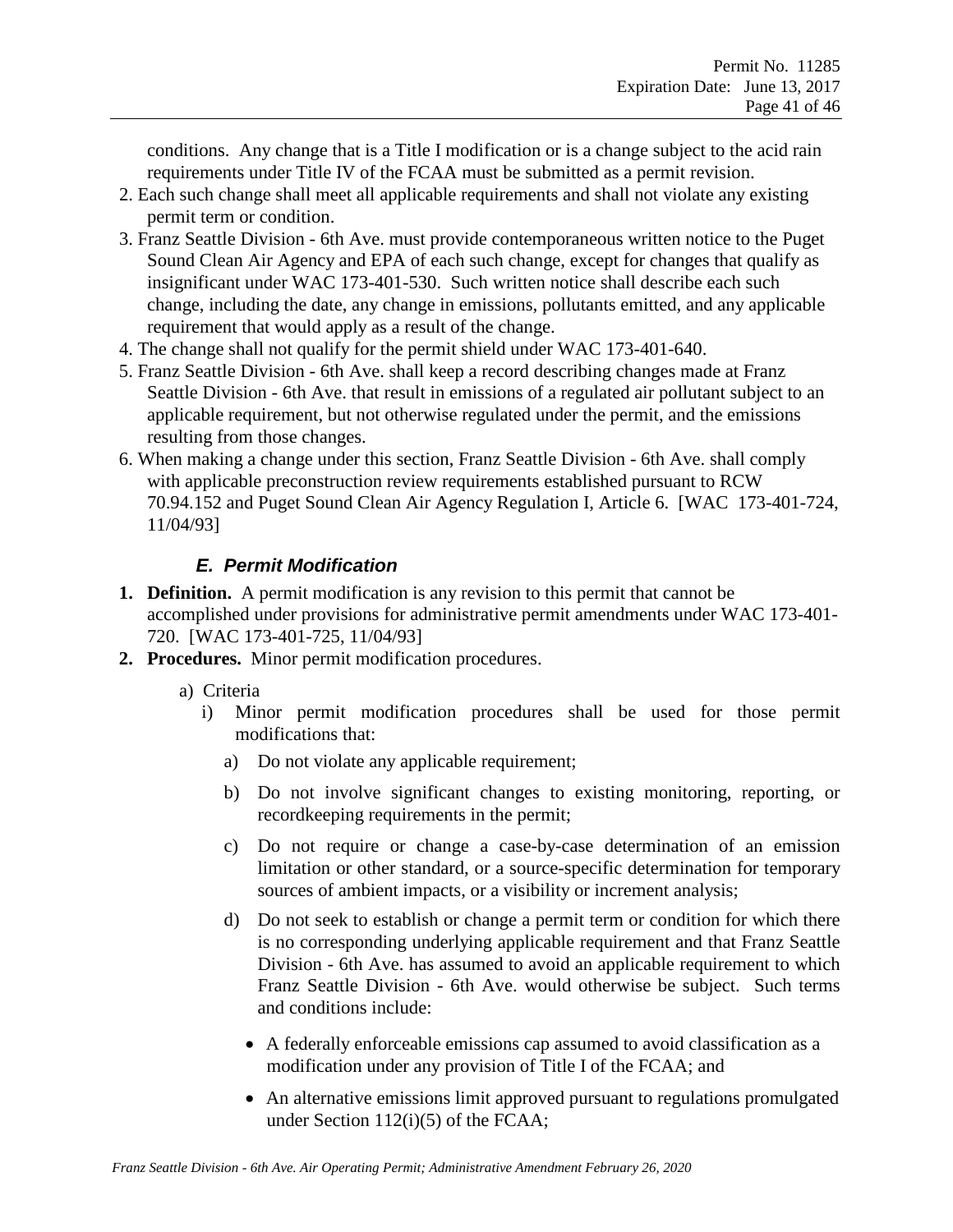- e) Are not modifications under any provision of Title I of the FCAA;
- ii) Notwithstanding (a)(i) of this subsection, and subsection (3) of this section, the Puget Sound Clean Air Agency may allow the use of minor permit modification procedures for permit modifications involving the use of economic incentives, marketable permits, emissions trading, and other similar approaches, to the extent that the use of such minor permit modification procedures is explicitly provided for in the Washington state implementation plan or in applicable requirements promulgated by EPA and in effect on April 7, 1993.
- b) Application. An application requesting the use of minor permit modification procedures shall meet the requirements of WAC 173-401-510 and shall include the following:
	- i) A description of the change, the emissions resulting from the change, and any new applicable requirements that will apply if the change occurs;
	- ii) Franz Seattle Division 6th Ave. suggested draft permit;
	- iii) Certification by a responsible official, consistent with WAC 173-401-520, of the truth, accuracy, and completeness of the application and that the proposed modification meets the criteria for use of minor permit modification procedures and a request that such procedures be used; and
	- iv) Completed forms for the Puget Sound Clean Air Agency to use to notify EPA and affected states as required under WAC 173-401-810 and 173-401-820.
- c) Franz Seattle Division 6th Ave.'s ability to make change. Franz Seattle Division 6th Ave. may make the change proposed in its minor permit modification application immediately after it files such application provided that those changes requiring the submission of a notice of construction application have been reviewed and approved by the Puget Sound Clean Air Agency. After Franz Seattle Division - 6th Ave. makes the change allowed by the preceding sentence, and until the Puget Sound Clean Air Agency takes any of the actions specified in WAC 173-401- 725(d), Franz Seattle Division - 6th Ave. must comply with both the applicable requirements governing the change and the proposed permit terms and conditions. During this time period, Franz Seattle Division - 6th Ave. need not comply with the existing permit terms and conditions it seeks to modify. However, if Franz Seattle Division - 6th Ave. fails to comply with its proposed permit terms and conditions during this time period, the existing permit terms and conditions it seeks to modify may be enforced against it.
- d) Permit shield. The permit shield under WAC 173-401-640 shall not extend to minor permit modifications. [WAC 173-401-725, 11/04/93]
- 3. **Group processing of minor permit modifications.** Consistent with WAC 173-401-725(3), the Puget Sound Clean Air Agency may process groups of a source's applications for certain modifications eligible for minor permit modification processing. [WAC 173-401-725, 11/04/93]
- 4. **Significant modification procedures.**
	- a) **Criteria.** Significant modification procedures shall be used for applications requesting permit modifications that do not qualify as minor permit modifications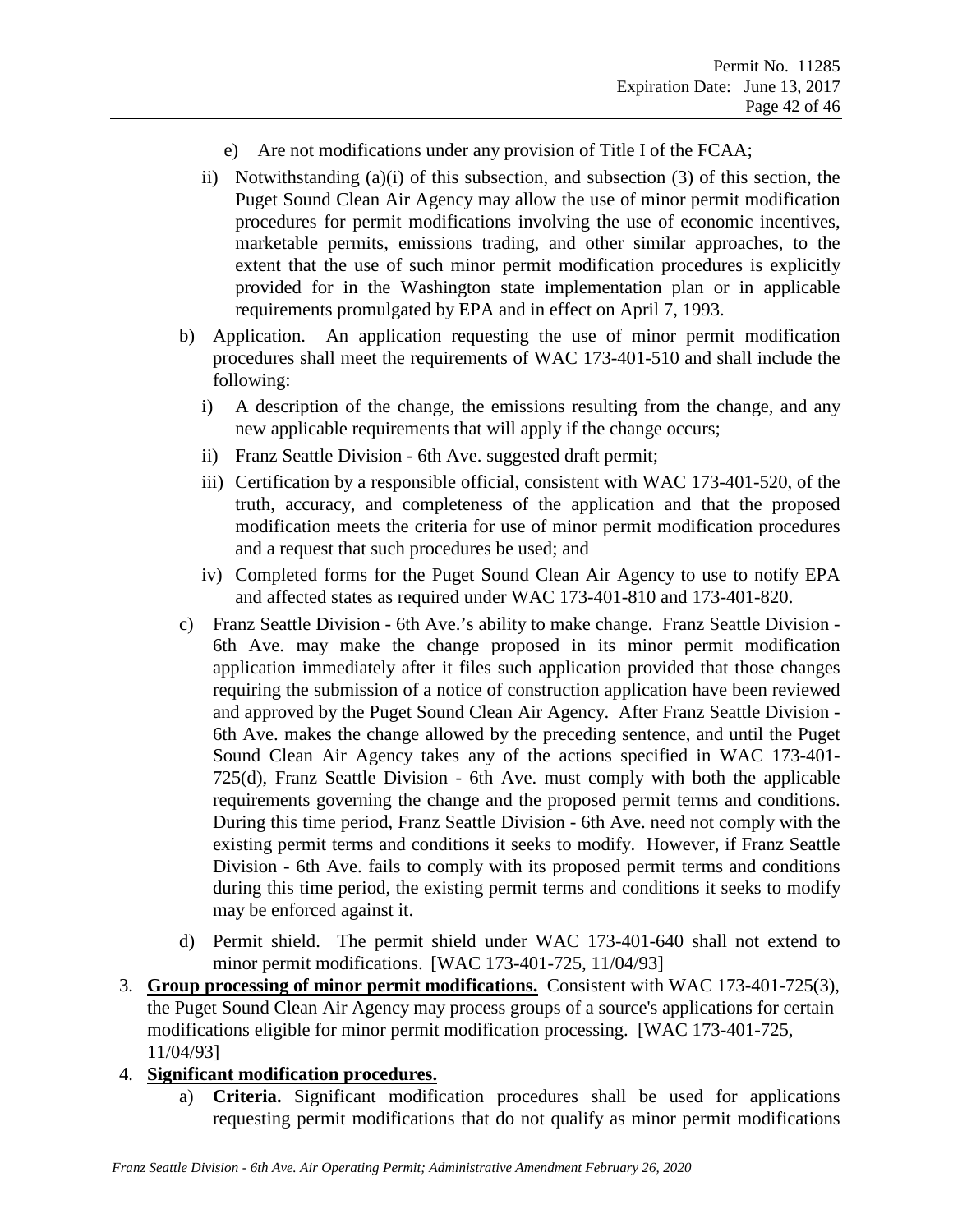or as administrative permit amendments. Every significant change in existing monitoring permit terms or conditions and every relaxation of reporting or recordkeeping permit terms or conditions shall be considered significant. Nothing herein shall be construed to preclude Franz Seattle Division - 6th Ave. from making changes consistent with Chapter 173-401 WAC that would render existing permit compliance terms and conditions irrelevant.

b) Significant permit modifications shall meet all requirements of Chapter 173-401 WAC, including those for applications, public participation, review by affected states, and review by EPA, as they apply to permit issuance and permit renewal. The Puget Sound Clean Air Agency shall complete review on the majority of significant permit modifications within nine months after receipt of a complete application. [WAC 173-401-725, 11/04/93]

### *F. Reopening for Cause*

- <span id="page-42-0"></span>1.) **Standard provisions.** This permit shall be reopened and revised under any of the following circumstances:
	- a) Additional applicable requirements become applicable to Franz Seattle Division 6th Ave. with a remaining permit term of three or more years. Such a reopening shall be completed not later than eighteen months after promulgation of the applicable requirement. No such reopening is required if the effective date of the requirement is later than the date on which the permit is due to expire, unless the original permit or any of its terms and conditions have been extended pursuant to WAC 173-401-620(2)(j);
	- b) Additional requirements (including excess emissions requirements) become applicable to an affected source under the acid rain program. Upon approval by EPA, excess emissions offset plans shall be deemed to be incorporated into the permit;
	- c) The Puget Sound Clean Air Agency or EPA determine that the permit contains a material mistake or that inaccurate statements were made in establishing the emissions standards or other terms or conditions of the permit; or
	- d) The Puget Sound Clean Air Agency or EPA determines that the permit must be revised or revoked to assure compliance with the applicable requirements. [WAC 173-401-730, 11/04/93]
- 2. **Procedures.** Proceedings to reopen and issue a permit shall follow the same procedures as apply to initial permit issuance and shall affect only those parts of the permit for which cause to reopen exists. Such reopening shall be made as expeditiously as practicable. [WAC 173-401-730, 11/04/93]
- 3. **Notice**. Reopening under this section shall not be initiated before a notice of such intent is provided to Franz Seattle Division - 6th Ave. by the Puget Sound Clean Air Agency at least thirty days in advance of the date that the permit is to be reopened, except that the Puget Sound Clean Air Agency may provide a shorter time period in the case of an emergency. [WAC 173-401-730, 11/04/93]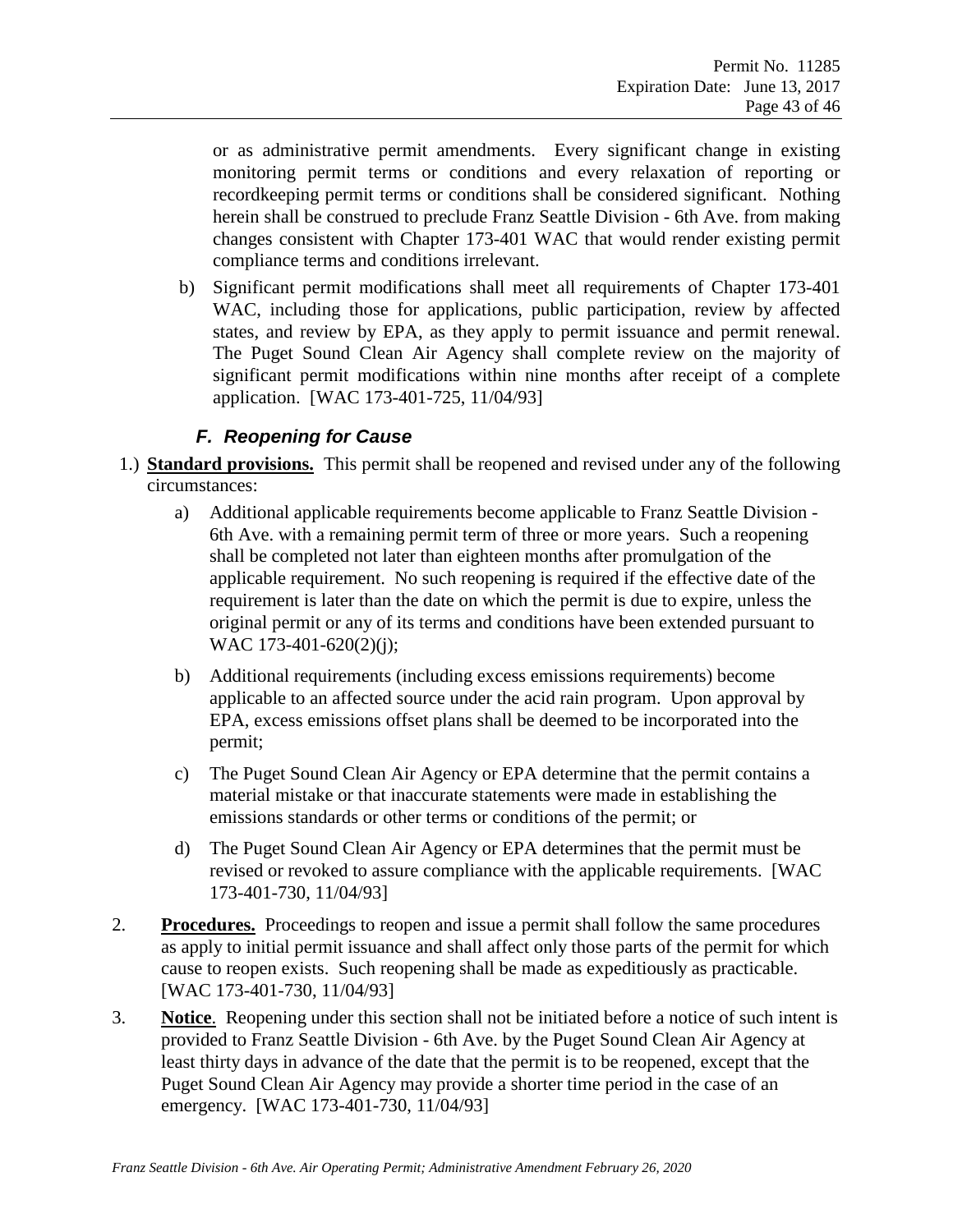# <span id="page-43-0"></span>**VII. PERMIT SHIELD**

Compliance with the conditions of the permit shall be deemed compliance with any applicable requirements contained in Sections I through VI of this permit that are specifically identified in this permit as of the date of permit issuance . [WAC  $173-401-640(1)$ ,  $11/4/93$ ]

Nothing in this permit shall alter or affect the following:

- (1) The provisions of Section 303 of the FCAA (emergency orders), including the authority of the administrator under that section;
- (2) The liability of an owner or operator of Franz Seattle Division 6th Ave. for any violation of applicable requirements prior to or at the time of permit issuance;
- (3) The applicable requirements of the acid rain program, consistent with Section 408(a) of the FCAA;
- (4) The ability of EPA to obtain information from a source pursuant to Section 114 of the FCAA; or
- (5) The ability of the Puget Sound Clean Air Agency to establish or revise requirements for the use of reasonably available control technology (RACT) as provided in chapter 252, Laws of 1993.

[WAC 173-401-640(4), 11/04/93]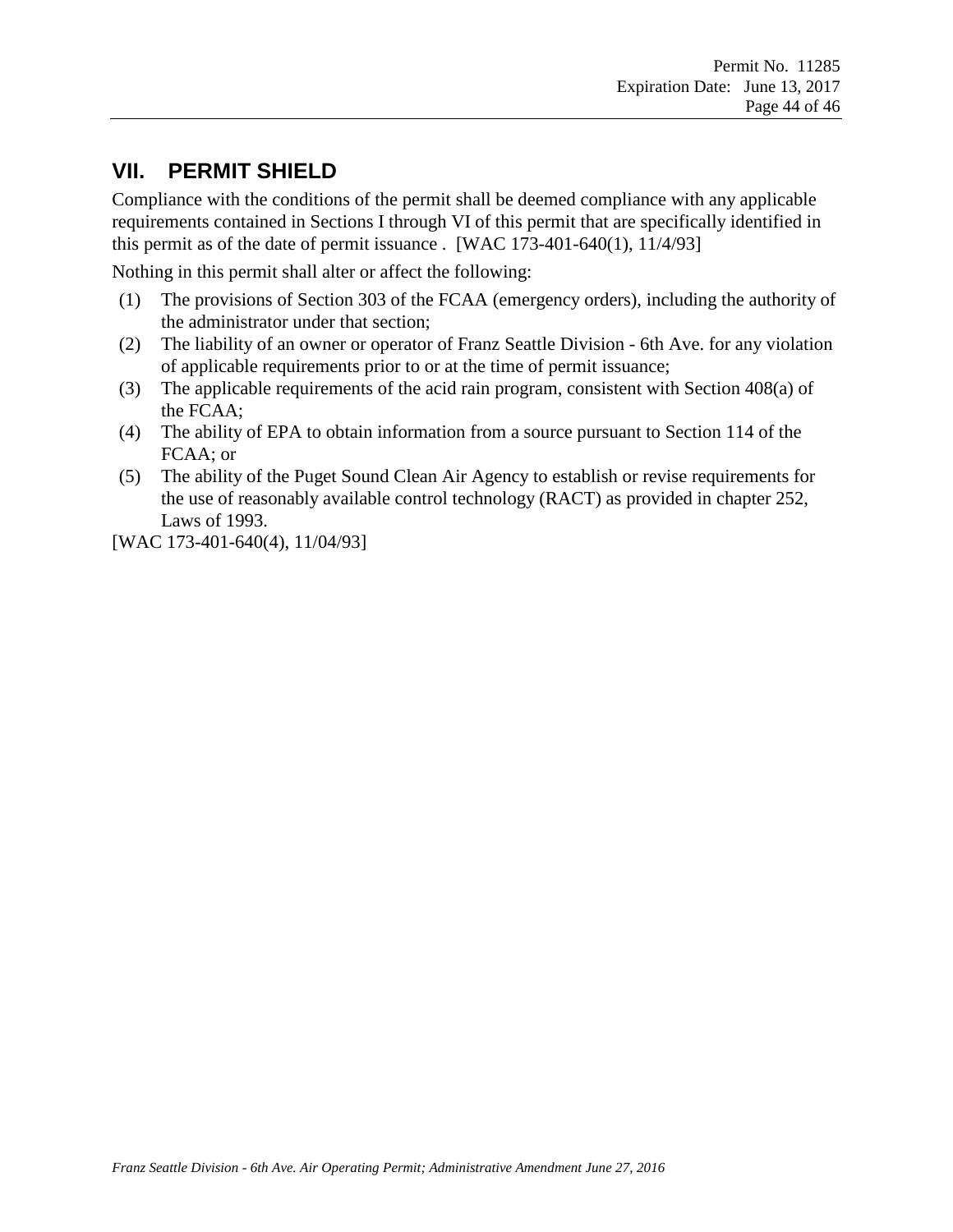# <span id="page-44-0"></span>**VIII. INAPPLICABLE REQUIREMENTS**

As of the date of permit issuance, the requirements listed below do not apply to Franz Seattle Division - 6th Ave., or to the specific emissions units specified below for the reasons indicated. The permit shield applies to all requirements so identified. [WAC 173-401-640(2) 11/04/93]

| Reqmt   |                              | <b>Adoption</b><br>or Effective | <b>Description and Reasons for</b>             |
|---------|------------------------------|---------------------------------|------------------------------------------------|
| No.     | Requirement                  | <b>Date</b>                     | <b>Inapplicability Determination</b>           |
| VIII.1. | <b>Puget Sound Clean Air</b> | 04/14/94                        | Specific air pollution limits for combustion   |
|         | Agency Regulation I, Section |                                 | of fuel oil. Franz Seattle Division - 6th Ave. |
|         | 9.08(a), RCW 70.94.610       |                                 | does not have the capability to burn fuel oil  |
|         |                              |                                 | and would have to get approval from Puget      |
|         |                              |                                 | Sound Clean Air Agency first to do so.         |
| VIII.2. | Puget Sound Clean Air        | As of permit                    | Specific rules for VOC sources. Franz          |
|         | <b>Agency Regulation II</b>  | date                            | Seattle Division - 6th Ave. does not have      |
|         |                              |                                 | sources subject to Regulation II and would     |
|         |                              |                                 | need to get approval from Puget Sound          |
|         |                              |                                 | Clean Air Agency to install any.               |
| VIII.3. | Chapter 173-490 WAC          | 3/22/91                         | Control requirements in this section of the    |
|         |                              |                                 | WAC do not apply because bakeries are not      |
|         |                              |                                 | identified as affected sources. [WAC 173-      |
|         |                              |                                 | 490-0301                                       |
| VIII.4. | Chapter 173-470, 173-474,    | 1/1/11                          | Ambient air quality standards are not          |
|         | 173-475, 173-480 and 173-    |                                 | "applicable requirements" unless PSD is        |
|         | 481 WAC                      |                                 | triggered [WAC 173-401-200(4)]                 |
|         |                              |                                 |                                                |